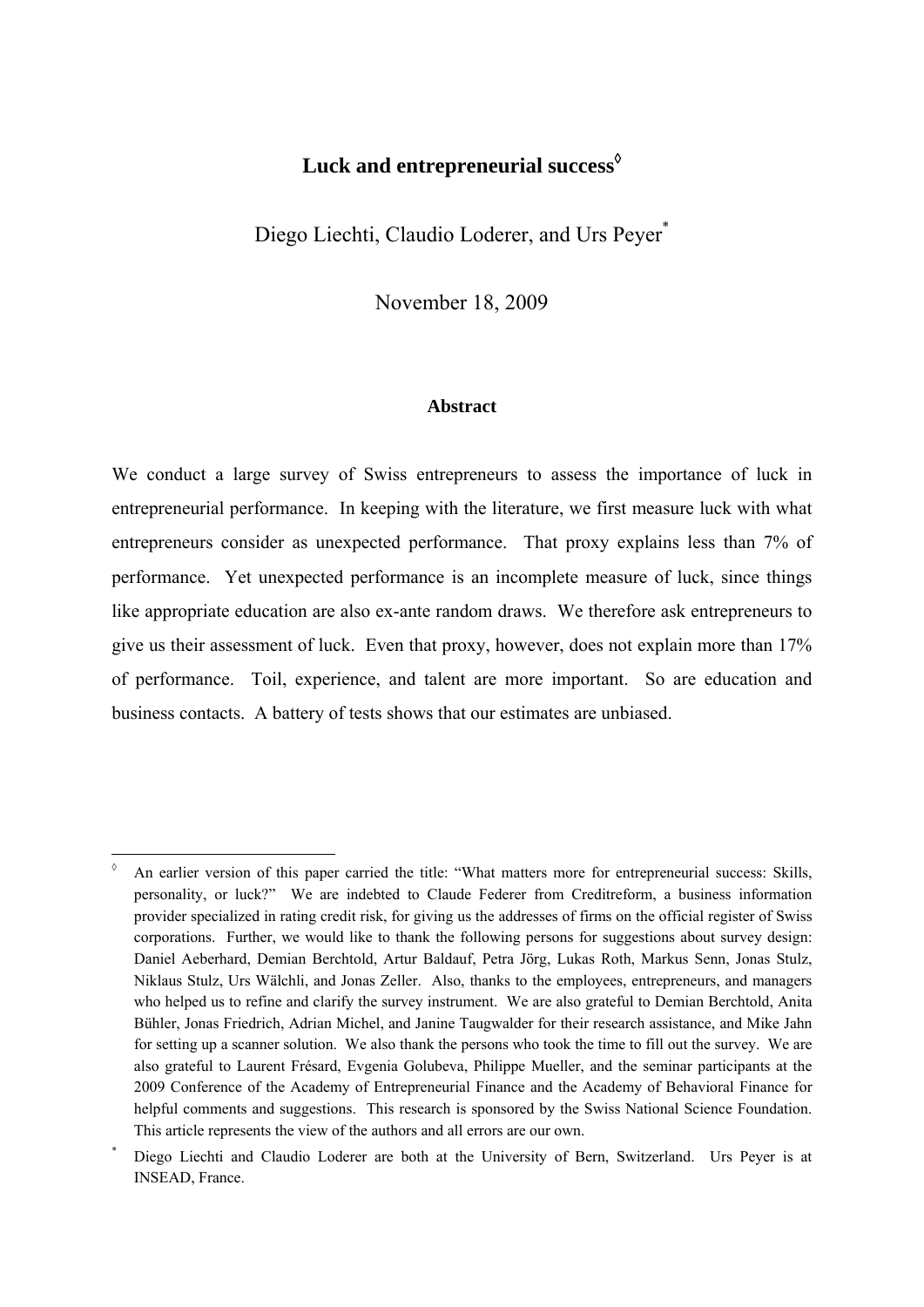*Those who have succeeded at anything and don't mention luck are kidding themselves.* 

Larry King, American television and radio host

# **1 Introduction**

Some entrepreneurs turn their ideas into great riches; others are unable to make anything out of theirs. The goal of this study is to investigate what fraction of firm performance depends on luck. The question we are asking is very basic. We want to know how much of entrepreneurial success and failure is the result of deliberate actions, and how much is just coincidence. Are entrepreneurs masters of their destinies or does fate decide for them? Put somewhat differently, we are looking for evidence for the belief that good education, hard work, and dedication, the pillars of work ethic, pay off.

Finding an answer would seem to be quite useful. If success were only the consequence of pure chance, for instance, there would be little for academics to understand when studying entrepreneurial behavior. For practitioners, it would mean that careful planning is fairly futile. Not much would be gained from educating and training entrepreneurs, either. And there would be no reason to stigmatize unsuccessful entrepreneurs (Landier (2006)).

As far as we know, little research has been conducted on the importance of luck as a determinant of entrepreneurial success. We use the term luck, accident, and chance interchangeably. In the finance literature, the analysis of how luck affects performance seems to be confined to the many papers that have examined financial markets, starting with Fama, Fisher, Jensen, and Roll (1969). Hartzmark (1991), for example, shows that the ability of superior traders regresses toward the mean, which indicates that it is luck and not skills that drives performance. Chevalier and Ellison (1999) estimate fund managers' performance alphas and test whether proxies for skills can explain the cross-sectional variation in alpha. They find evidence for a systematic link between the managers SAT scores and the fund's outperformance. However, the explanatory power of skills is only about than 3%. This would seem to imply that luck is responsible for 97% of the variation in performance. Similarly, Kosowski, Timmermann, Wermers, and White (2006) find that a sizable minority of managers pick stocks well enough to more than cover costs, which suggests that luck plays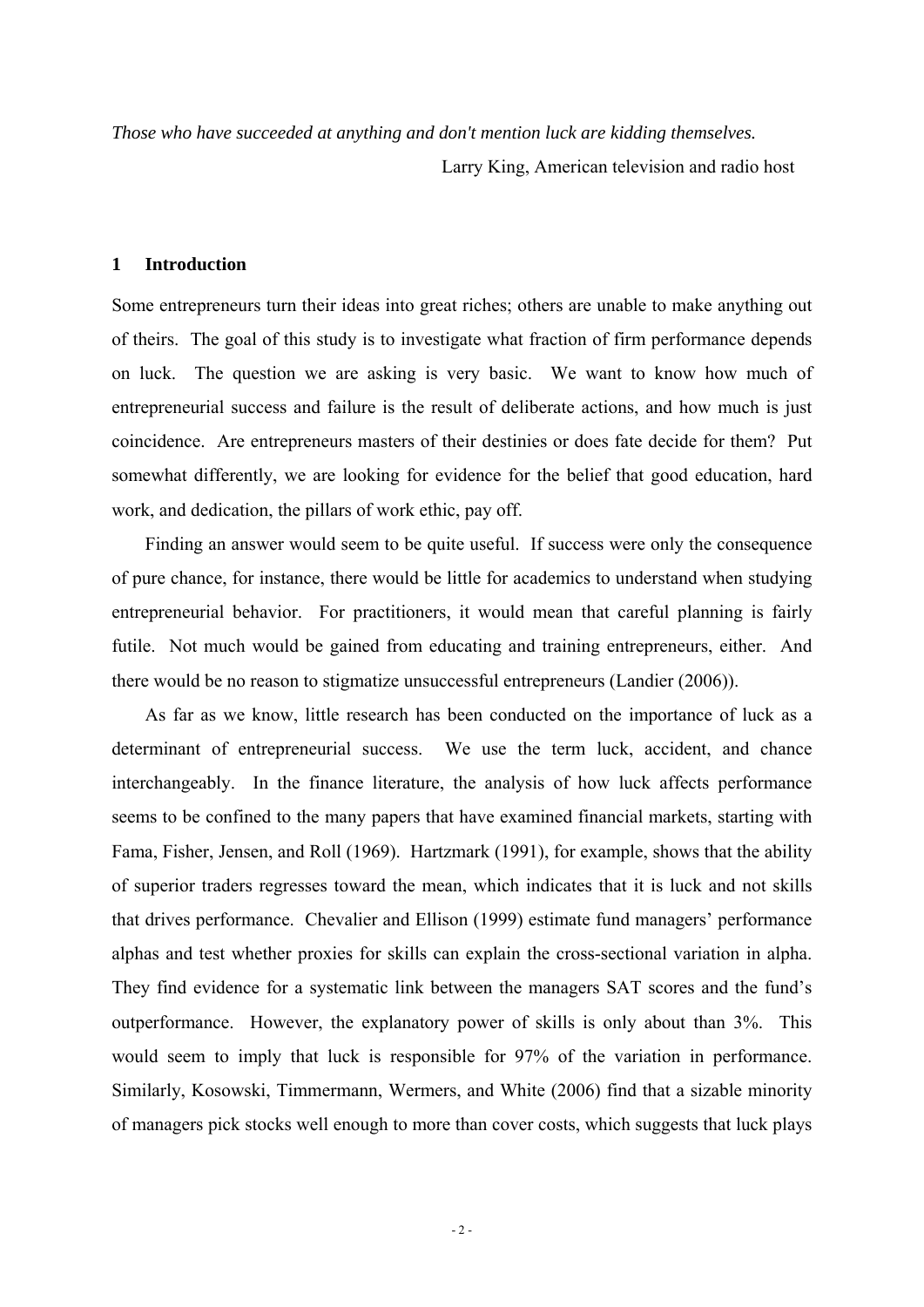an important role. Barras, Scaillet, and Wermers (2009) confirm this by showing that skilled managers of actively managed funds are exceptionally rare.

In the corporate finance literature, the relevance of luck has attracted comparatively less attention. Some studies have analyzed the influence of luck on executive pay (e.g., Bertrand and Mullainathan (2001)). In the entrepreneurship literature, at least one study is dedicated to the issue of luck, namely Gompers, Kovner, Lerner, and Scharfstein (2009). They report that entrepreneurs who are successful in their first venture are more likely to be successful in their subsequent one. They conclude that successful entrepreneurs have persistent (predictable) market timing abilities and managerial skills as opposed to sheer luck.

Consistent with that paper, one could define luck as unpredictable performance. To measure it, we would need the correct model for expected performance. That seems to be the approach implied by the literature. The mutual funds literature, for example, uses style benchmark returns as proxies for expected performance and the implied alphas as a reflection of fund manager skills (e.g., Chevalier and Ellison (1999)); the residual would therefore seem to reflect pure random effects (luck). The problem with this approach is that we cannot be sure that the model of expected performance is correct. Moreover, the relevant drivers of performance are always measured with error. Hence, it is not clear how much of any model-implied residual performance truly reflects random chance. Still, the first step in our analysis is to follow that approach and use the model of expected performance implied by the extant literature to measure the unexpected component of performance.

The second step of the analysis relies on an extensive survey of entrepreneurs to assess the unexpected component of performance. We ask them whether the performance of their venture is better, worse, or as expected. We therefore rely on their implicit model of performance and use that information to entertain two measures of luck: good and bad luck, respectively. Good luck is a binary variable that identifies entrepreneurs with better than expected performance, whereas bad luck is a binary variable that identifies entrepreneurs with worse than expected performance. We then examine whether these two variables have any power to explain unexpected performance in the preceding model. This yields a lower bound on the importance of luck.

A potential shortcoming of our first two proxies for luck is that we implicitly assume that the drivers of performance in the model are the result of deliberate choice and not themselves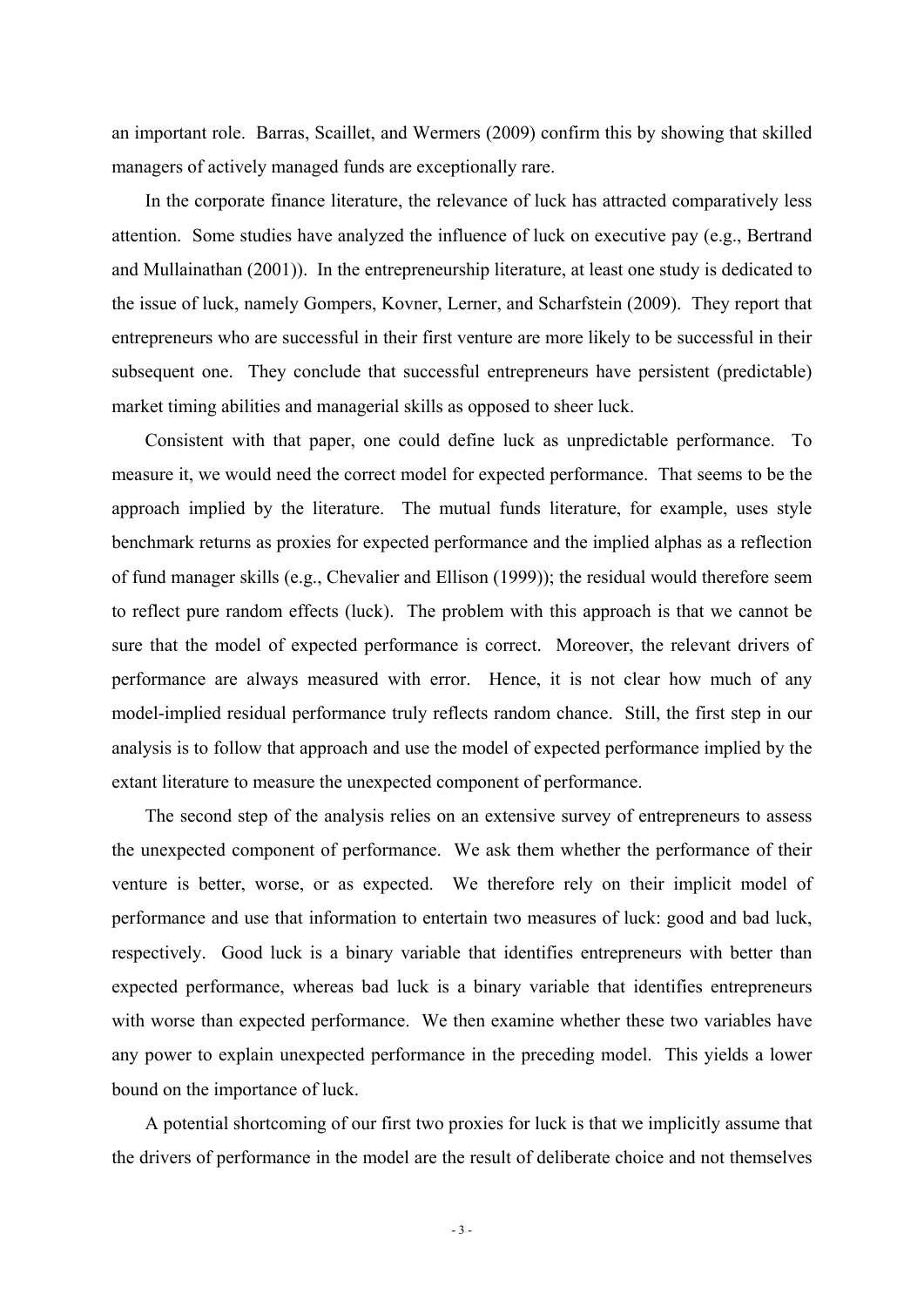an accident. Having the right education, being in the right industry, or picking the right organization could indeed be fortuitous. To gauge how much of firm performance is coincidence and how much is skills and dedication, we therefore ask entrepreneurs directly. Since these opinions could be affected by factors such as previous performance, education, or risk preferences, we take into account the possible influence of these variables. Moreover, we compare the opinion of entrepreneurs to that of non-entrepreneurs.

To our knowledge, this is the first study to measure luck directly. The analysis is based on 8,241 completed questionnaires in a 2007 survey of 63,202 individuals in Switzerland. About one third of the respondents are entrepreneurs who have registered their business between 2002 and 2006, the rest are non-entrepreneurs, including managers and state employees. Our sample of entrepreneurs is similar to that used by Landier and Thesmar (2009) in their analysis of entrepreneurial overconfidence.

We measure performance alternatively as industry-adjusted sales, aggregate income, and return on initial invested capital (ROI). Regressing these variables on various proxies for skills, personal characteristics, and firm characteristics, suggests that luck could be responsible for about 70% of performance. This estimate is lower than that reported in Chevalier and Ellison (1999). Their main model has an R-squared of only 3%, leaving 97% to luck. One possible interpretation is that luck is more pervasive in capital markets than in entrepreneurial ventures.

As it turns out, our luck proxies are related to the unexplained component of performance in our regression model. When we add those proxies for good and bad luck in the regression equation, they have highly significant coefficients. Their marginal contribution to the explanatory power of the regression, which we measure following the approach in Lindeman, Merenda, and Gold (1980) and Kruskal (1987), however, is a mere 7%. Given the measurement error associated with these variables, and given the fact that, as we just said, some drivers of performance, such as gender or entrepreneur's age, are themselves random draws, 7% is probably a lower bound on the importance of luck.

We then ask respondents to rank the importance of six potential determinants of firm performance, namely experience, talent, effort, education, social network, and luck. Based on what survey participants tell us, this list is complete. Accordingly, these six factors are responsible for 100% of the cross-sectional variation in firm performance. Among these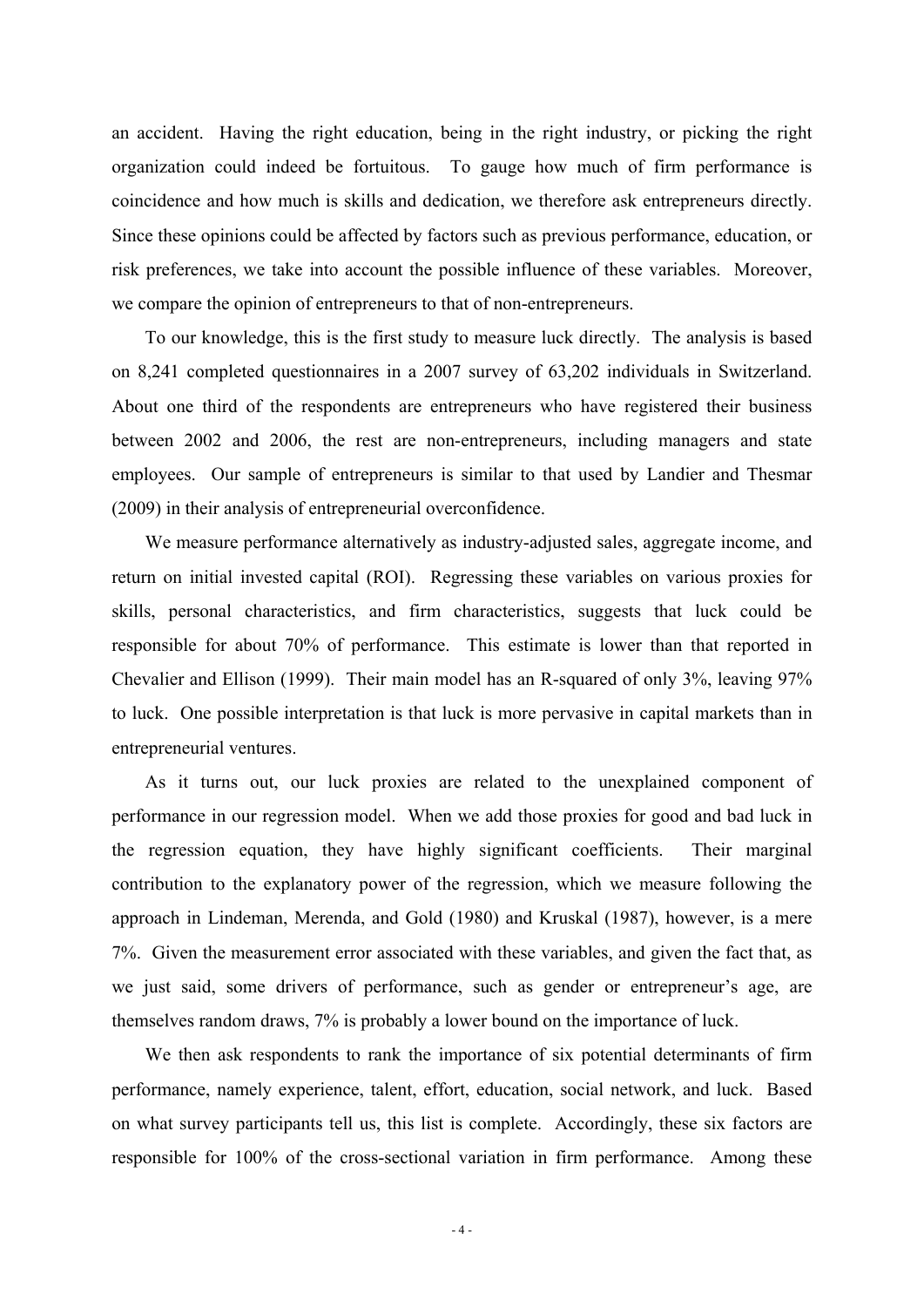factors, luck is clearly the least important one. Education, experience, and effort matter more. Based on the evidence, luck can at best explain one sixth (or 17%) of the variation in performance.

We run a battery of robustness tests concerning our conclusions. For example, the entrepreneurs of successful firms could be blinded by their achievement and assign luck a lesser role than it deserves. Overconfident entrepreneurs might tend to believe the same. Experienced or educated entrepreneurs might also be skeptical. In contrast, risk averse entrepreneurs might believe the opposite. The evidence does not support any of these conjectures. Entrepreneurs seem to have well-balanced convictions. Interestingly, employees and managers have almost exactly the same beliefs. Hence, there is no reason to reject 17% as an upper bound measure of the importance of luck.

The main contribution of this paper is twofold. First, we show that luck plays a role in determining entrepreneurial performance. Prior research has assumed it does, but it has never shown that directly. Second, we find that luck plays a surprisingly small role in determining entrepreneurial performance – namely less than 17%. We arrive at this estimate using survey responses. Traditional investigations do not have that kind of information. They therefore suffer from the problem of not knowing the correct model of expected performance. Moreover, they implicitly attribute to deliberate choice performance drivers that are actually, at least in part, random draws.

A limitation of our study is that our conclusions might not extend to settings other than entrepreneurial ventures. Established firms are probably different. Yet if uncertainty correlates with accident, then luck would seem to play an even smaller role in those firms.

The paper is organized as follows. The next section discusses the data and their source. Section 3 presents the investigative design in more detail. Section 4 examines the empirical results. And Section 5 draws conclusions.

### **2 Sample and sample characteristics**

The sample comes from a survey conducted at the end of 2007 in Switzerland. We used two questionnaires: one for entrepreneurs and one for a control group of managers and employees. The questionnaire contains 54 questions, most of them with subparts, and is nine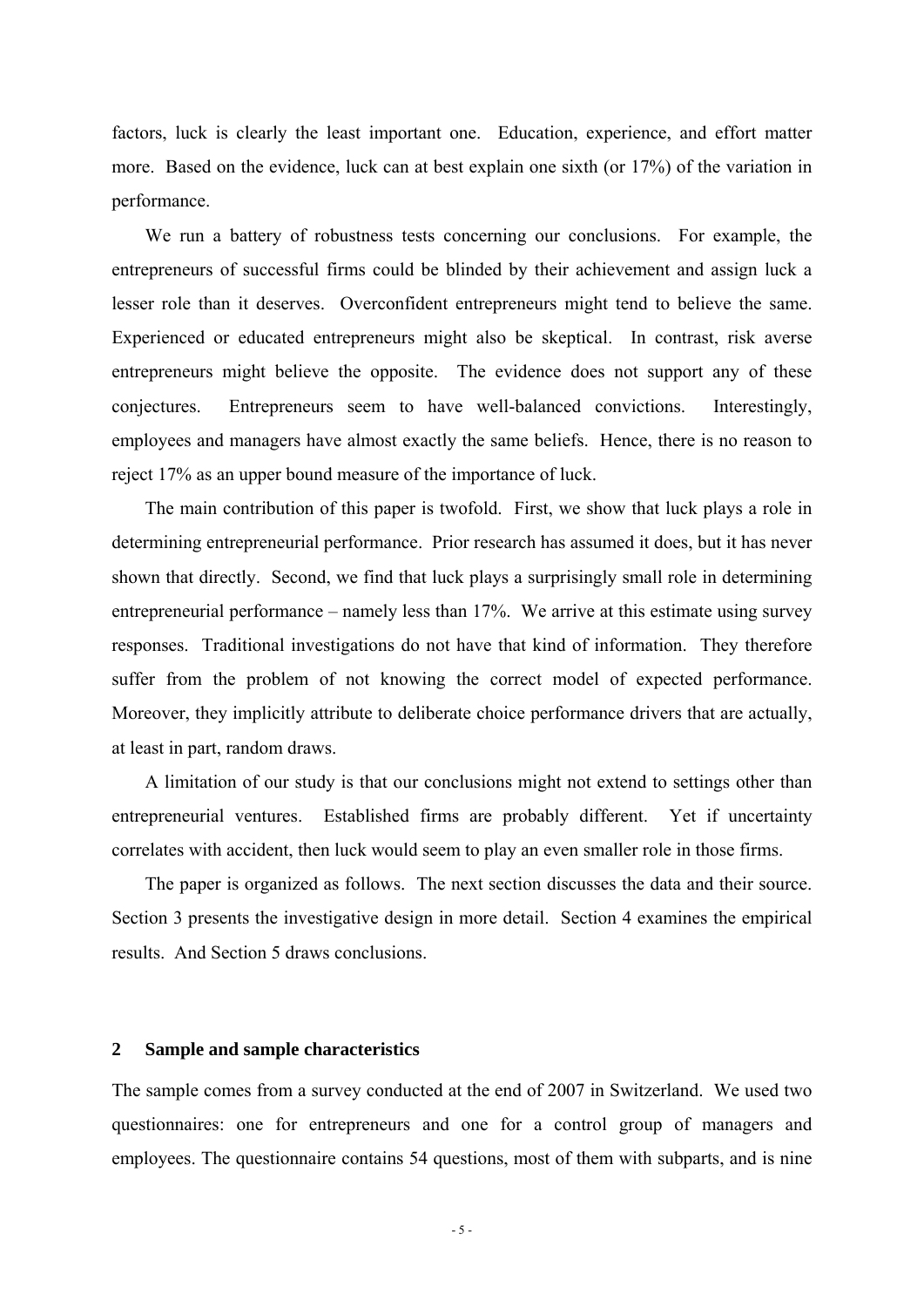pages long. The questionnaire was translated from German into Italian and French, the three official languages in Switzerland. The survey questionnaires can be downloaded from the Internet at http://www.ifm.unibe.ch/.

In 2007, we sent the questionnaire for entrepreneurs to 40,000 randomly selected chairmen of the board, co-owners of companies with limited liability, and sole proprietors of new start-ups. We took their addresses from the official Swiss Commercial Register. To make sure these individuals have the relevant information, we focused on recently founded firms, namely in 2002, 2004, or 2006. To assure a random sample of firms, we applied stratified sampling with starting year, legal form, and region as strata. We sent the questionnaire for the control group to 23,202 individuals. These are managers, public employees, teachers, engineers, mechanics, and commercial clerks randomly picked from the official Swiss telephone guide. We used profession and region as strata.

To increase the response rate, we included a cover letter and a return, postage-paid envelope. As a further incentive, respondents could order an analysis report. After two weeks, we sent people a reminder, and gave those who might have misplaced the questionnaire the possibility of getting a new copy by physical mail or e-mail, or from a Web site we created in the Internet. More than 300 ordered a second copy of the questionnaire by mail. Furthermore, we set up a telephone hotline to answer questions about the questionnaire or the survey. Anonymity was promised to each respondent.

The survey sample contains responses from 8,245 individuals. The response rate of more than 13% is comparable to other studies that report a response rate between 7 and 12% for CFOs (Trahan and Gitman (1995), Graham and Harvey (2001), Brav, Graham, Harvey, and Michaely (2005)) and between 16 and 19% for entrepreneurs (Bosma, Van Praag, Thurik, and De Wit (2004) and Forbes (2005)). Out of the 8,245 responses, 3,104 are entrepreneurs and 5,141 are treated as employees. We define entrepreneurs as individuals that hold a participation in the private firm he works for (e.g., Bitler, Moskowitz, and Vissing-Jørgensen (2005), Landier and Thesmar (2009)).<sup>1</sup>

1

<sup>1</sup> As a robustness we later use a narrower definition of entrepreneurs following Gompers, Lerner, and Scharfstein (2005). There, entrepreneurs have an equity participation and are at the same time the firm's founders or cofounders. 2,778 individuals in our sample are entrepreneurs according to this more restrictive definition.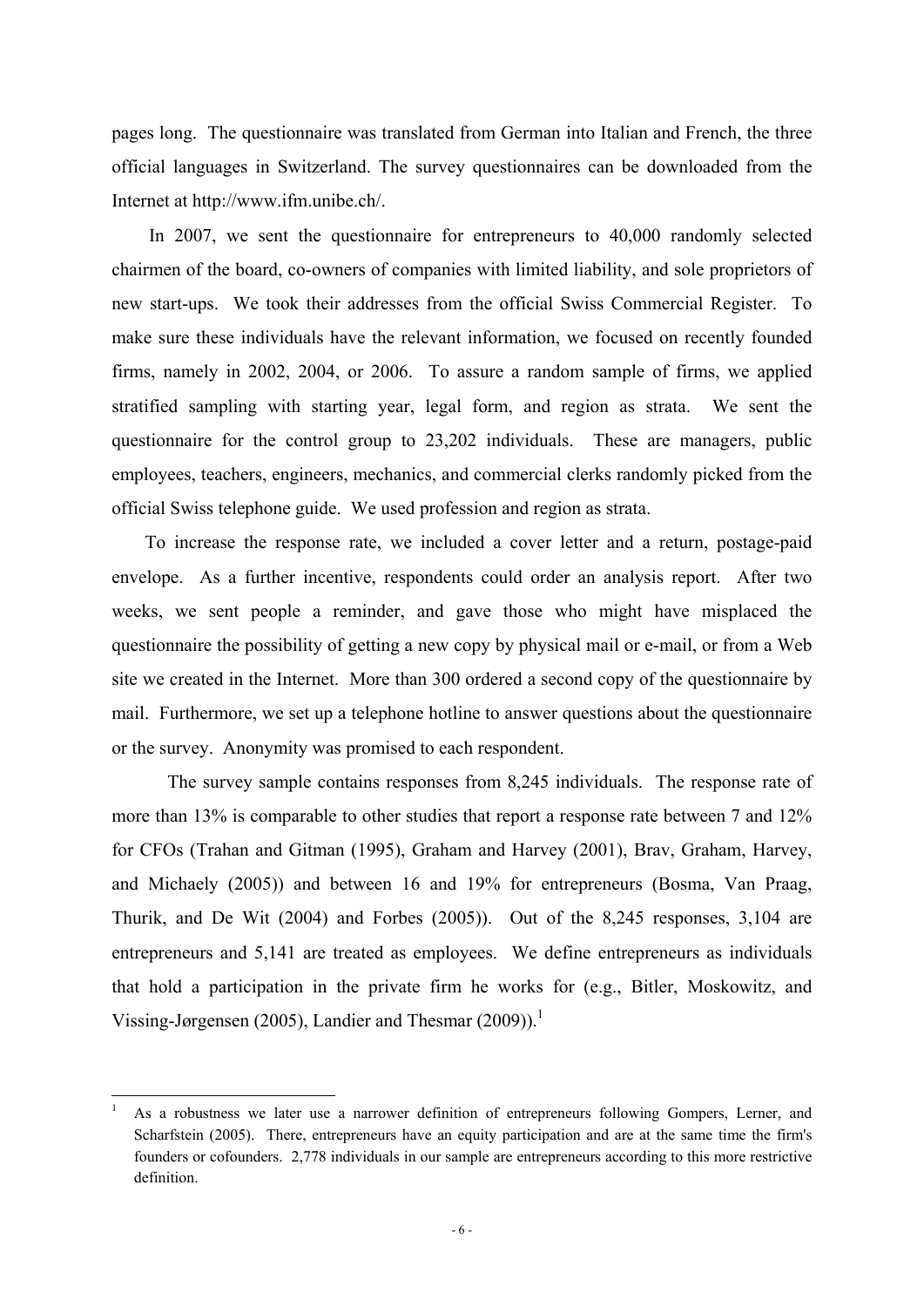In conducting our survey, we follow the procedure suggested by Graham and Harvey (2001). Appendix A contains an extensive description of the survey and how it was conducted. The appendix also discusses tests suggested by Graham and Harvey (2001) to assess potential survey biases, such as a non-response bias, a survivorship bias because only entrepreneurs of surviving firms answer our survey, or a self-selection bias. Our analyses and tests suggest that these biases are likely to play no significant role in our results as shown in Appendix A and throughout the paper.

Figure 1 shows the distribution of the fraction of equity owned by the entrepreneurs in our sample (broader definition). In line with Bitler, Moskowitz, and Vissing-Jørgensen (2005), about 70% of our entrepreneurs hold 100% of the firm's equity, and 90% control at least  $50\%$ <sup>2</sup> As shown in Table 1, 44% of the entrepreneurs are sole proprietors, and 24% are shareholders in corporations. Interestingly, 89% of our entrepreneurs have founded their firm, 4% have inherited it, and the rest has bought it from someone else (not shown). As for funding, in 87% of the cases, the firm is funded initially by the founder alone, in 9% by family and friends, and in 1% by strategic investors (not shown).

The firms of the entrepreneurs in the sample are very small when they are started. According to Table 1, the median company starts out with one employee, the average one with 3, and the largest one with 330. By the time they make it into our sample, firms have grown somewhat. The median company has 2 employees, the average 5.62, and the largest 1,190. Most entrepreneurs claim they had no trouble coming up with the start-up money and had no business plan (not shown). Moreover, the companies that acted as incubators for the entrepreneurs in the sample are fairly evenly distributed across firm size: 24% of the entrepreneurs worked for companies with more than 250 employees, and 29% for companies with fewer than 10 employees.

Firms are fairly evenly distributed across 13 industries (not shown). Most companies are either in IT or commerce (17 and 16%, respectively), the fewest are in agriculture and energy (2 and 1%, respectively). Seventy-four percent of the entrepreneurs had no exit plans

1

<sup>2</sup> It is somewhat surprising to find that some entrepreneurs have less than 20% ownership. There are two possible explanations. First, our survey participants might be presidents but not founders. Second, founders might have divested much of their business already. Bitler, Moskowitz, and Vissing-Jørgensen (2005) make similar observations in their sample. Our results are robust to excluding the few observations where ownership is less than 20% (not shown).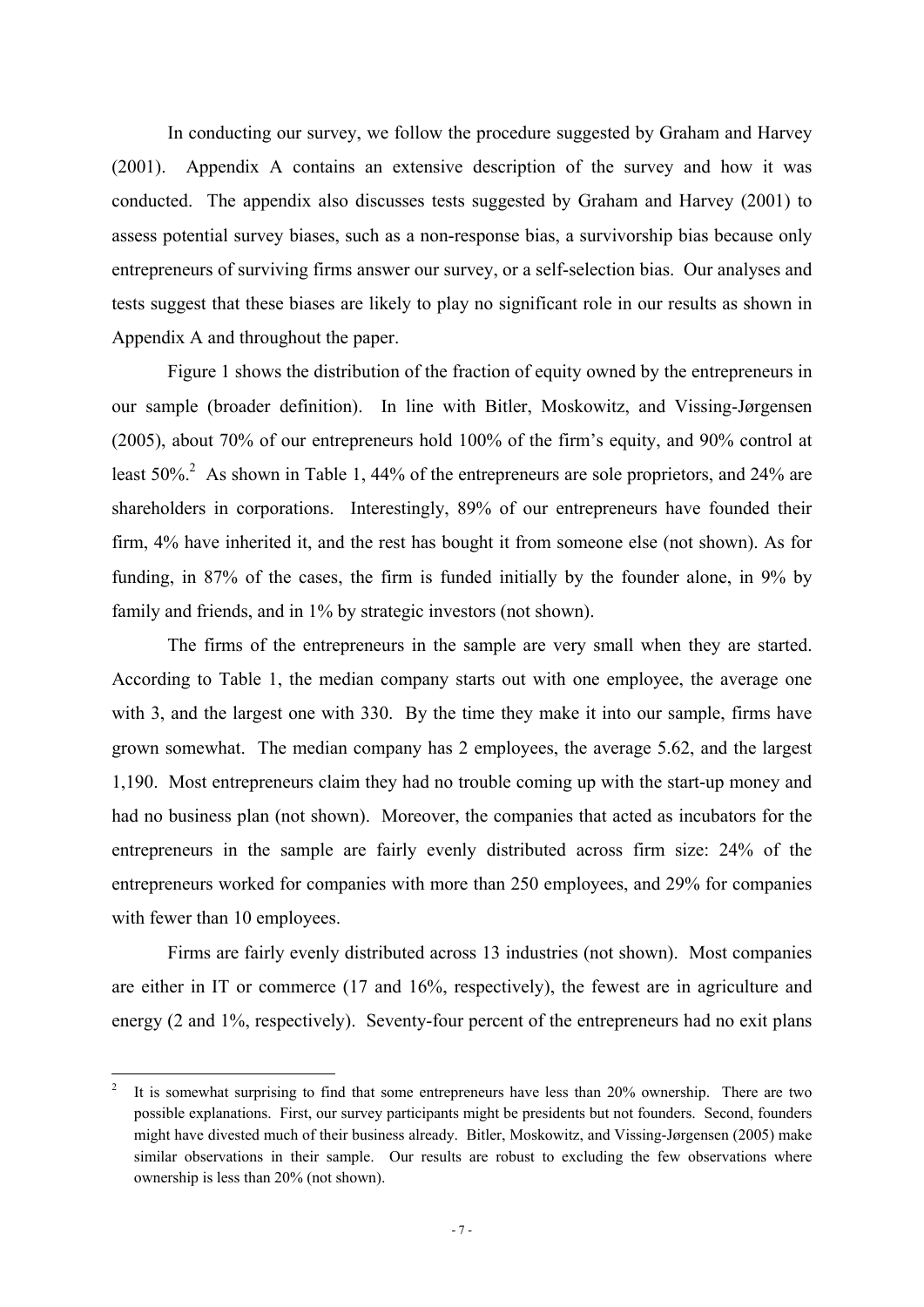when they started their firms; only 2%were thinking of an eventual IPO; the rest anticipated liquidation, a family succession, or a sale to a competitor, an employee, or a private equity firm (not shown).



Figure 1: Distribution of equity ownership held by entrepreneurs

# **3 Investigative Design**

We conduct our analysis in two parts. The first part of the analysis estimates a performance regression to assess the unexplained variation in performance. As a first approximation, that component of performance could reflect pure random events. We then introduce a first set of proxies for good and bad luck that are based on the assessment of the entrepreneurs. This allows us to compute the R-squared that are explained by those luck variables and thus obtain a lower bound on the importance of luck. The crucial assumption in this calculation is that we have the correct model for expected performance and valid proxies for its determinants. Moreover, we have to assume that the drivers of expected performance are unrelated to luck. Since these assumptions might not hold, we then gauge the importance of luck by examining what people tell us about luck. The second part of the analysis therefore studies how entrepreneurs assess and rank the importance of luck compared to other drivers of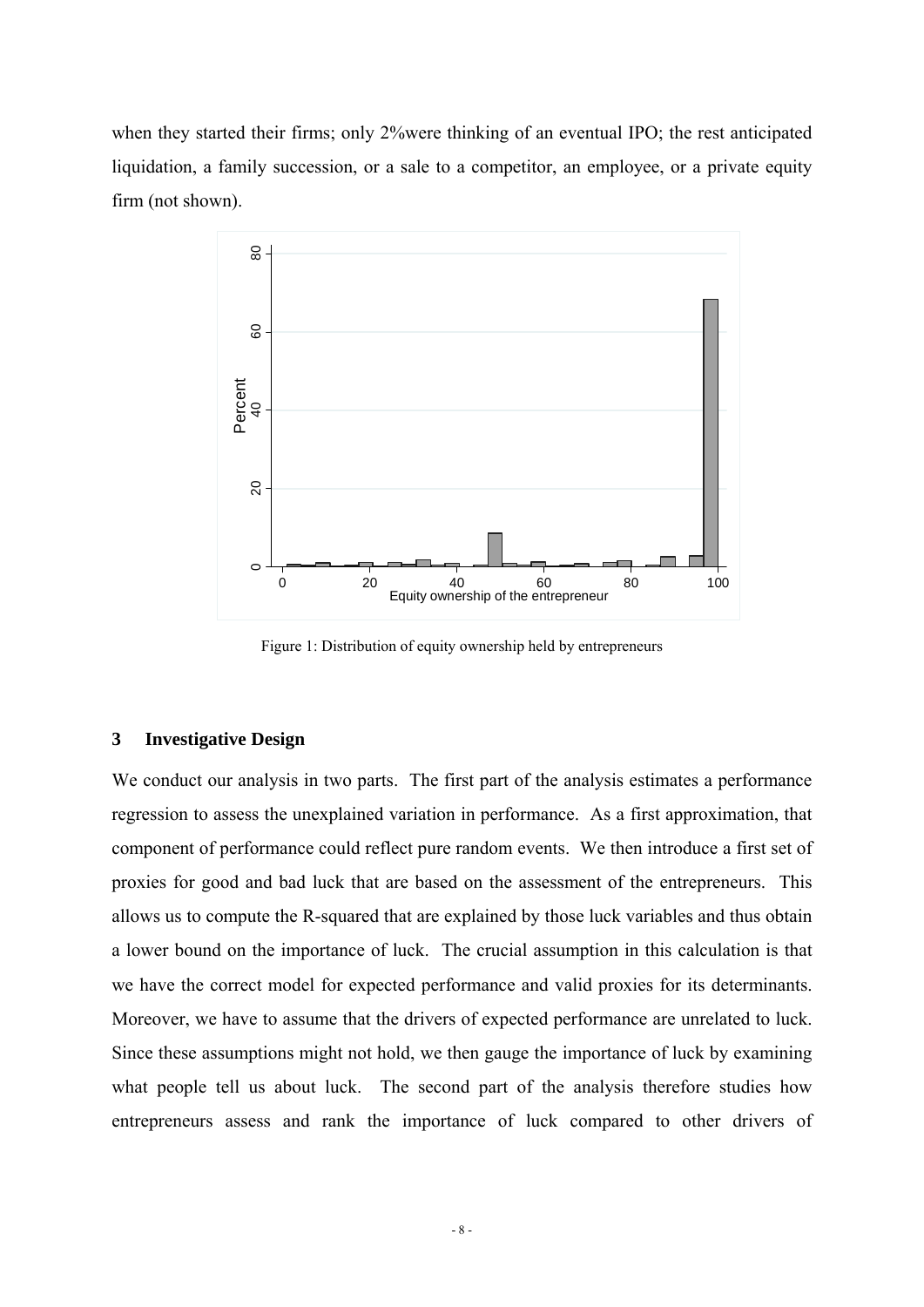entrepreneurial performance. Moreover, we analyze how consistent that ranking is. We begin with a detailed description of the variables we use.

### *3.1 Performance regressions*

Our main interest is to determine the role of luck as a determinant of performance. We therefore estimate the following cross-sectional regression model:

Performance<sub>i</sub> =  $\alpha_i$  + β(skills, personal characteristics, control variables)<sub>i</sub> +  $\varepsilon_i$  (1)

where  $\varepsilon_i$  is a disturbance term. With the exception of one control variable (entrepreneur's age), and in keeping with the literature, the functional form we choose for the model is linear (the results are robust relative to various nonlinearities and interaction terms). Representative papers that follow this approach are, among others, Bitler, Moskowitz, and Vissing-Jørgensen (2005) and Gompers, Kovner, Lerner, and Scharfstein (2009). As in Bitler, Moskowitz, and Vissing-Jørgensen (2005), performance is measured alternatively as the natural logarithm of the industry-adjusted sales and the natural logarithm of the industry-adjusted aggregate income. We also study the industry-adjusted return on the capital originally invested in the firm (ROI).

Since our survey generates direct proxies for luck, we then estimate equation (1) augmented with our luck variables as follows:

Performance<sub>i</sub> =  $\alpha_i$  + β(*luck*, skills, personal characteristics, control variables)<sub>i</sub> +  $\varepsilon_i$  (2)

To assess the importance of luck, we first obtain an upper bound estimate by assuming that all the unexplained variance in regression (1) is due to luck. However, having the right personal characteristics or skills could also reflect a lucky draw. Hence, the preceding logic could underestimate the importance of luck. To obtain a lower bound, we then compute the increase in R-squared when adding proxies for *luck* in the regression equation (1). We compute the increase in R-squared in two ways. First, we simply take the difference in Rsquared between regressions (2) and (1). This procedure assumes that our luck variables are orthogonal to the other independent variables in the model. However, this is unlikely to hold because having the right personal characteristics also could be luck. Second, we employ a procedure suggested by Lindeman, Merenda, and Gold (1980) that averages the marginal contribution that each variable makes to the R-squared of the regression (Kruskal (1987)).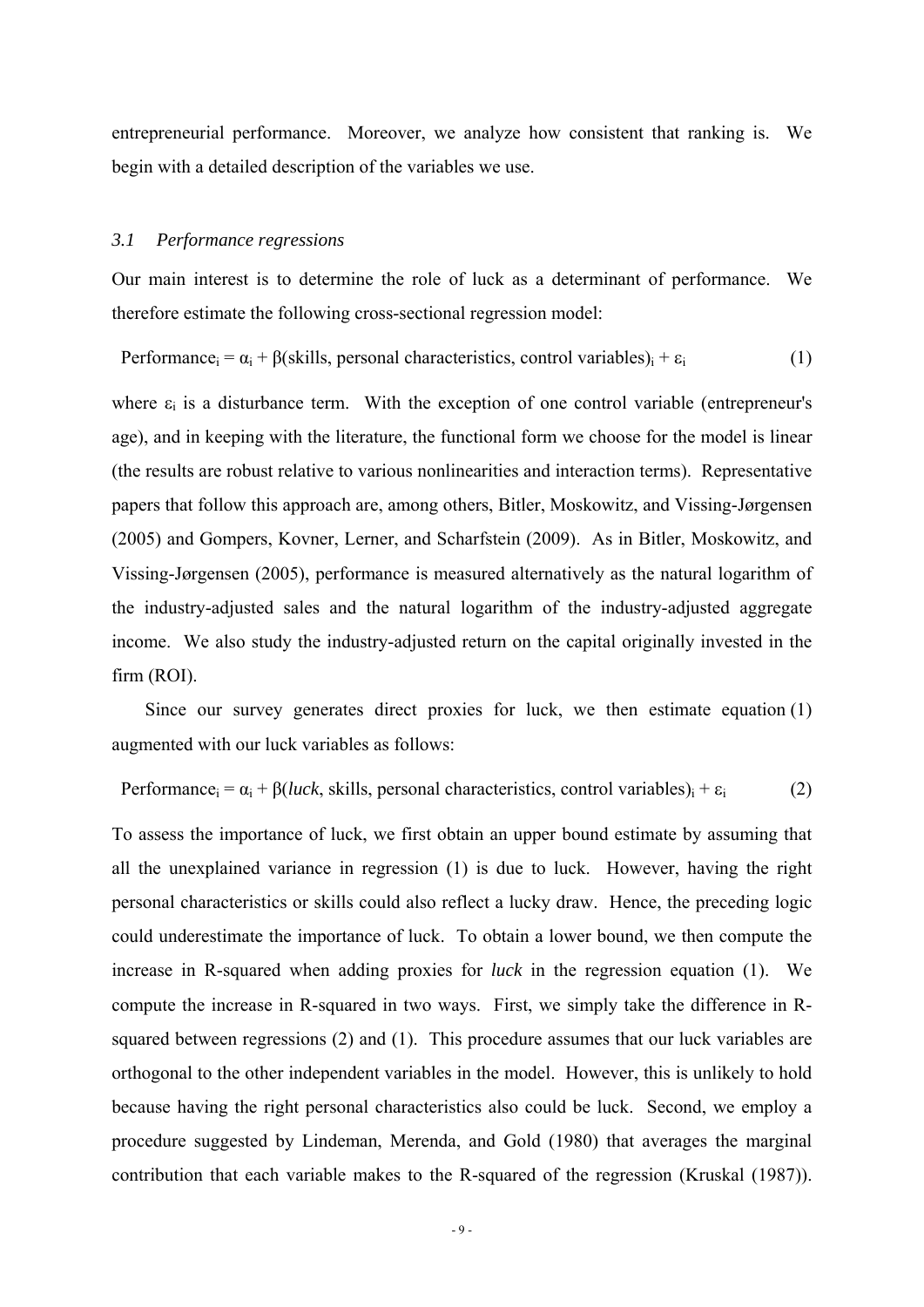Specifically, the procedure averages the increase in explained variance obtained when adding proxies for *luck* to all possible variations of the regression model (i.e., specifications with different combinations of the regressors).<sup>3</sup> The drawback of this method is that its statistical properties are not well understood. The advantage is that it decomposes the R-squared of the full model into contributions of the different regressors (Grömping (2007)).

Because entrepreneurs are unlikely to be drawn from a random sample of individuals, we run a Heckman (1979) two-stage regression. Put differently, entrepreneurs might possess (unobservable) characteristics that are positively related to the various activities of entrepreneurship and therefore to entrepreneurial performance (Hamilton (2000)). Therefore, we have to correct this possible bias by running the first stage that models the decision of pursuing an entrepreneurial career with the following probit regression:

Entrepreneur<sub>i</sub> = f(skills, personal characteristics, identification variables)<sub>i</sub> +  $v_i$ . (3)

where  $v_i$  is a disturbance term. Entrepreneur is a binary variable equal to one if the person is an entrepreneur, and zero otherwise. Although non-linearity of the probit model might already fulfill the exclusion restrictions (Wooldridge (2002), Li and Prabhala (2007)), we include several identification variables such as having entrepreneurial parents. The estimated inverse mills ratio is included in the performance regressions.

# 3.1.1 Performance measures

1

We asked respondents about sales, earnings, personal income, and initial invested capital. Based on the replies, we construct three performance measures. The first is the natural logarithm of the industry-adjusted sales, where the industry-adjustment is done by taking the difference between the log of sales of the firm and the log of the median sales in the industry by firms that were started in the same year. We classify firms into 13 different industries. Industry allocation is based on what respondents say. Table 1 shows that the average firm in our sample has CHF 2 million in sales, with a median of CHF 200,000 (the exchange rate is

<sup>3</sup> For example, to obtain the relative importance of  $x_1$  in the case of a regression with two independent variables  $(x_1, x_2)$ , we take the average of two marginal R-squared. The first marginal R-squared is that of the univariate regression with  $x_1$  as the only regressor. The second is the increase in R-squared when going from a regression with  $x_2$  as the only regressor to a regression with both independent variables as regressors.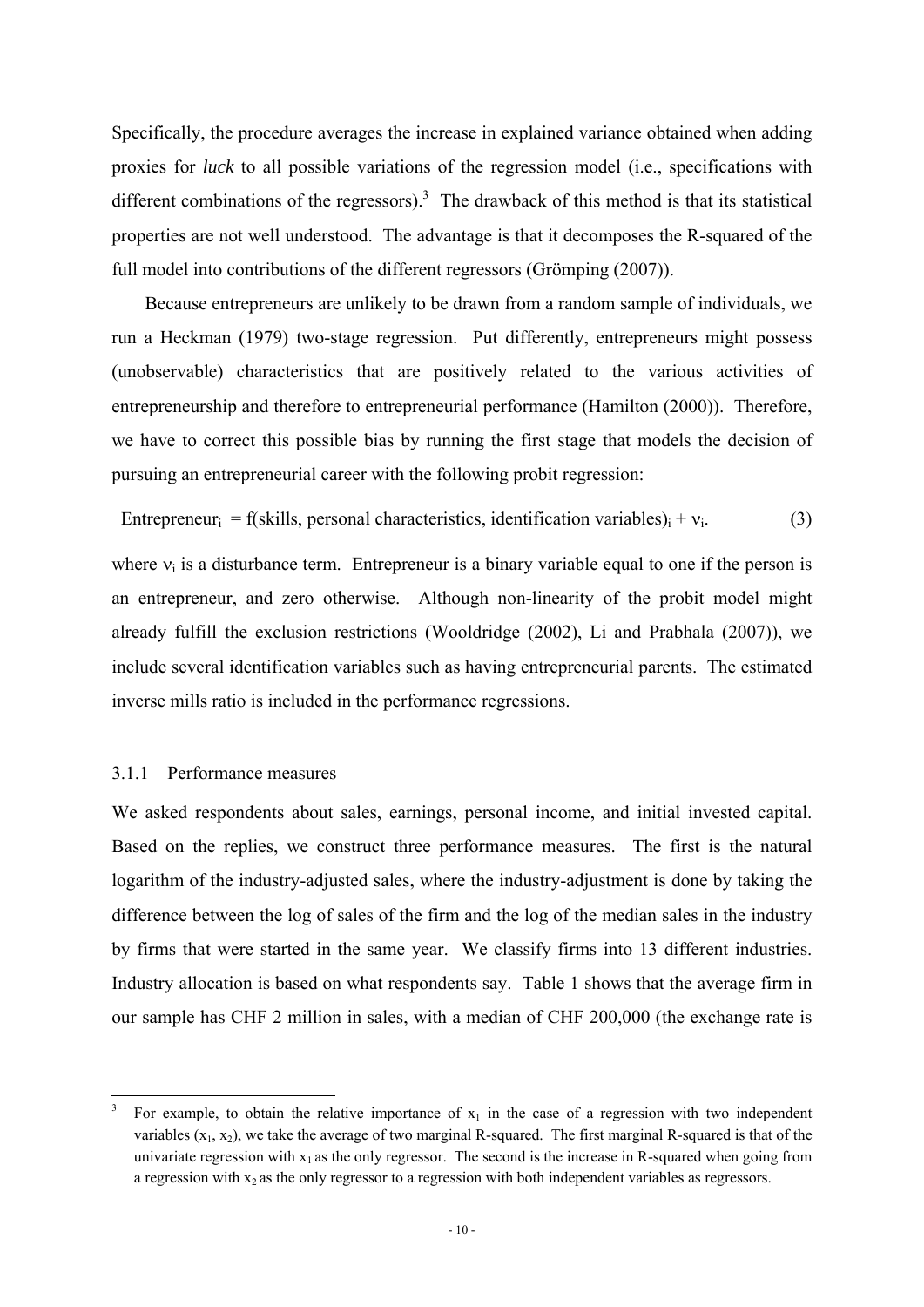about CHF 1.02 to the USD). The sales of the smallest firm are zero, those of the largest are CHF 2.5 billion.

Our second performance measure is the natural logarithm of the industry-adjusted aggregate income in the year 2006, defined as the sum of firm earnings and personal income (Bitler, Moskowitz, and Vissing-Jørgensen (2005)). For tax purposes, entrepreneurs might choose to draw cash salaries and wages from the firm rather than dividends. The problem with this measure is that entrepreneurs report only total personal income, not the income derived from the firm under investigation. Hence, in the case of part-time entrepreneurs, personal income is an upward biased measure of the income derived from the firm. When investigating performance measures that involve personal income, we will therefore focus on full-time entrepreneurs and ignore part-timers.

The third measure of performance is the industry-adjusted return on the capital originally invested in the firm (ROI), which we compute as the ratio of aggregate income in the year 2006 divided by initial invested capital. Table 1 shows that the average (median) aggregate income (firm earnings plus personal income) is CHF 169,000 (119,000), and the average (median) ROI is 421% (220%). To minimize the impact of potential outliers, we winsorize ROI at the 5 and 95 percentiles.

Our sample is more comparable with that of Bitler, Moskowitz, and Vissing-Jørgensen (2005) than with that of Gompers, Kovner, Lerner, and Scharfstein (2009). Whereas, for example, Bitler, Moskowitz, and Vissing-Jørgensen (2005) show median sales of \$168,000, only 46.9% of the firms in Gompers, Kovner, Lerner, and Scharfstein (2009) are at the stage of generating revenues, and only 7.3% are profitable. In comparison, 96% of our sample firms report positive aggregate income. The fraction of profitable firms in Bitler, Moskowitz, and Vissing-Jørgensen (2005) is even higher.

The reason for the difference from Gompers, Kovner, Lerner, and Scharfstein (2009) is that they focus on venture-capital (VC) backed entrepreneurs while we look at entrepreneurs in general. Their performance metrics are exit transactions such as IPOs and trade sales rather than the measures we use. Our dataset includes only 60 entrepreneurs (2% of the sample) with VC or business-angel financing.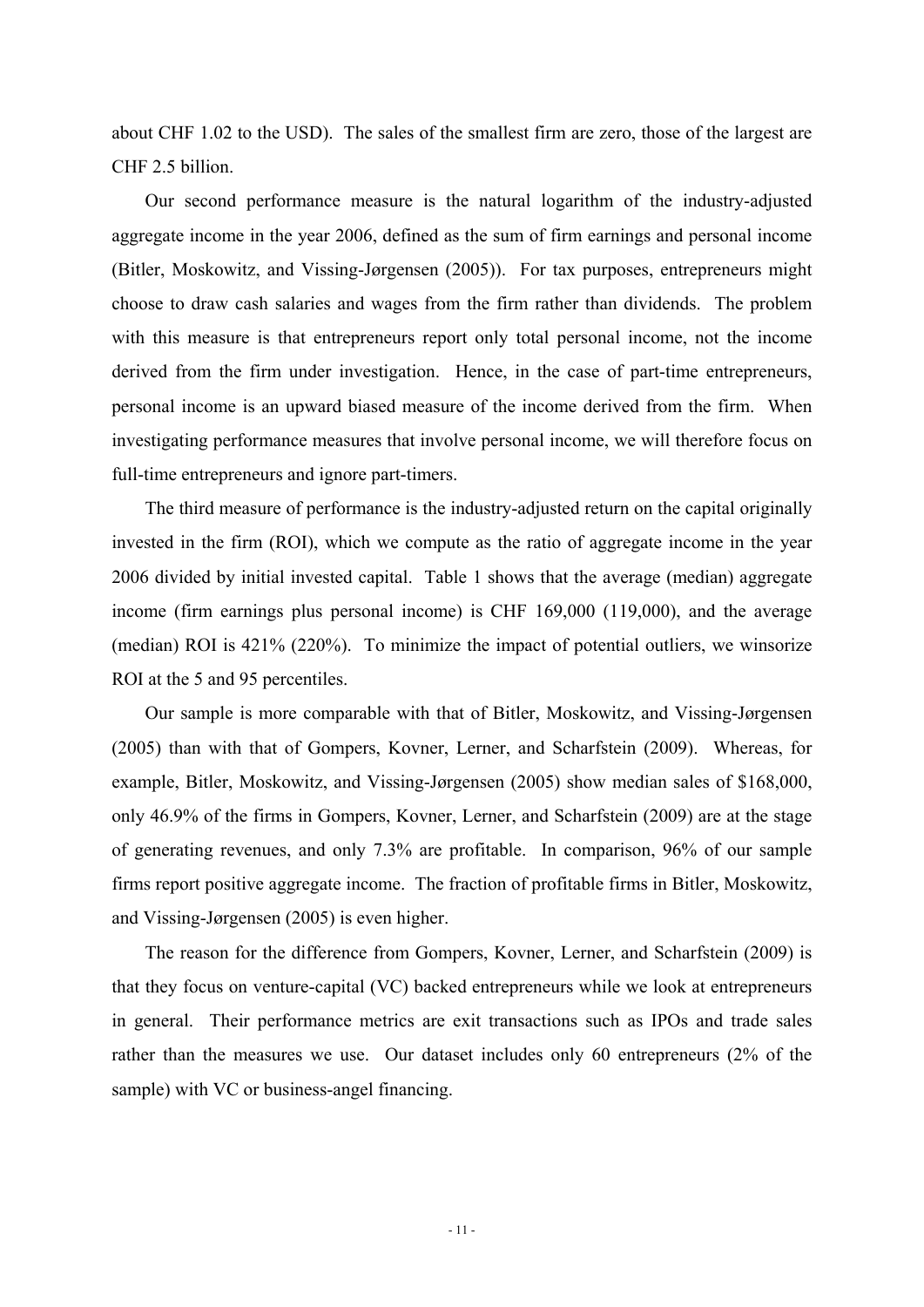## 3.1.2 Luck

Gompers, Kovner, Lerner, and Scharfstein (2009) study whether entrepreneurs who start their second business after a successful first venture do better than first-time entrepreneurs. Since entrepreneurs seem to be able to repeat their past success, the authors conclude that skills are a significant determinant of entrepreneurial success—market timing in the first venture predicts market timing in the second. Implicitly, Gompers, Kovner, Lerner, and Scharfstein (2009) define luck as the unexpected component of performance.

We use the same definition of luck. The problem is that, without the true model of expected performance, it is difficult to tell whether a given measure of unexpected performance really measures luck or the effect of omitted variables in the expectations model. To get around this problem, we ask entrepreneurs directly. Our specific question is: "How was the business performance of your firm since it was started?" Respondents can choose from "better than expected," "as expected," and "worse than expected." On the basis of the answer, we construct two variables: good luck and bad luck. Good luck is a binary variable that identifies entrepreneurs with better than expected performance, whereas bad luck is a binary variable that identifies entrepreneurs with worse than expected performance.

There are two possible shortcomings with our proxies for luck. The first is that they have, in principle, three components: the actual deviation from expected performance, which we call luck, and two potential biases: an overconfidence bias and a look back bias. To see this, note that our survey gives us  $\Delta$ , the difference between the entrepreneur's ex post stated subjective expectation of performance  $E_s(\tilde{Y}_T | I_T)$  and the realized performance  $\tilde{Y}_T$ , both measured at time T, the time of the survey. This difference  $\Delta$ , however, can be decomposed into three parts (see also Landier and Thesmar (2009)):

$$
\Delta = E_{S} (\tilde{Y}_{T} | I_{T}) - \tilde{Y}_{T}
$$
\n
$$
= E_{S} (\tilde{Y}_{T} | I_{0}) - \tilde{Y}_{T} + E_{S} (\tilde{Y}_{T} | I_{T}) - E_{S} (\tilde{Y}_{T} | I_{0})
$$
\n
$$
= E (\tilde{Y}_{T} | I_{0}) - \tilde{Y}_{T} + E_{S} (\tilde{Y}_{T} | I_{0}) - E (\tilde{Y}_{T} | I_{0}) + E_{S} (\tilde{Y}_{T} | I_{T}) - E_{S} (\tilde{Y}_{T} | I_{0})
$$
\n
$$
= E (\tilde{Y}_{T} | I_{0}) - \tilde{Y}_{T} + E_{S} (\tilde{Y}_{T} | I_{0}) - E (\tilde{Y}_{T} | I_{0}) + E_{S} (\tilde{Y}_{T} | I_{T}) - E_{S} (\tilde{Y}_{T} | I_{0})
$$
\n
$$
= E (\tilde{Y}_{T} | I_{0}) - \tilde{Y}_{T} + E_{S} (\tilde{Y}_{T} | I_{0}) - E (\tilde{Y}_{T} | I_{0}) + E_{S} (\tilde{Y}_{T} | I_{0})
$$
\n
$$
= E (\tilde{Y}_{T} | I_{0}) - \tilde{Y}_{T} + E_{S} (\tilde{Y}_{T} | I_{0}) - E (\tilde{Y}_{T} | I_{0}) + E_{S} (\tilde{Y}_{T} | I_{0})
$$
\n
$$
= E (\tilde{Y}_{T} | I_{0}) - \tilde{Y}_{T} + E_{S} (\tilde{Y}_{T} | I_{0}) - E (\tilde{Y}_{T} | I_{0}) + E_{S} (\tilde{Y}_{T} | I_{0})
$$
\n
$$
= E (\tilde{Y}_{T} | I_{0}) - \tilde{Y}_{T} + E_{S} (\tilde{Y}_{T} | I_{0}) - E (\tilde{Y}_{T} | I_{0}) + E_{S} (\tilde{Y}_{T} | I_{0})
$$
\n
$$
= E (\tilde{Y}_{T} | I_{0}) - \tilde{Y}_{T} + E_{S} (\tilde{Y}_{T} | I_{0}) - E (\tilde{Y}_{T} | I_{0}) + E_{S} (\tilde{Y}_{T} | I_{0})
$$
\n
$$
= E (\tilde{Y}_{T} | I_{0}) - \til
$$

where  $E(Y_T | I_0)$  is the rational expectation of  $\tilde{Y}_T$ , conditional on the information I at time zero. The first component is the rational expectation error  $\varepsilon = E(\tilde{Y}_T | I_0) - \tilde{Y}_T$ , which is truly *luck*. It is the difference between the expected performance  $E(\tilde{Y}_T | I_0)$  (under the assumption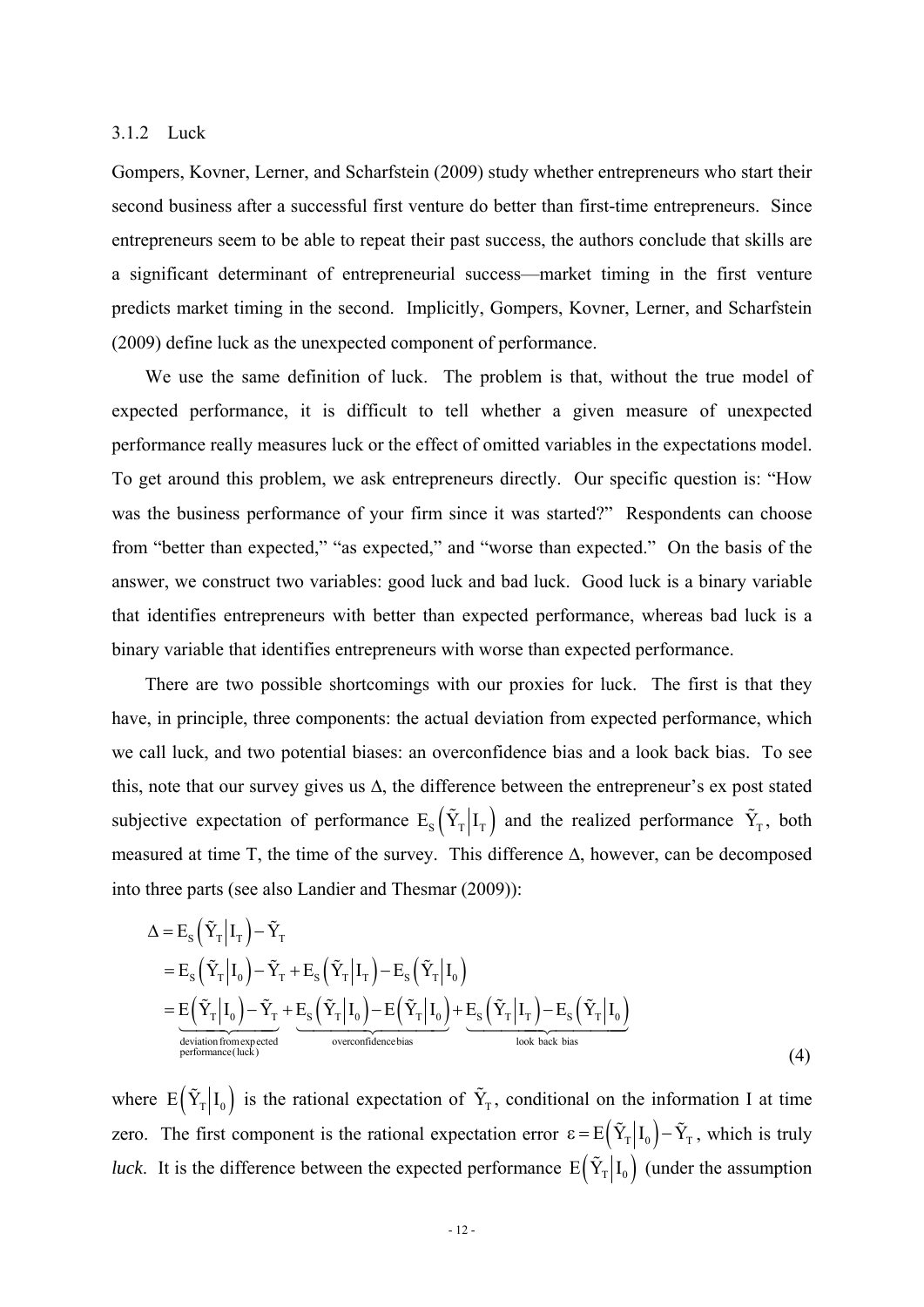of having the correct model), relative to the realized performance  $\tilde{Y}_T$ . The second component represents the *overconfidence bias*, the difference in the ex ante expectation of performance between the subjective model  $E_s(\tilde{Y}_T | I_0)$  and the true (rational) model  $E(\tilde{Y}_T | I_0)$ . For example, entrepreneurs might be overoptimistic and (unreasonably) expect their firms to perform better than true expectations would warrant. If so,  $\Delta$  would be an upward biased estimate of luck. Education, especially management education, could help control for overconfidence and therefore attenuate this bias. To control for this bias and get a more accurate estimate of luck, we include measures of overconfidence, risk aversion, education, and other personal characteristics in our regressions. The third component in the expression for the ex-post measure of unexpected performance is *look back bias*, namely the difference between the subjective expectation of performance at time T and the subjective expectation at time zero,  $E_s(\tilde{Y}_T | I_T) - E_s(\tilde{Y}_T | I_0)$ . Entrepreneurs might not remember exactly what they expected at time zero. Alternatively, they might learn over time and adjust their expectations. Thus, this look back bias might even reduce the potential overconfidence bias.

The second possible shortcoming of our luck proxy is a survivorship bias, since badly performing firms eventually cease to exist and cannot be surveyed. In Table 1 we find that 37% of the respondents claim they had good luck, while only 13% say they had bad luck. The remaining  $50\%$  say their performance is as expected.<sup>4</sup> In a very large sample that extends over a long time period, we would expect to see a more symmetric distribution. However, the years 2002, 2004, and 2006 were characterized by very favorable economic conditions with a GDP growth in Switzerland of 2.1% relative to a long-term average of 1.5%. Thus, it is not clear that an unbiased luck measure should have a symmetric distribution during the sample years. $5$ 

1

<sup>4</sup> Comparing ex ante expectations to ex post realizations, Landier and Thesmar (2009) find that 30% - 45% of their entrepreneurs end up with realizations away from expectations.

<sup>5</sup> In fact, there are only small differences in our luck variables if we compare firms who started in the year 2002 with those who started in the year 2004 or 2006. Our results are qualitatively unchanged when including only the entrepreneurs that started their firm at the end of the sample period, namely in 2006. There should be much less survivor bias in this cohort of firms since they haven't had the time to fail. Hence, sample selection is unlikely to materially affect our conclusions.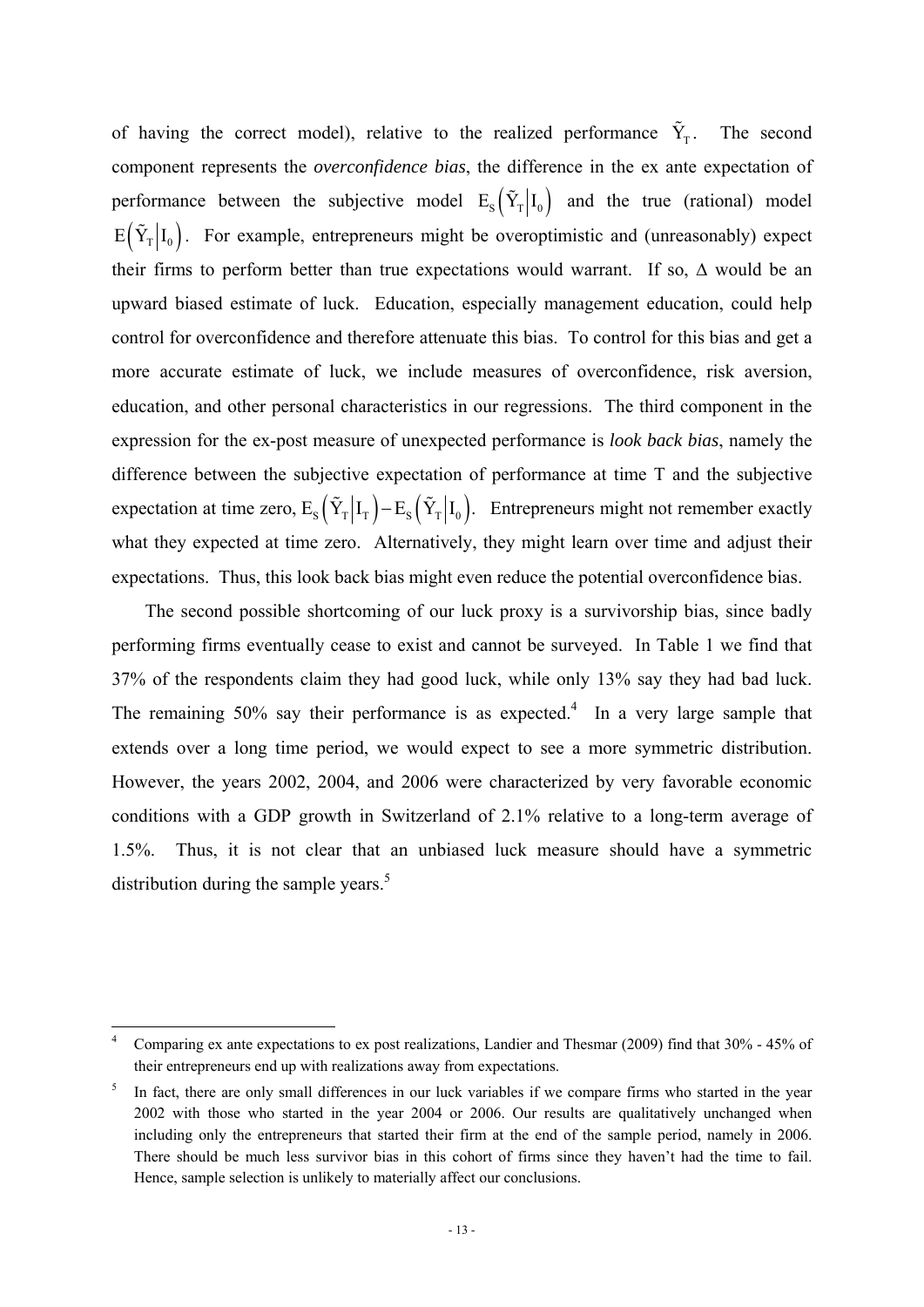### 3.1.3 Skills

Our proxy variable for skills is based on two broad sets of variables, namely education and experience. To assess the extent of education of a person, we follow Parker (2004) and count the number of years of education. We label that variable *education*. Entrepreneurs have, on average, 14.5 years of education compared to employees who have an average of 13.9 years (Table 2). We also use the measure of *balanced management education* proposed by Lazear (2004). This variable takes values between 0 and 5, depending on the number of the following five functional management areas the individual is educated in: marketing, finance and accounting, strategy, human resource management, and organization. The average value in our sample is 1.09 for entrepreneurs and 0.65 for employees.

Proxies for experience include *working experience* (in years, as in Parker (2004)), *industry experience* (years of working in the firm's industry, as in Evans and Leighton (1989)), *managerial experience* (years of managerial experience, following Kim, Aldrich, and Keister (2006)), *previously successful entrepreneur* (binary variable equal to one if the previous venture was financially successful, and equal to zero otherwise, as suggested by Gompers, Kovner, Lerner, and Scharfstein (2009)), and *previously unsuccessful entrepreneur* (dummy variable equal to one if the previous venture was financially unsuccessful). We use the measures of previous success to capture skills not captured by education and experience.

As shown in Table 1, entrepreneurs have an average 24.4 years of working experience, 11.9 in managerial positions, and 15 in the firm's industry. The cross-sectional variation in working, industry, and managerial experience is fairly substantial. The upper quartiles of these variables, for example, are generally more than twice as large as the lower quartiles. More than 20 percent of the entrepreneurs were successful in their prior venture, and only 8 percent were unsuccessful. This asymmetric distribution could reflect the possibility that unsuccessful entrepreneurs are stigmatized and therefore are reluctant to start another venture.

# 3.1.4 Personal characteristics

Personal characteristics covers various characteristics: gender, marital status, number of children, nationality, risk aversion, overconfidence, and effort. We define *risk aversion* as one minus the percentage of additional hypothetical wealth the respondent would invest in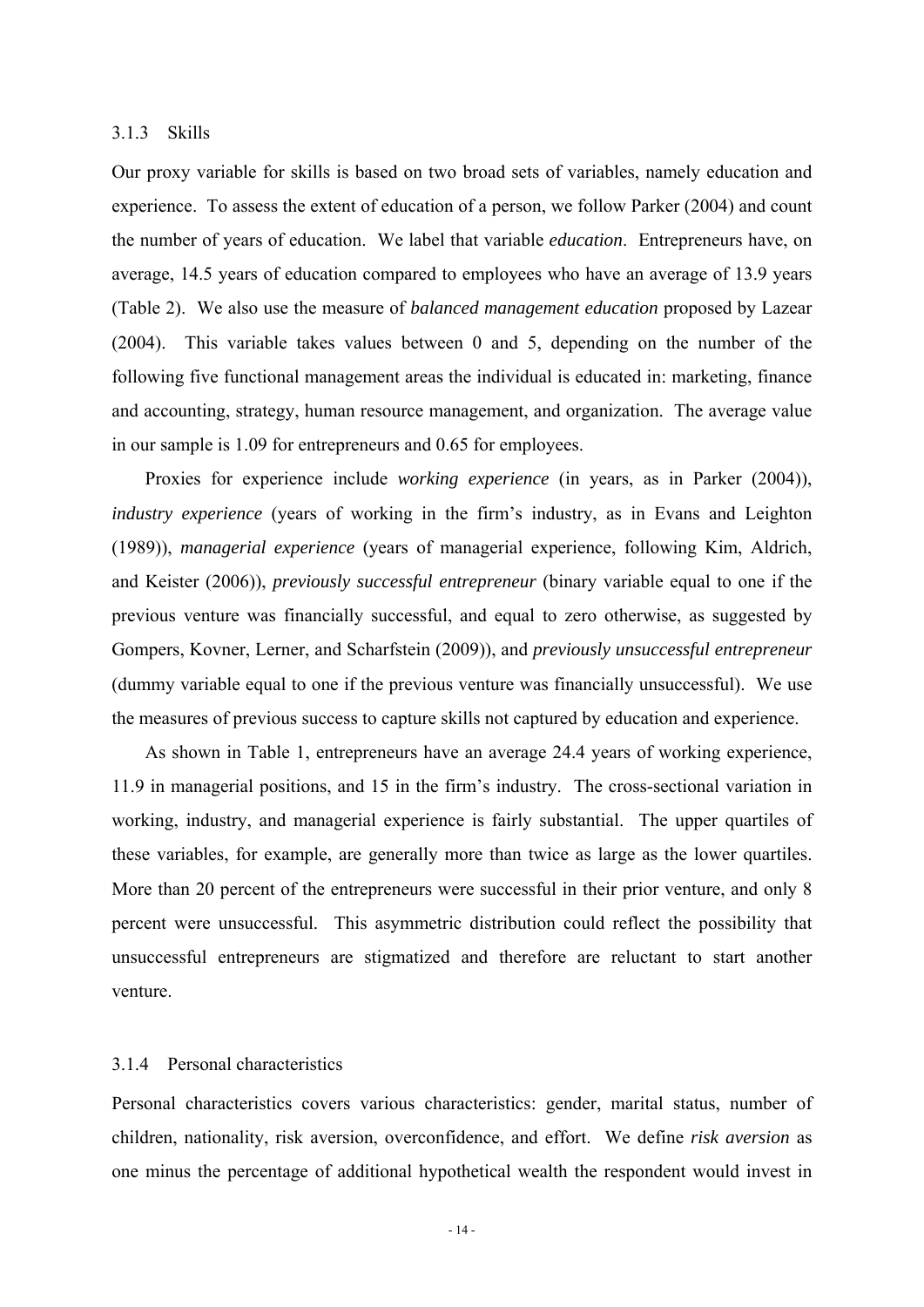risky assets, namely stocks, mutual fund shares, warrants, puts, calls, structured products, hedge or private equity funds, real estate, commodity futures, commodity funds, and equity invested in the own firm (Cohn, Lewellen, Lease, and Schlarbaum (1975)). *Overconfidence* is the percentage of additional hypothetical wealth the respondent would invest in his/her own company, respectively in the company he works for (Malmendier and Tate (2005)). Table 1 reports an average risk aversion value of 0.3 and an average value of overconfidence of 0.21. This means that the average entrepreneur would be willing to invest 70% of a hypothetical wealth increase in risky assets, but only 21% in his own firm. The correlation between the two variables is only -0.32 (significant at the 1% level). Hence, there are no concerns about multicollinearity.

Bitler, Moskowitz, and Vissing-Jørgensen (2005) show that, consistent with moral hazard models, effort is a significant determinant of entrepreneurial performance. Their proxy for effort is the number of hours worked by survey respondents. We do not have that information. Hence, we use a binary variable equal to one if the person says he is a *part-time entrepreneur*, namely someone with another employment besides his company. Part-time entrepreneurs put less time into their company and should therefore not be as successful as full-time entrepreneurs. Table 1 shows that 30 percent of our entrepreneurs are part-time entrepreneurs. Effort, however, has at least two dimensions (Bitler, Moskowitz, and Vissing-Jørgensen (2005)). One is the number of hours actually worked, and the second is how efficiently those hours were spent. The entrepreneurship literature captures these two dimensions with *age* and *age squared* (Parker (2004)). Presumably, efficiency diminishes with age, an effect that is captured by the squared value of age. We follow Van Gelderen, Thurik, and Bosma (2006) and use these variables as direct proxies for effort. As an additional measure of efficiency, we include a variable that identifies entrepreneurs who were *previously unemployed*. We expect these entrepreneurs to be less efficient.

# 3.1.5 Firm specific control variables and other variables

We control for firm specific variables such as size, organizational form, ownership, VC backing, and leverage. Our proxies for size are the natural logarithm of the *initial capital* raised at the start of the company (Gimeno, Folta, Cooper, and Woo (1997); Bitler, Moskowitz, and Vissing-Jørgensen (2005)), the natural logarithm of the *number of employees*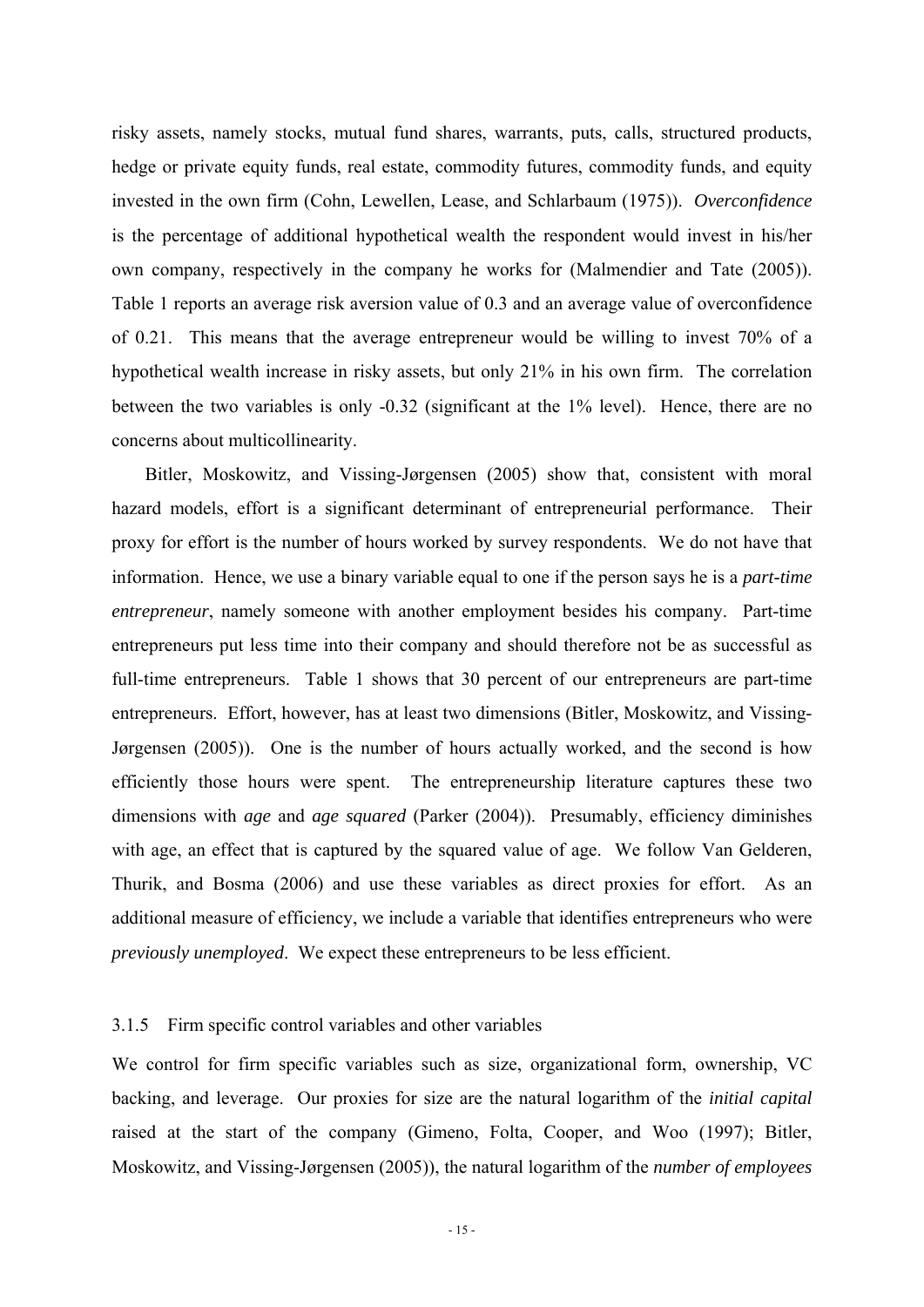(Bitler, Moskowitz, and Vissing-Jørgensen (2005))), and the natural logarithm of *sales*. Furthermore, we include a binary variable that captures regions with a mainly *protestant population*.

Few firms (2%) in our sample claim they have received *VC backing*. Unfortunately, there are not enough observations to run separate tests as in Gompers, Kovner, Lerner, and Scharfstein  $(2009)$ , but we control for the potential VC influence. We also control for *leverage*, which is particularly important in the regressions involving aggregate income and ROI.

# 3.1.6 Identification variables

1

Although exclusion restrictions might be unnecessary in the Heckman selection model due to the non-linearity of the probit model, we include several variables in the selection equation that are not in the performance regressions. If those identification variables are good predictors of the decision to become an entrepreneur (the first stage), the estimated coefficients in the performance regression (the second stage) should be unbiased (Little and Rubin (2002)). A first identification variable is a binary variable which indicates individuals who claim that they made their *career* choice *by chance*. We include this variable because Landier and Thesmar (2009) believe that people do not become entrepreneurs by accident. Additional selection variables are *motivation achievement*, a psychological trait often mentioned in the management literature (Zhao and Seibert (2006)) and *net wealth* (e.g. Holtz-Eakin, Joulfaian, and Rosen (1994)). Other variables that come from the social capital theory are the *firm size of the previous employer* (Gompers, Lerner, and Scharfstein (2005), Sørensen (2007)), having *entrepreneurial parents* (Blanchflower and Oswald (1998)), and being a *member of a business network (*Honig and Davidsson (2000)). All these variables have been shown to affect a person's choice of becoming an entrepreneur. For convenience, all variable definitions are provided in Appendix B.

<sup>6</sup> According to Brav and Gompers (1997), VC backed IPOs perform better than IPOs without VC financing. Direct evidence of the positive impact of VC firms on sales growth is provided by Lee, Lee, and Pennings (2001). VC firms provide consulting assistance (Lee, Lee, and Pennings (2001)), enforce professionalism by hiring a marketing VP (Hellmann and Puri (2002)), facilitate access to supplier or customer networks (Hochberg, Ljungqvist, and Lu (2007)), provide the legitimacy needed to obtain suppliers, employees and customers (Stuart, Ha, and Hybels (1999)), and improve innovation strategies (Da Rin and Penas (2008))*.*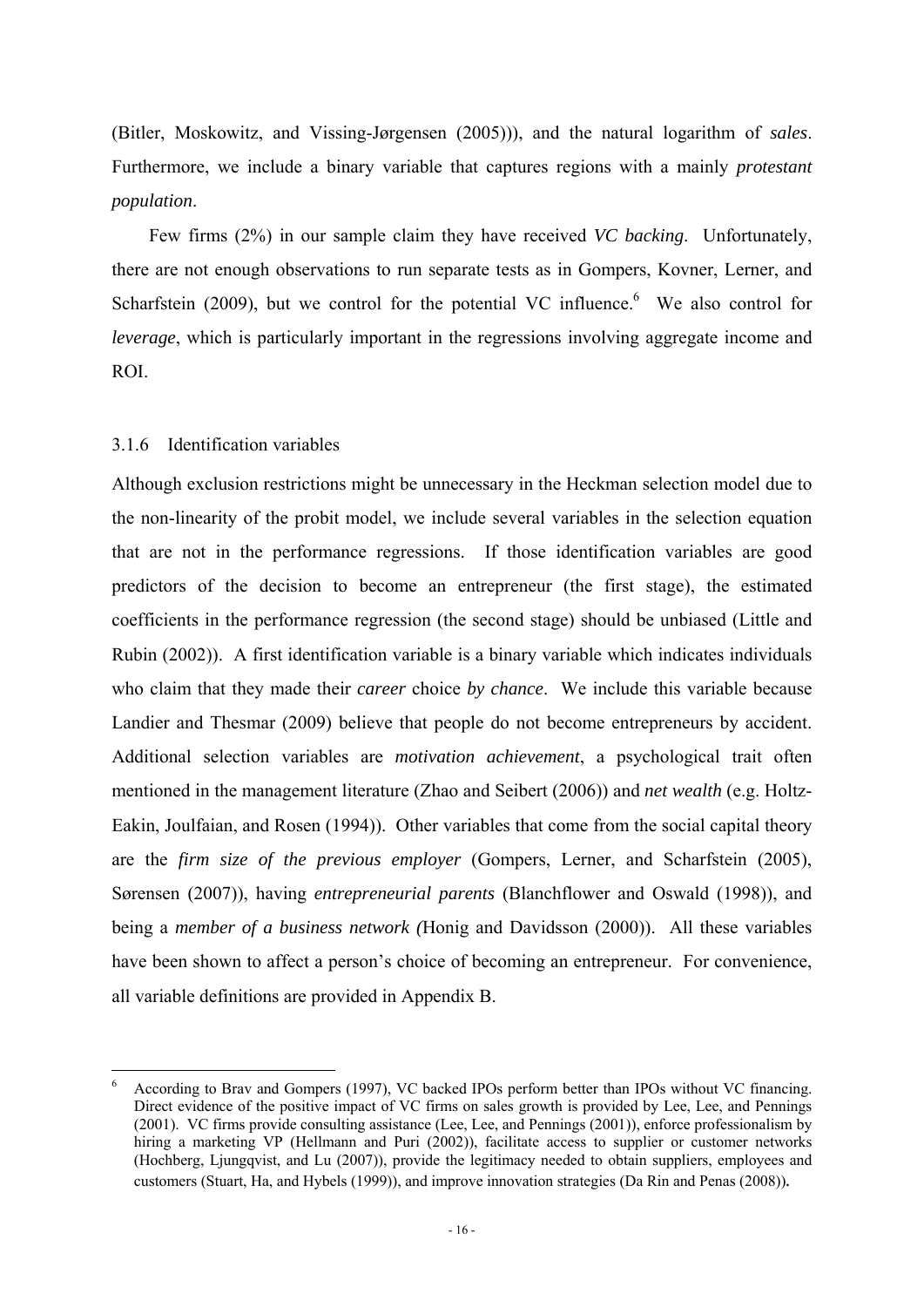# **4 Results**

The analysis follows the two steps described in section 3. We first report the regression results of equations (1) and (2) to obtain objective measures of the importance of luck. In the second part, we investigate the survey responses for a subjective measure.

# *4.1 Regression analysis*

### 4.1.1 Selection regression

The sample for the selection equation is made up of 7,489 observations including 2,348 entrepreneurs and 5,141 non-entrepreneurs (employees). We begin the analysis with firms that fit the broader definition of entrepreneurs, in line with Bitler, Moskowitz, and Vissing-Jørgensen (2005). We run a probit regression with the dependent variable equal to one if the respondent is an entrepreneur, and zero otherwise. The first regression in Table 3 shows coefficients and t-statistics based on the probit model of the Heckman procedure. The regression arguments are grouped in variables that measure skills, personal characteristics, firm-specific characteristics, and identification variables. The McFadden's adjusted R-squared of the probit regression is 28%; 78% of the observations are correctly predicted (56% of the entrepreneurs, and 81% of the employees).

Among the various proxies for skills, *education* and *balanced management education* have a positive and significant coefficient. An additional year of education, for example, increases the probability of pursuing an entrepreneurial career by 0.8% (not shown). *Managerial experience* has a positive effect as well. However, more *industry experience* tends to discourage that career choice. Moreover, individuals with *entrepreneurial experience* are more likely to try again, but only if they were unsuccessful the first time.

Of the personal characteristics, *risk aversion* has a negative effect (Stewart Jr. and Roth (2001)), while *overconfident people* are more likely to choose an entrepreneurial career, consistent with Cooper, Dunkelberg, and Woo (1988) and Bernardo and Welch (2001). Age has a nonlinear impact. The probability of becoming an entrepreneur first increases until age 33, and then declines.

Moreover, unemployed individuals are more likely, whereas married and people with more children are less likely, to try an entrepreneurial career, consistent with Evans and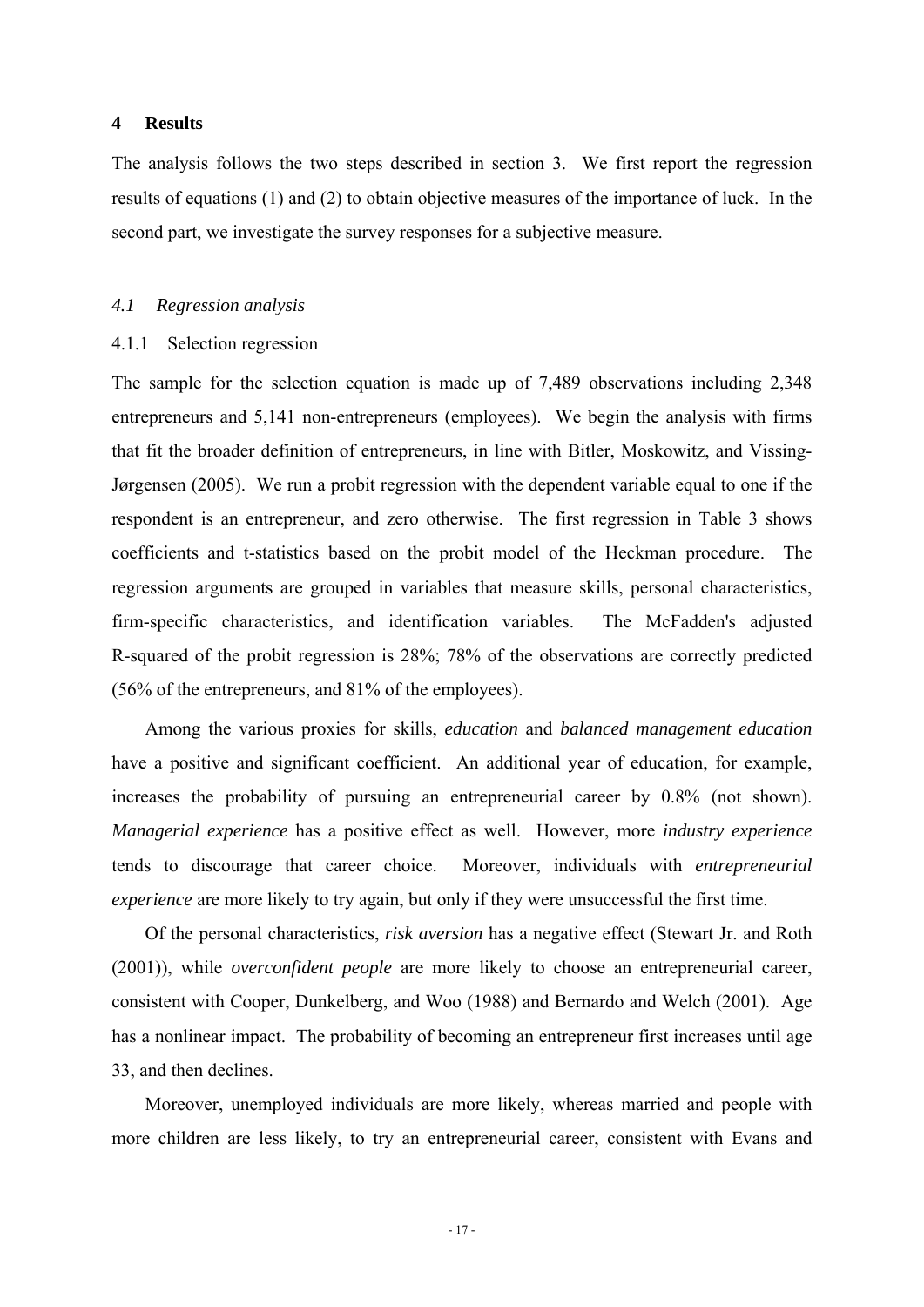Leighton (1989). Females are significantly less likely, and individuals in mainly protestant regions are more likely to become entrepreneurs.

Looking at the identification variables, four out of six are significant. Our paper is the first to test and find that entrepreneurs are more likely to say they made their career choice by chance. This is contrary to Landier and Thesmar (2009), who argue that people do not become entrepreneur by accident, but rather out of overconfidence. We show that both – overconfidence and chance – play a significant role in the entrepreneurial decision.

The regression also includes binary variables for six different geographic regions. They have mostly significant coefficients (not shown).

### 4.1.2 Performance regressions

Table 3 also reports tests of equation (1) after controlling for self-selection with a Heckman two-stage procedure. The number of observations differs across performance proxies as not all respondents provide information on all three measures. We have 2,348 observations for sales, 1,511 for aggregate income, and 1,433 for ROI.

Success or failure in the previous entrepreneurial venture is unrelated to performance. This finding contradicts Gompers, Kovner, Lerner, and Scharfstein (2009), who find performance persistence among successful serial entrepreneurs. To investigate where the difference in results might come from, we repeat the estimation with the same variables that Gompers, Kovner, Lerner, and Scharfstein (2009) use, except for the variables that describe the characteristics of the VC firm, since we do not have that information. With that specification and their OLS approach, we find that previously successful entrepreneurs do indeed repeat (not shown). The same holds when we replicate the analysis with a Heckman two-stage approach (not shown). However, when we add our variables for skills, personal characteristics, and luck the importance of previous entrepreneurial success goes away. Hence, the reason we obtain different results is that we have additional variables that control for person-level characteristics. Thus, one possible interpretation is that the variable "previously successful entrepreneurs" is a proxy for variables not included in Gompers, Kovner, Lerner, and Scharfstein (2009), especially managerial experience, balanced management education, and, possibly, luck. A look at Appendix C confirms that experience and education are correlated. Hence, being successful in one venture could be a proxy for the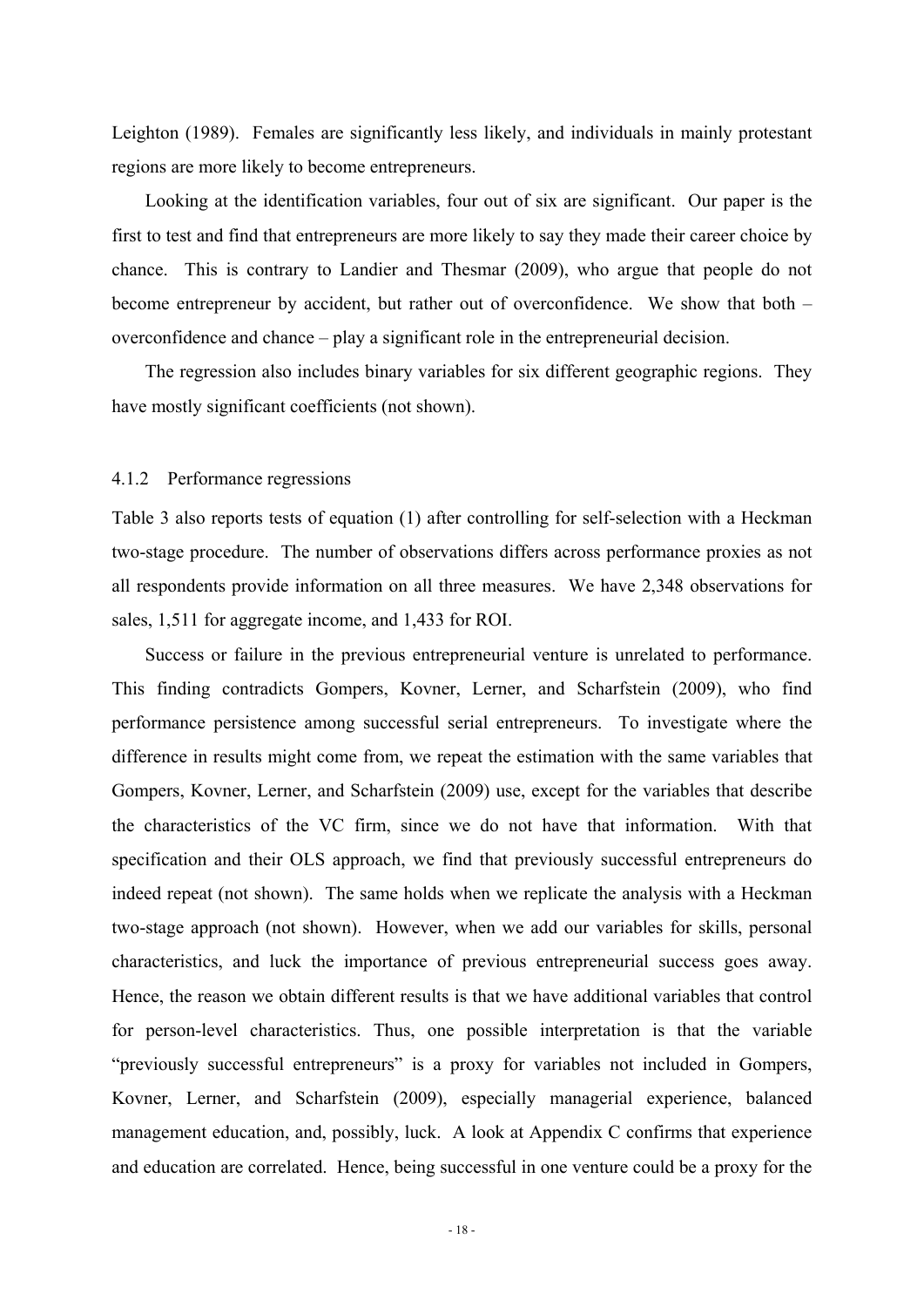experience gained, which is correlated with the education, the right personal characteristics, and, possibly, the proper dose of luck.

The results also show that having been unemployed before becoming an entrepreneur has a negative effect on two out of three performance measures, possibly because formerly unemployed people find it harder to obtain capital or because they are relatively less effective entrepreneurs. This finding is consistent with Evans and Leighton (1989), and suggests that pushing unemployed people into entrepreneurship is not necessarily a good idea.

We also find that neither risk aversion nor overconfidence generally affect performance. If anything, overconfidence has a negative impact on ROI. Interestingly, a mean comparison test shows that entrepreneurs are significantly more overconfident and less risk averse than managers (Table 2). Moreover, overconfidence has a positive and significant coefficient in an OLS regression of sales (not shown). Since the inverse mills ratio is significant there might be a selection problem in standard OLS regression equations. This finding supports the notion that tests for the influence of individuals' characteristics (e.g., a CEO's overconfidence) on decision making (e.g., Malmendier and Tate (2005)) and value should use a Heckman procedure with a first stage selection model where the characteristic is allowed to affect a person's choice to control for a potential self-selection bias.

The results indicate that the first of our proxies for effort, part-time entrepreneur, has a significantly negative correlation with sales,<sup>7</sup> consistent with the prediction that entrepreneurs who dedicate less time to their firm do not do as well—more effort improves performance. This result confirms those of Bitler, Moskowitz, and Vissing-Jørgensen (2005). As mentioned above, we also measure effort with age and age squared, in line with Van Gelderen, Thurik, and Bosma (2006). The coefficient on age is positive and that on age squared is negative in the sales regression, although these coefficients are statistically zero.

Finally, sales are negatively correlated with gender (female), but positively with being married and with the number of children. Females could face tighter capital constraints (Parker (2004)). Their firms might therefore be smaller than those of their male counterparts. In addition, individuals who are married or have kids might feel a stronger pressure to succeed to support their family (see, for example, Bernheim, Shleifer, and Summers (1985)

1

<sup>7</sup> Recall that we have to exclude part-time entrepreneurs from the aggregate income and ROI regressions because they report personal income, including that from other positions they occupy.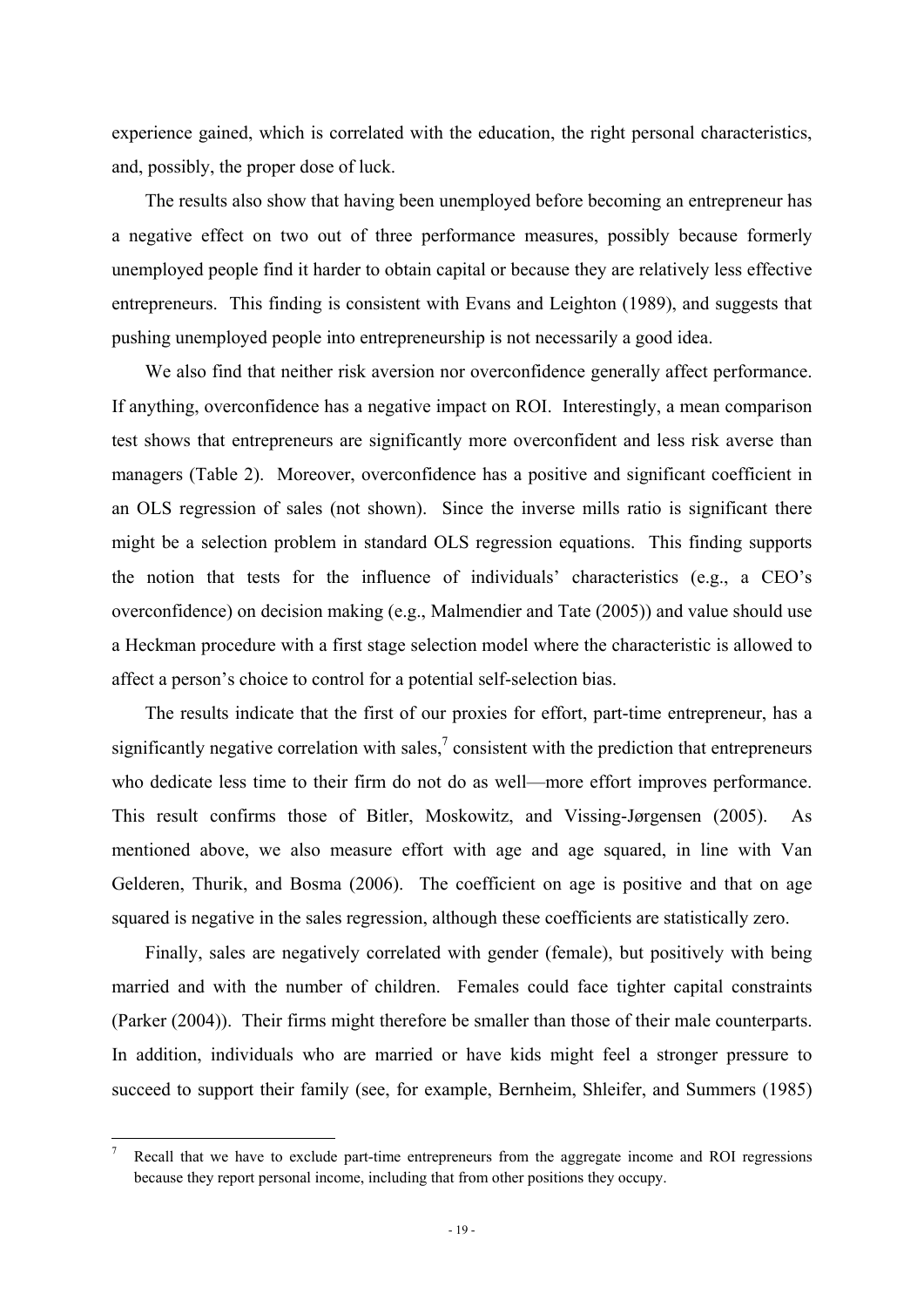for the strategic bequest motive). Divorced individuals and foreigners do not seem to have a differential impact on sales.

With regard to the firm-specific controls, ownership has a negative and significant effect on sales, no significant correlation with aggregate income, and a positive association with ROI. The negative association between ownership and sales is consistent with the OLS findings in Bitler, Moskowitz, and Vissing-Jørgensen (2005). However, ownership might be endogenous. Intuitively, one could argue that entrepreneurs might not have sufficient capital to fund large firms. The problem is that we control for firm size with the logarithm transform of the number of employees. Still, we run a two-stage least squares regression with the same instruments as Bitler, Moskowitz, and Vissing-Jørgensen (2005). Specifically, our instruments are binary variables that identify whether the entrepreneur is the founder and whether he has inherited the firm, age, and age squared. Under that specification, ownership has a positive impact on performance (not shown). However, the test of overidentifying restrictions rejects the validity of the instruments, and the instruments are potentially weak according to the F-test proposed by Staiger and Stock (1997). Therefore, we do not further pursue instrumental variables estimation.

As an additional control variable, the regressions include a binary variable that identifies sole proprietorships. This organizational form means 100% equity ownership. We find that sole proprietorship has a positive effect on ROI and aggregate income, but a negative one on sales. As we just pointed out, the latter result could reflect a size effect, since sole proprietorships are generally one-man shows.

Moreover, we find a positive and highly significant association between initial invested capital and sales, but no significant relation with aggregate income. The same relation holds when we include *number of employees* as a proxy for size. In the ROI regression, we include the *logarithm of sales* instead of initial capital. While sales have a positive influence on ROI, number of employees does not have a significant coefficient. In Bitler, Moskowitz, and Vissing-Jørgensen (2005) both proxies for size are always positively associated with performance. One reason for the difference might be that our sample is based on relatively young firms that might not have reached their profitability potential yet.

VC backing is unrelated to performance. Finally, note that the coefficient of the binary variable which indicates protestant regions is also insignificant.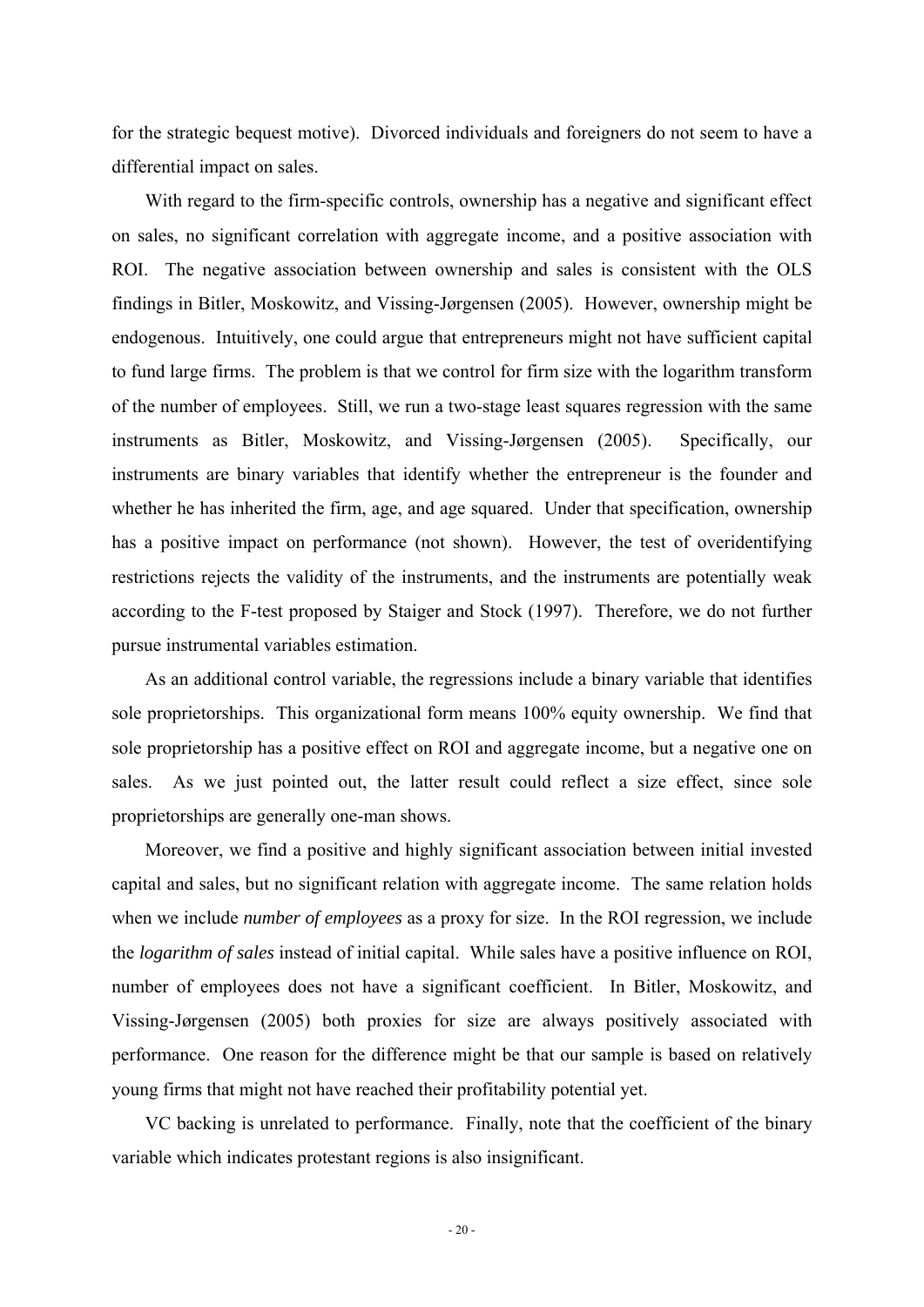Assuming our performance model is correct, we can measure the role of luck with the unexplained portion of the cross-sectional variation of firm performance. In the case of sales, luck would therefore be responsible for 67% of that variation; in the case of aggregate income, the contribution would be 84%; and in the case of ROI, it would be 90%. If so, performance would be for the most part the result of luck. The problem is that our model might be misspecified or that we might have omitted important variables. Moreover, the value of some drivers of performance, such as gender, are not actually chosen by the individual but rather randomly assigned to him or her fate. If so, even the explained component of performance could reflect elements of luck.

We therefore examine whether *any* fraction of performance is related to luck as perceived by the entrepreneur. Table 4 replicates the analysis by including our two variables for luck, *good luck* and *bad luck*. To save space, we report only the coefficients associated with these two variables. The other coefficients remain essentially the same as in Table 3. Both dummy variables are highly significant in all three performance regressions. The subjective impression of entrepreneurs is therefore confirmed by the data: perceived luck explains some of the unexpected variation in performance. Note that good and poor luck have a symmetric effect—the absolute value of their coefficients is practically identical except for return on invested capital.

To assess how much our explicit measures of luck can explain, we take the difference in the R-squared for the regressions estimated with and without our luck variables. Using this method, luck explains 5.1%, 4.1%, and 4.2% of the variation in the three performance measures, respectively. This method, however, is only valid if luck is orthogonal to the other independent variables. However, being female or having the right risk aversion could also be luck, at least in some cases. Hence, we also compute the marginal R-squared following Lindeman, Merenda, and Gold (1980) and Kruskal (1987). This method becomes computationally more demanding the larger the number of arguments in the model (Grömping (2007)). We therefore aggregate the independent variables in the following five indices: skills (education and experience), luck, personal characteristics, firm-specific variables, and region. For education and experience, for example, we multiply the observation of each variable in the group by its coefficient estimate of Table 4 and sum across variables in the group. That yields the first observation of the skills index. We follow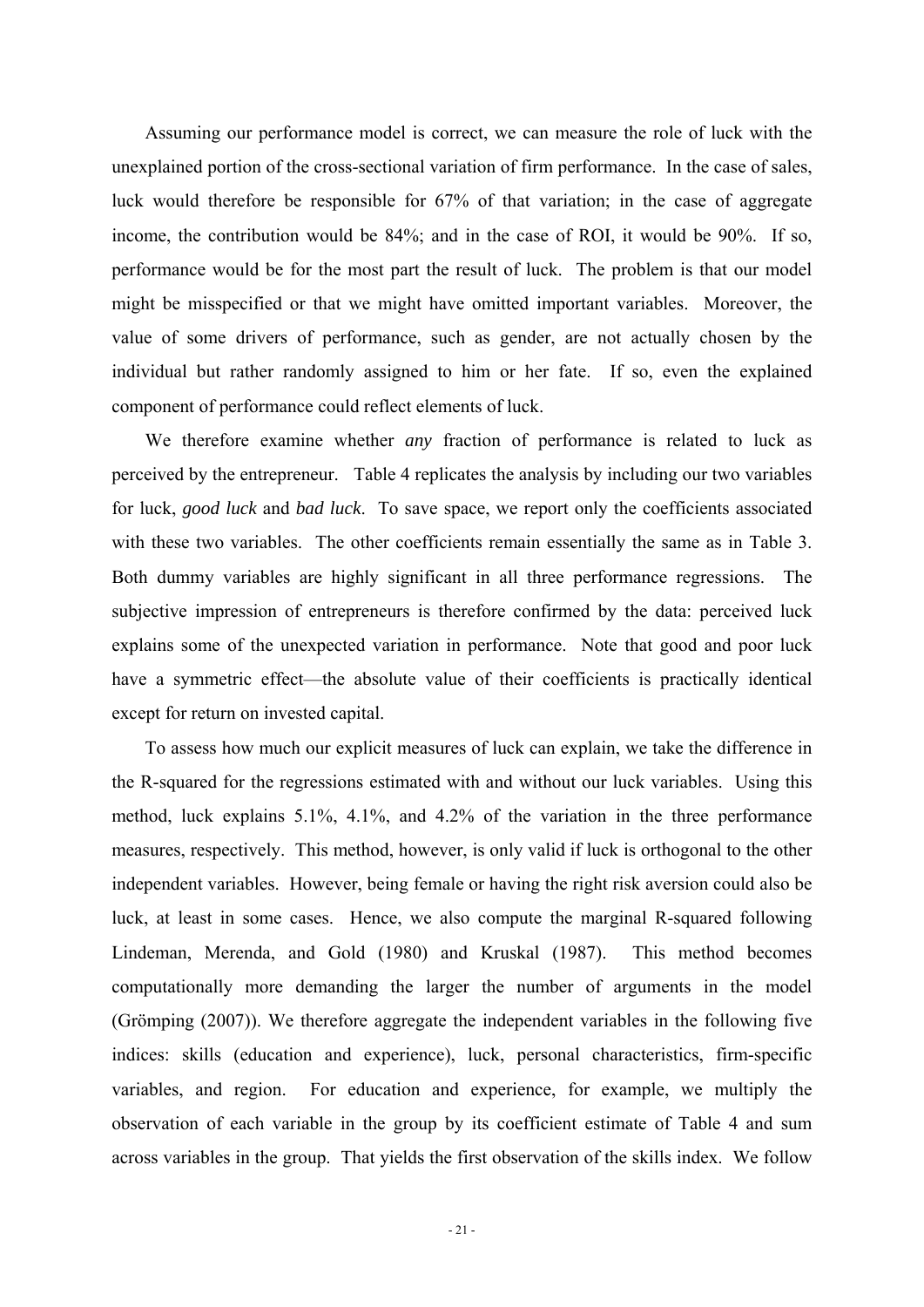the same procedure to generate our five indices. We then treat these indices and the inverse Mills ratio as the new regression arguments, and apply the R-squared decomposition method of Lindeman, Merenda, and Gold (1980) and Kruskal (1987). Each index has a regression coefficient equal to one by construction. With this approach, the contribution of luck to the R-squared of the regression is 7.5%, 8.3%, and 5.1%, respectively (Table 5).

Since our proxies for luck are measured as binary variables, these numbers provide only *lower bounds* for the importance of luck. For a better measure of the marginal contribution of luck, we need a different approach. We therefore examine what survey participants answer to direct questions about the relative importance of luck.

### *4.2 Opinion of entrepreneurs*

We asked the survey participants to assess the importance of six performance factors according to a Likert scale. The possible responses they could choose from ranged from *very important* (5) to *very unimportant* (1). We specified six factors, namely luck, experience, talent, effort, education, and social network. We also gave the participants the possibility of mentioning other factors. Only 9% of the entrepreneurs used that opportunity. Moreover, there was no systematic additional success factor.<sup>8</sup>

About 3,000 entrepreneurs participated in the survey. Table 6 details the answers. Column (1) reports the average score assigned to each individual factor across entrepreneurs—remember, the highest score is a 5 and the lowest a 1. Column (2) averages the ranking assigned to each individual factor across entrepreneurs. Column (3) shows the proportion of participants who rank a given factor as the most important, and the proportion who ranked it as the least important. Finally, column (4) indicates for each success factor the proportion of entrepreneurs who give it a score of 5 and 1, respectively.

### 4.2.1 Ranking of success factors

1

According to Table 6, luck has an average score of 3.19, which is significantly lower than that of the other five success factors, which, for their part, are deemed to be equally important (column (1)). Average ranks confirm this interpretation: with an average rank of 4.50, luck's

<sup>8</sup> The most mentioned additional success factors are stamina, confidence, and family support. However, only 1% of the entrepreneurs mentioned those factors.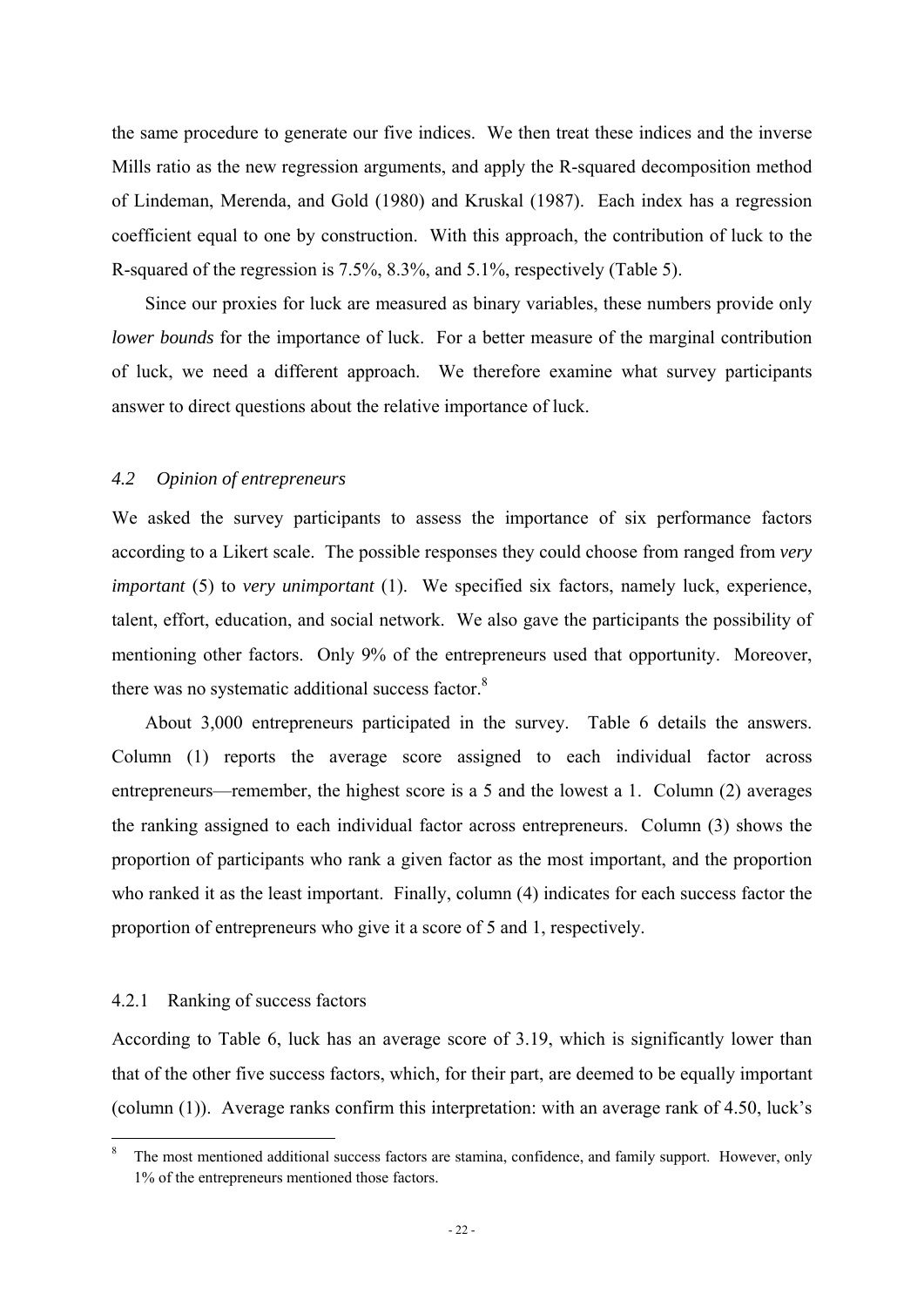relevance comes far after that of the other factors, especially effort, talent, and experience (1.58, 1.61, and 1.94, respectively). Education and availability of the proper networks position in the middle of the scale of importance (column (2)).

Column (3) of the table points out that only about 15% of the respondents think luck is the most important key to success, whereas a whopping 78% regard it as the least important. Among the other factors, effort comes out on top of the rankings—about 75% of the entrepreneurs in the sample consider it as the most important condition for success, and only 15% believe it is the least important. Education and networks rank once again in the middle ground. Finally, column (4) underscores the low relevance of luck: only about 14% of the entrepreneurs in our sample give it the highest score of 5, and as many as 11% give it the very lowest score of 1. In comparison, effort receives the highest score in 72% of the cases and the lowest score in 0.1% of the cases. Interestingly, we also find that almost 58% of the survey participants maintain that start-ups need no luck for success.

Table 7 and Table 8 show the results of a Bonferroni multiple comparison tests which reveal the following order of importance: effort and talent are the most important success factors, followed by experience, education, and network. Luck is by far the least important success factor.

These results have a striking implication for the contribution that luck makes to performance. If the six factors of success were genuine and independent determinants, and if they were equally important, then each one would be responsible for  $1/6<sup>th</sup>$  (17%) of firm performance. Since luck, however, is actually the least important success factor, it should explain less than 17% of entrepreneurial performance (the remaining factors have roughly the same importance).<sup>9</sup>

The obvious reservation at this point is that these rankings are self-reported opinions and opinions are probably colored by various personal situations. In what follows, we therefore try to assess whether there is evidence of bias in our upper bound estimate of the importance of luck. That analysis is conducted in Table 9.

1

<sup>9</sup> The 17% could still be an upward biased estimate if we systematically omitted factors deemed more important than luck. However, as mentioned above, we do not see any evidence for this.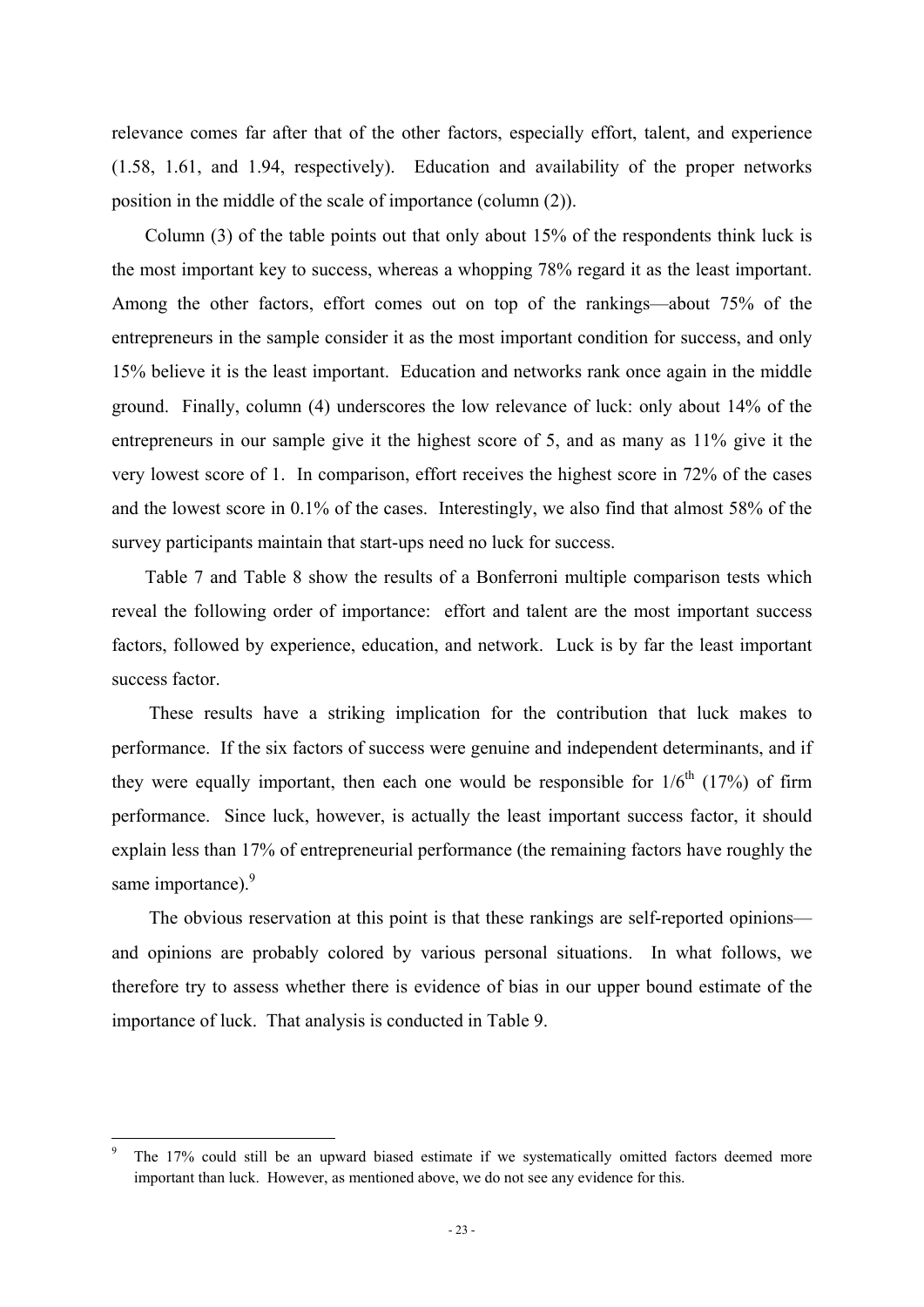### 4.2.2 Analysis of different subsamples

We first test whether successful entrepreneurs are more likely to ascribe their success to superior abilities and planning, whereas unsuccessful entrepreneurs blame their failure to bad luck (see Miller and Ross (1975) and Zuckerman (1979) for similar arguments). We therefore split the sample according to performance. Well performing firms have sales that are above the median sales in the group of peers with the same age and in the same industry. As panel A of Table 9 shows, however, the ranking of luck among our six factors of success is the same regardless of firm performance. It always ranks at the bottom, with the same average score and rank across subsamples. The relative ranking is also unaffected for the other five factors. The only marginal effect we can find is that the entrepreneurs of firms that do better believe more strongly that no luck is necessary for start-ups to succeed—the corresponding proportions are 55% among unsuccessful firms and 62% among successful ones.

In panel B, we repeat the analysis and split the sample into firms that, according to their entrepreneur, have performed worse than anticipated, as anticipated, or better than anticipated (i.e., our luck variable in the first part). This should be a more powerful test of performance-driven bias, since entrepreneurs are sorted by their own beliefs. The results, however, are very similar to the ones above.

Another variation of our test is presented in Panel C, where we sort the sample into firms with a previously successful entrepreneur, firms with a previously unsuccessful entrepreneur, and firms with a first-time entrepreneur. The ranking of success factors is again unaffected by this partition.

In general, we find no evidence that performance affects the judgment of entrepreneurs and induces a self-attribution bias (e.g., Puri and Robinson (2007)). Consequently, we cannot reject the claim that entrepreneurs' opinion concerning the importance of luck corresponds to reality.

There are, however, other possible biases. In section 4.1.1 we found that entrepreneurs are on average overconfident and less risk averse. Conceivably, the more confident and less risk averse among them might underestimate the importance of luck. We therefore test if the ranking remains the same if we sort the sample by the degree of risk aversion and overconfidence of the entrepreneurs (Panels D and E). There is no difference across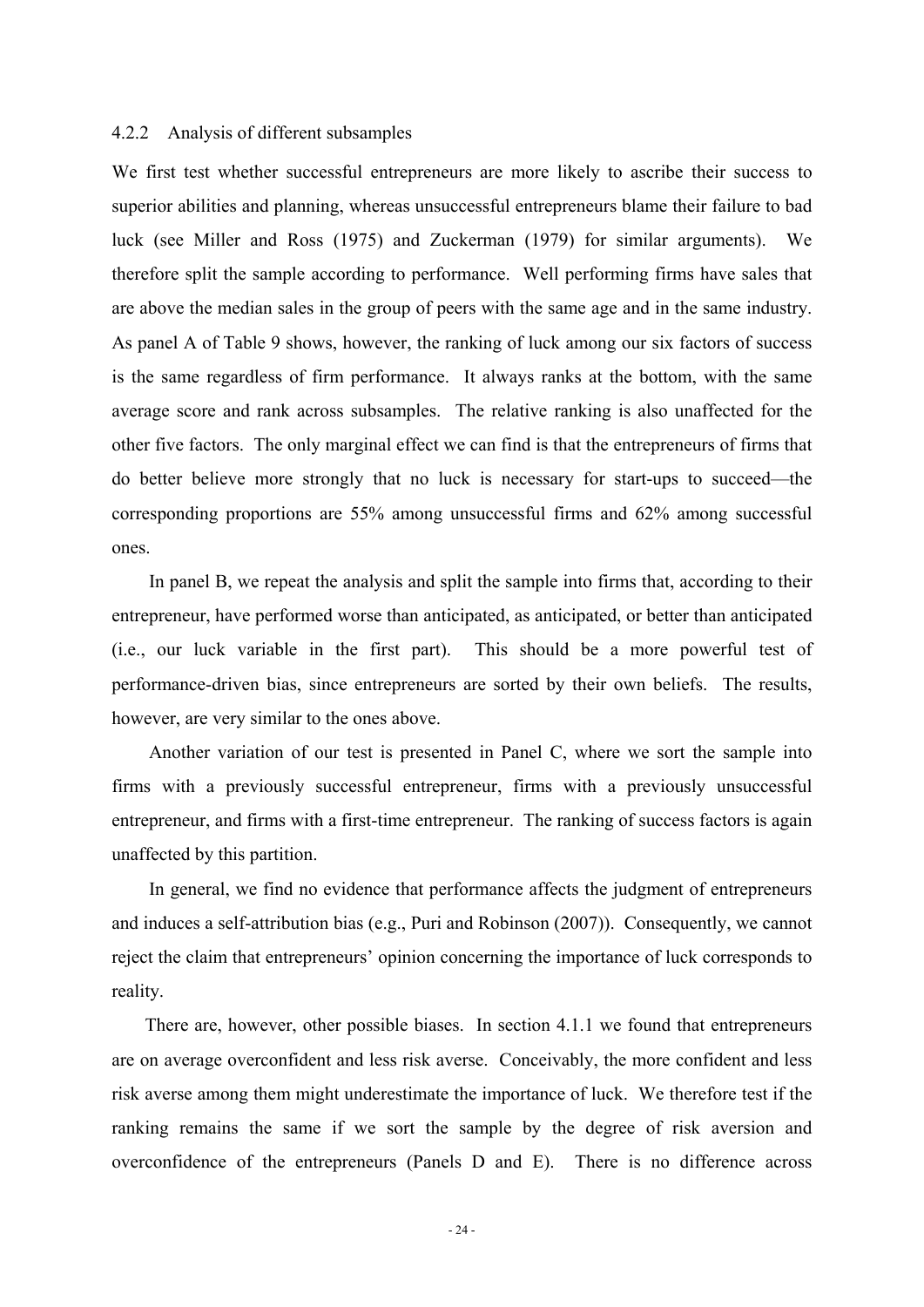subsamples. Luck clearly remains the least important success factor. And also the ranking of the other factors is unaffected. Some entrepreneurs might even think that they can control outcomes that they have no influence over (e.g., Langer (1975)). While individuals with an internal locus of control believe that their life mainly depends on their personal decisions and effort, individuals with an external locus of control believe that luck and other external circumstances determine their life (Rotter (1966)). Therefore, we split our sample into entrepreneurs with an internal and an external locus of control (see Panel F). Although entrepreneurs with an external locus of control rank luck more highly than those with an internal one, luck is still by far the least important success factor.

Furthermore, we examine whether education, especially management education, or experience affect the perception of entrepreneurs. It could be, for example, that better educated or more experienced entrepreneurs believe they have more control and are therefore less exposed to chance. The analysis is in Panels G, H, and I. The evidence, however, rejects these hypotheses.

We also investigate if founders or starting entrepreneurs, i.e., individuals who recently started a company have different opinions. Especially, the result of the starting entrepreneurs could be interesting because in that sample, there is almost no survivorship bias. Panel J presents the results. Again, luck is the least important success factor and we do not find evidence that a potential survivorship bias affects our inferences.

Finally, it could be that entrepreneurs as a group have a warped perception of reality. As a comparison, we therefore study the ranking of success factors provided by managers and employees. The scores and rankings based on the survey of managers are almost identical, even in their numerical expression, to what entrepreneurs tell us. Luck is at the bottom of the ranking, and the other success factors are about equally important (Panel K).

In untabulated tests, we also compared the rankings across industries and found luck to be consistently the least important factor. Thus, we find no reason to believe that entrepreneurs have a distorted perception of the relative importance of the drivers of success.

In Table 10 we perform an ordered logit regression analysis with the ranking of luck as the dependent variable. Among the dependent variables are proxies for the biases we have investigated in the various panels in Table 9. The regression analysis is designed to test for the significance of the various potential biases which could affect the ranking of luck. The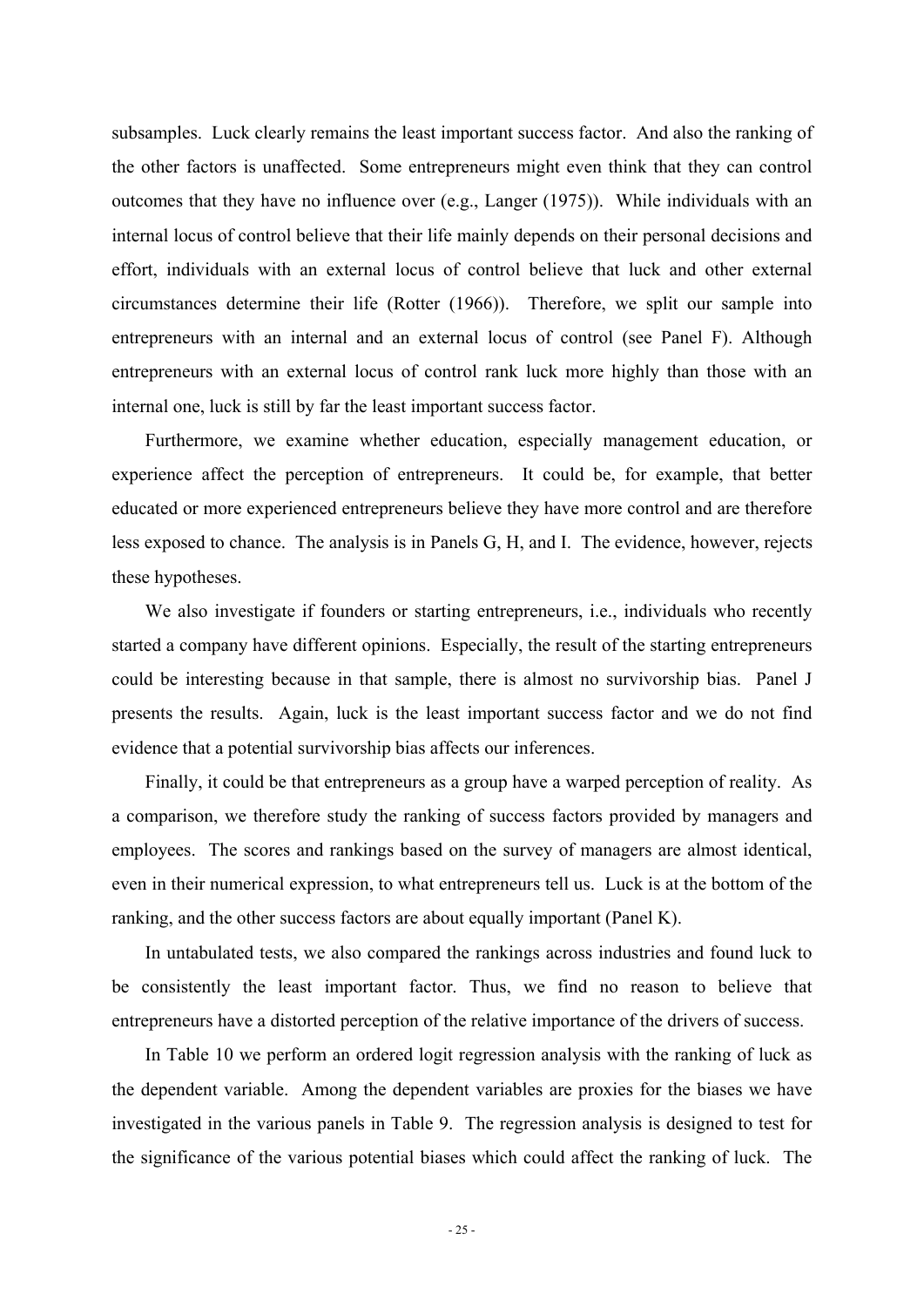multivariate setting also allows us to test whether the ranking might be influenced if several biases were combined.

The results of Table 10 suggest that people with a high need for achievement or an internal locus of control rank luck lower. The result on internal locus of control is consistent with the interpretation that such individuals might think that they can manage outcomes that are completely outside their control. People with a high need for achievement might also overestimate the importance of effort and therefore underestimate that of luck. Furthermore, previously unsuccessful entrepreneurs rank luck higher, i.e., they experienced failure and therefore could have more realistic assessment of the importance of luck or they blame bad luck for their previous experience. However, the economic significance of these three factors, which could reflect potential biases, is low. For example, the regression suggests that the difference between internal and external locus of control amounts to an average difference in rank of  $0.60$  (4.50 – 3.90). This estimate is consistent with the difference found in Table 9, Panel F and is thus not significant enough to affect the overall ranking of luck.

In sum, there is no reason we can find to question the claim that the upper bound for the explanatory power of luck is 17%.

# **5 Policy implications**

The data suggest many things one can do to encourage people to pursue an entrepreneurial career. Much of what is done in practice, such as education, proper training, and more financial support, seems to make sense. Public measures, for example, that would lessen risk aversion and boost confidence could also help. For example, most new ventures are started as sole proprietorships. The associated unlimited financial downside probably deters many individuals from becoming entrepreneurs. One way around that problem could be to make it easier to start new ventures under legal forms with limited liability. To achieve that, one could lower the minimum starting capital required for companies with limited liability, or provide public seed money to help entrepreneurs compile the minimum required starting capital. Another measure that could make sense is encouraging suitable business networks to help women overcome their apparent reluctance to choose an entrepreneurial career.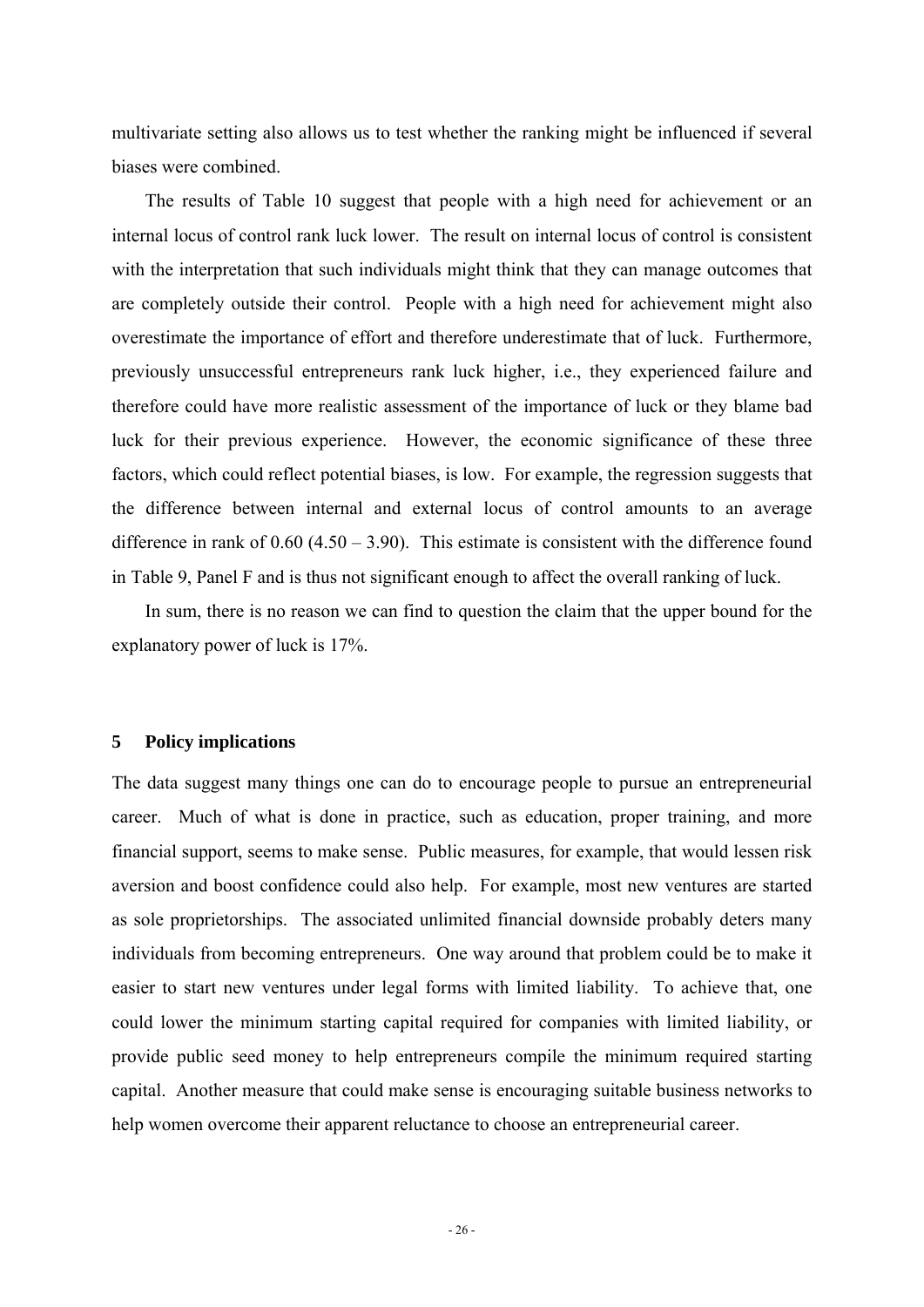Helping entrepreneurs to be successful seems to be a more difficult task. Nevertheless, education, management as well as industry experience seems to strengthen performance. Besides, public policymakers should question those measures that motivate unemployed individuals to start an own business because their firms have a significantly lower performance, holding all other things equal.<sup>10</sup>

# **6 Conclusions**

<u>.</u>

The media abound with stories about exciting entrepreneurial success. The obvious question that comes to mind is how much of that success is the predictable result of skills and personal characteristics, and how much the result of sheer luck. Are successful entrepreneurs a special breed of people or are they simply lucky? The evidence uncovered here suggests that entrepreneurs such as Bill Gates are indeed different people, and that their success seems to reflect much more dedication, skills, and personal characteristics than pure luck. Luck plays a surprisingly small role as a determinant of performance. This holds no matter how we measure performance (industry-adjusted sales, aggregate income, and return on initial capital). Among other things, entrepreneurs are typically hard workers, male, more educated (especially in general management), less risk-averse, more overconfident, and wealthier. They have worked for small firms in the past, can rely on business networks, and have fewer children. Often, they become entrepreneurs only by chance.

Of course, becoming an entrepreneur is no guarantee of success, although hard work, skills, experience, and education are crucial. Accident, it might be comforting to know, does not play a big role. In conclusion, coming back to the original question that motivated this paper: are entrepreneurs masters of their destinies or does fate decide? The answer seems to be the former.

 $10$  Especially Germany introduced such measures in 2003 with Hartz II (Ich-AG, EXGZ).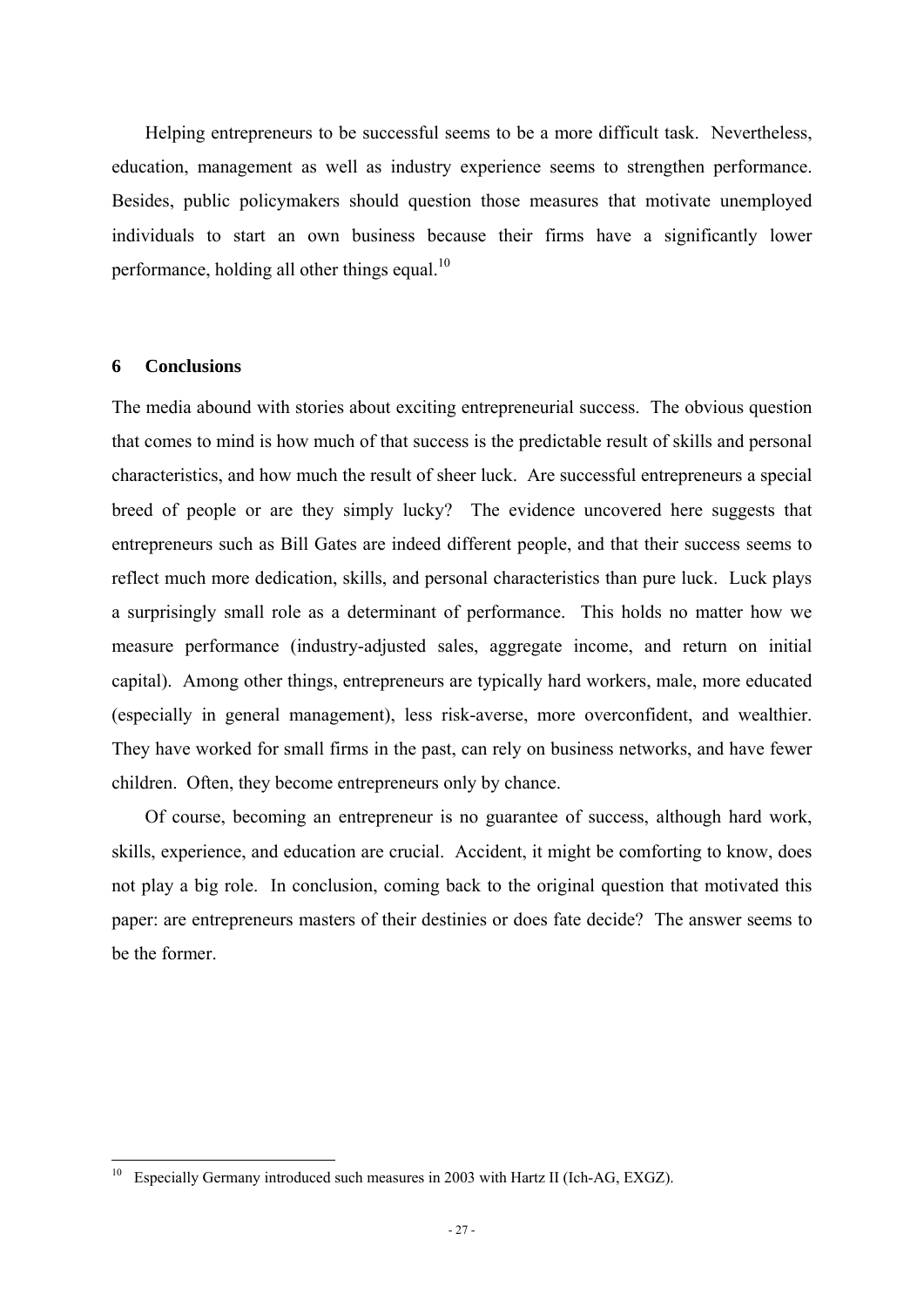# **Appendix A: Survey Design**

### *Design*

The sample comes mainly from a survey conducted at the end of 2007 in Switzerland. We used two questionnaires: one for entrepreneurs and one for a control group of managers and employees. To minimize possible input errors, we scanned the answers as opposed to entering them by hand.<sup>11</sup> The survey questionnaires can be downloaded from the Internet at http://www.ifm.unibe.ch/.

The questionnaire for entrepreneurs focuses on seven topics: company founding, current company data, professional background and education of the entrepreneur, personal characteristics, importance of luck, social environment, and personal financial circumstances. In conducting our survey, we follow the procedure suggested by Graham and Harvey (2001). Specifically, we first took a look at other questionnaires on entrepreneurship. Based on those questionnaires and a careful review of the existing literature, we drafted a first version of the questionnaire in German and circulated it to a group of academics for feedback. We revised the questionnaire on the basis of their critique and suggestions. Then we sought the advice of marketing and psychology scholars on survey design and execution. In particular, we discussed measures to maximize the response rate and minimize possible response biases like, for example, response set bias. Then, we sent the questionnaire to a group of entrepreneurs and managers for a pretest. After a revision of the questionnaire based on their suggestions, we asked a communication expert to look over the design and wording of the questionnaire. Then, we sent it out to several entrepreneurs and managers to make sure that every question was understandable. After some final changes, we finalized the questionnaire. The final version contains 54 questions, most of them with subparts, and is nine pages long. Because Switzerland has three official languages, the questionnaire was translated into Italian and French.

The questionnaire for non-entrepreneurs contains the same questions except for the two company-related sections. Moreover, we added three questions: one about the profession, one about the current employer, and one to find out whether the respondent ever founded a company. The questionnaire for the control group is six pages long; it contains 26 questions, most of them with subparts.

<u>.</u>

<sup>&</sup>lt;sup>11</sup> For that we used the software Cardiff TeleForm v10.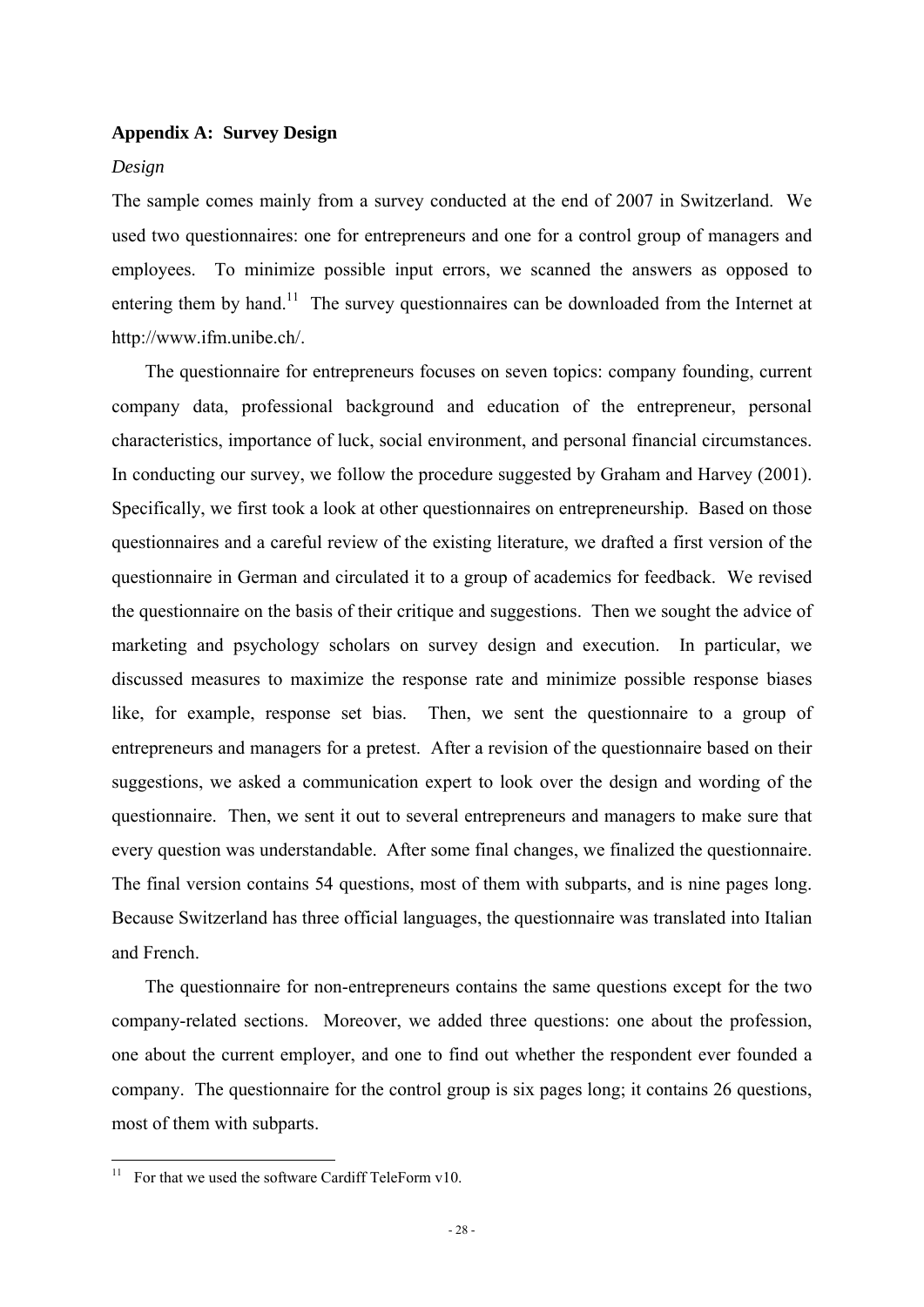### *Definition of entrepreneur*

In labor economics, researchers often equate entrepreneurship with self-employment, the argument being that self-employed individuals are residual claimants and therefore bear risk, a major entrepreneurial function (e.g. Parker (2004)). Under our broader definition, an entrepreneur therefore holds a financial participation in the firm he works for. This definition is consistent with the one in Bitler, Moskowitz, and Vissing-Jørgensen (2005) or Landier and Thesmar (2009). In contrast, in the spirit of Schumpeter's (1912) notion of innovation, the management literature tends to define entrepreneurs as new business initiators (e.g. Carland, Hoy, Boulton, and Carland (1984)). Under our stricter definition, entrepreneurs have therefore an equity participation and are at the same time the firm's founders or cofounders, consistent with the definition of Gompers, Lerner, and Scharfstein (2005). We use both definitions.

# *Sample selection and response rates*

In 2007, we sent the questionnaire for entrepreneurs to 40,000 randomly selected chairmen of the board, co-owners of companies with limited liability, and sole proprietors of new start-ups. We took their addresses from the official Swiss Commercial Register. To make sure these individuals have the relevant information, we focused on recently founded firms, namely in 2002, 2004, or 2006. To assure a random sample of firms, we applied stratified sampling with starting year, legal form, and region as strata. We sent the questionnaire for the control group to 23,202 individuals. These are managers, public employees, teachers, engineers, mechanics, and commercial clerks randomly picked from the official Swiss telephone guide. We used profession and region as strata.

To increase the response rate, we included a cover letter and a return, postage-paid envelope. As a further incentive, respondents could order an analysis report. We also promised anonymity. After two weeks, we sent people a reminder, and gave those who might have misplaced the questionnaire the possibility of getting a new copy by physical mail, e-mail, or from a Web site we created in the Internet. More than 300 ordered a second copy of the questionnaire by mail. Furthermore, we set up a telephone hotline to answer questions about the questionnaire or the survey.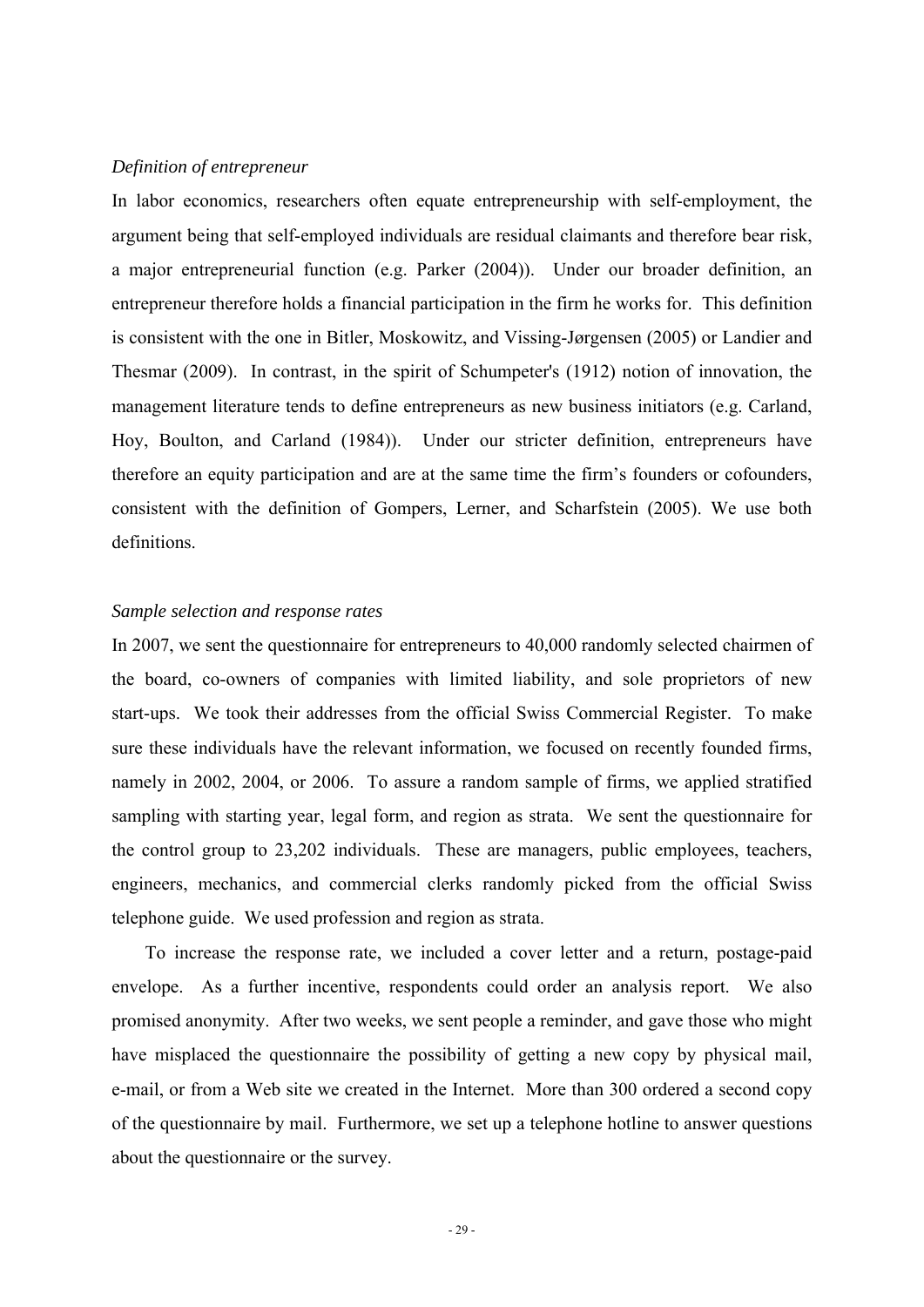3,748 individuals filled out the questionnaire for entrepreneurs, for a participation rate of 9.4%. 3,104 are entrepreneurs according to our broader definition, and 2,778 are entrepreneurs according to the restrictive definition. Individuals not classified as entrepreneurs under the broader definition are considered as employees. 4,497 individuals filled out the questionnaire for the control group, which corresponds to a 19.4% participation rate. Of these individuals, 553 are managers, 301 public employees, 1,474 teachers, 568 engineers, 460 mechanics, 410 commercial clerks, and 731 other employees.

All together, 8,245 individuals filled out our questionnaires. The overall response rate of more than 13% is fairly high, considering the length of the questionnaire and the confidential nature of some of the questions. Other studies report a response rate between 7 and 12% for CFOs (Trahan and Gitman (1995), Graham and Harvey (2001), Brav, Graham, Harvey, and Michaely (2005)) and between 16 and 19% for entrepreneurs (Bosma, Van Praag, Thurik, and De Wit (2004) and Forbes (2005)). Only 4,410 individuals, however, filled out the questionnaire completely. To maximize the number of observations in our regression analysis, whenever there are missing data, we use nondisclosure dummies. These binary variables are equal to one if a given respondent does not disclose a particular piece of information, and equal to zero otherwise.

### *Non-response bias and other issues related to survey data*

To examine the possible presence of non-response bias in the data, we follow various approaches. In a first experiment, suggested by Filion (1975) and Armstrong and Overton (1977), we compare the characteristics of the responding individuals to the characteristics of the overall population, namely those in the official Swiss Commercial Register. Comparison is with respect to legal form, registration year, and Canton of registration. The differences are small.

In a second experiment, suggested by Mayer and Pratt Jr. (1966), we compare the characteristics of the responding individuals to those of the people we wrote to, also with regard to legal form, registration year, and Canton of registration. These differences are also small.

In a third test, we compare the responses of individuals who returned the questionnaire on time with those of people who returned the questionnaire only later (see also Mayer and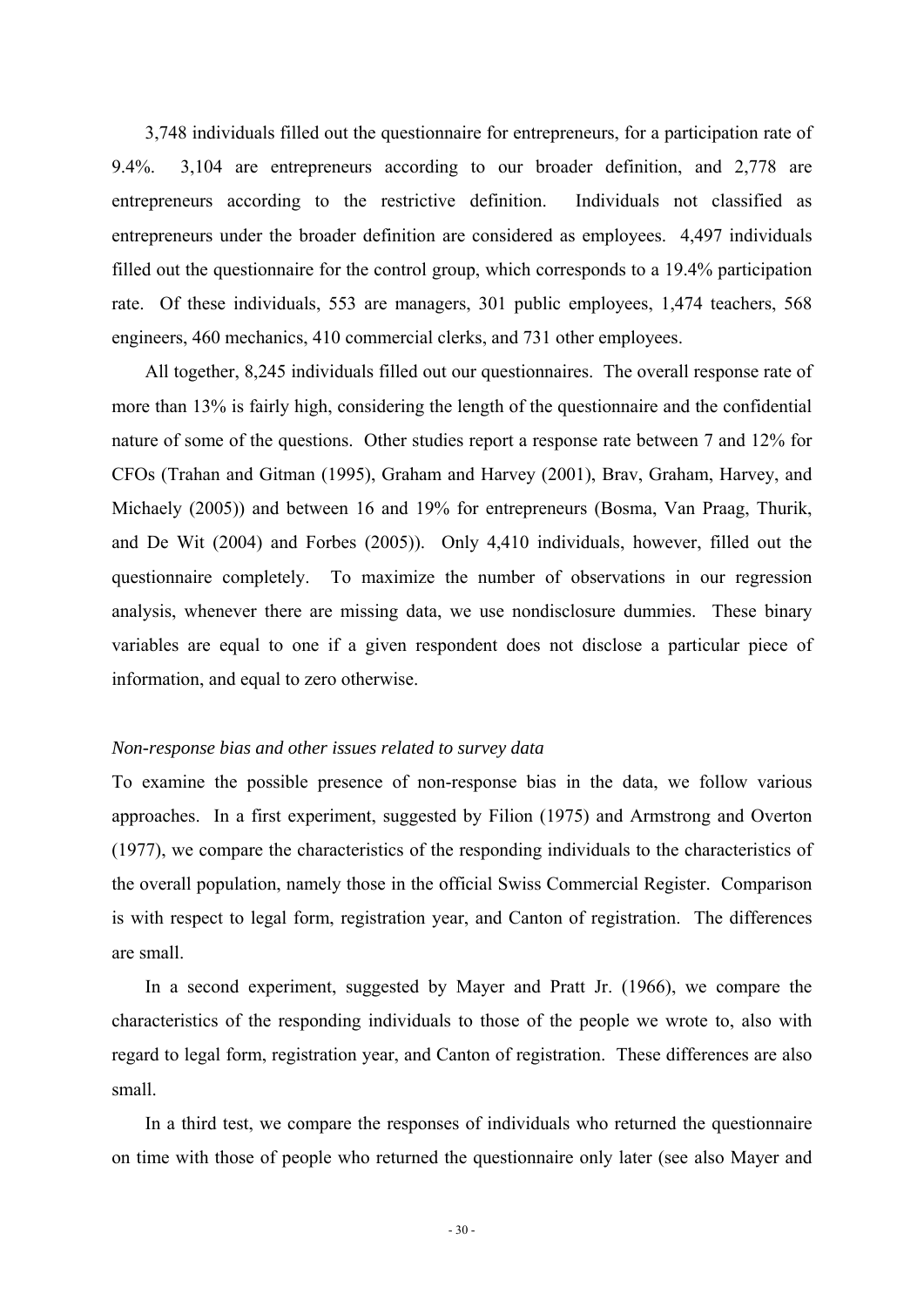Pratt Jr. (1966)). According to Filion (1975), the trend of responses over time predicts the direction of the non-response bias, as late respondents resemble non-respondents. As in Graham and Harvey (2001), we therefore test whether the median response of early respondents differs from that of late respondents. We do this for each of the 27 variables in the survey. According to a Wilcoxon rank-sum test, early answers differ from late answers for 12 of the 27 variables with 0.95 confidence (not tabulated). The differences are mostly related to firm characteristics. In contrast, there are no differences with respect to luck, education and experience, and personal characteristics. To examine the importance of this non-response bias, we replicate the analysis for early and late respondents, separately. Our conclusions are unaffected (not shown).

There could also be survivorship bias. Our sampling procedure could induce such a bias because, with the exception of firms started at the end of our sample period (i.e., in 2006), only surviving firms remain in the Commercial Register at any one time. Based on data from the Bundesamt für Statistik und Unternehmensdemographie,<sup>12</sup> we know that 81% of the firms stay in business a year after they were started, 77.2% after two years, 64.9% after three, 60.3% after four, and 49.2% after five years. To assess the potential impact of this survivorship bias, we repeat the analysis by restricting our attention to firms that were started in 2006. The survivorship bias in that subsample should be small, since these firms were just started. As it turns out, our main conclusions remain mostly unaffected.

One final potential bias is self-selection. It could be that entrepreneurs of unsuccessful firms are reluctant to participate in a survey that exposes their failure. If so, successful firms would tend to be overrepresented in our sample. We cannot exclude this possibility, although we do not think the problem is serious. First, we guaranteed anonymity. Second, the questionnaire we sent came in an envelope very similar to that of the fiscal and the regulatory authorities. It seems that many people filled out the questionnaire thinking they participated in a mandatory survey. Third, successful firms are probably equally reluctant to disclose their success for fear of attracting competition. Fourth, close to 20% of our sample firms actually report negative earnings during a period of overall economic growth. And fifth, we checked whether early respondents differ from late respondents with respect to profitability. If unsuccessful entrepreneurs are hesitant to fill out the questionnaire, and if late respondents

<u>.</u>

<sup>&</sup>lt;sup>12</sup> See BFS (2009) for details.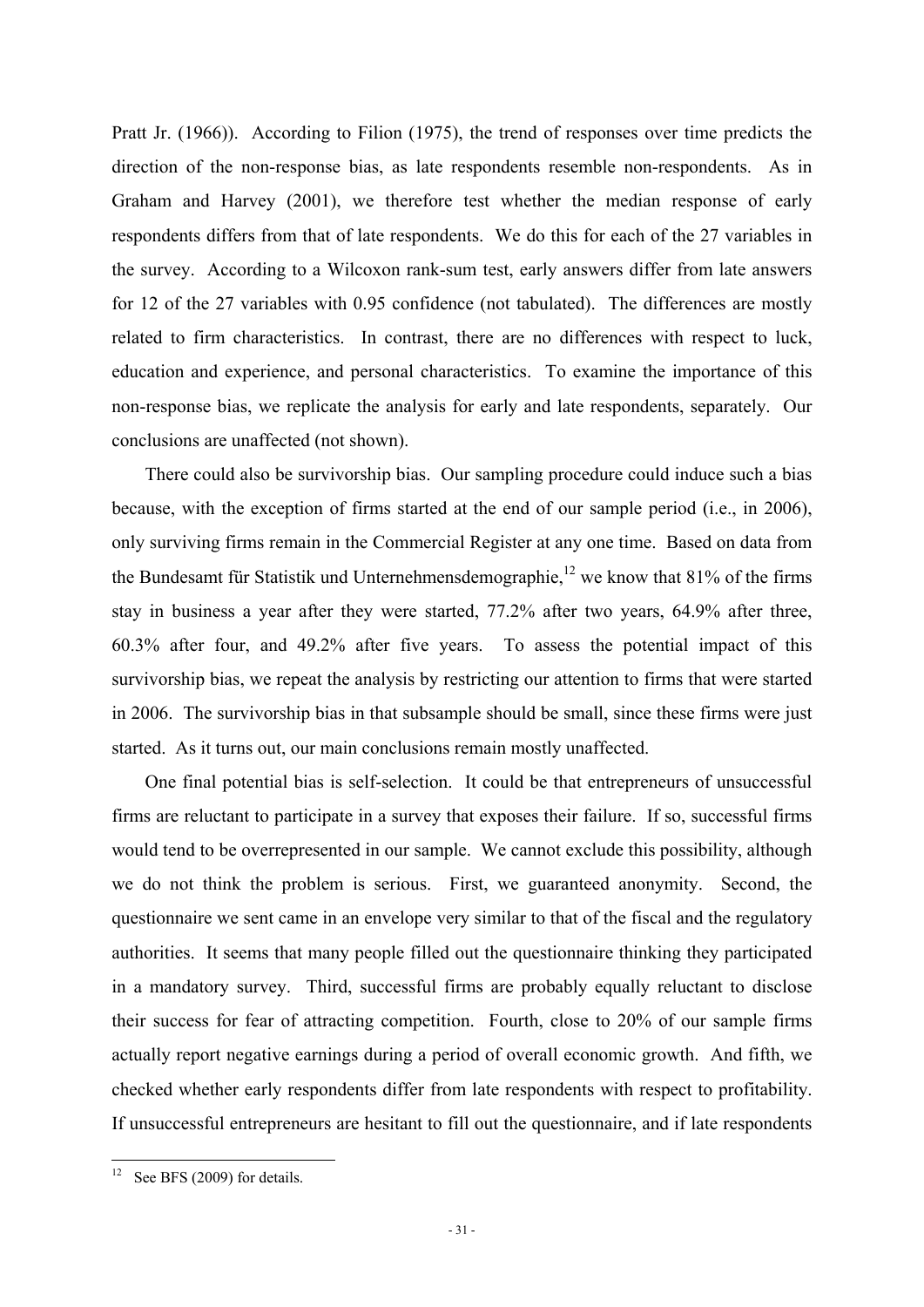are similar to non-respondents, then late respondents should be less profitable than early respondents. Mean and median comparison tests, however, reject the hypothesis of a difference with respect to sales, firm earnings, and personal income (not shown). Hence, there is little reason to believe that our regression results are biased.

We have two further concerns. One is that respondents might not answer truthfully. We think this problem is minimal because the survey is anonymous. We make the respondents aware of this anonymity twice: in the personal letter and in the questionnaire. Our second concern is that the questions might have been misunderstood. We address this issue in four different ways: first, wherever possible, we used questions from past surveys in the literature. For example, to assess an individual's need for achievement, we used standard questions from McClelland (1961) in the psychology literature. Second, prior to sending out the questionnaire, we pre-tested the questions with several entrepreneurs and managers with different educational backgrounds and personal characteristics to make sure they are understandable. Third, we showed the questionnaire to a communications expert and made revisions based on her advice. Finally, we asked the respondents to indicate what questions were hard to understand. Only 9% claimed that the questionnaire was difficult to understand–and, in most cases, they struggled with only one question. Dropping these individuals from the sample has no material effect on our conclusions (not shown).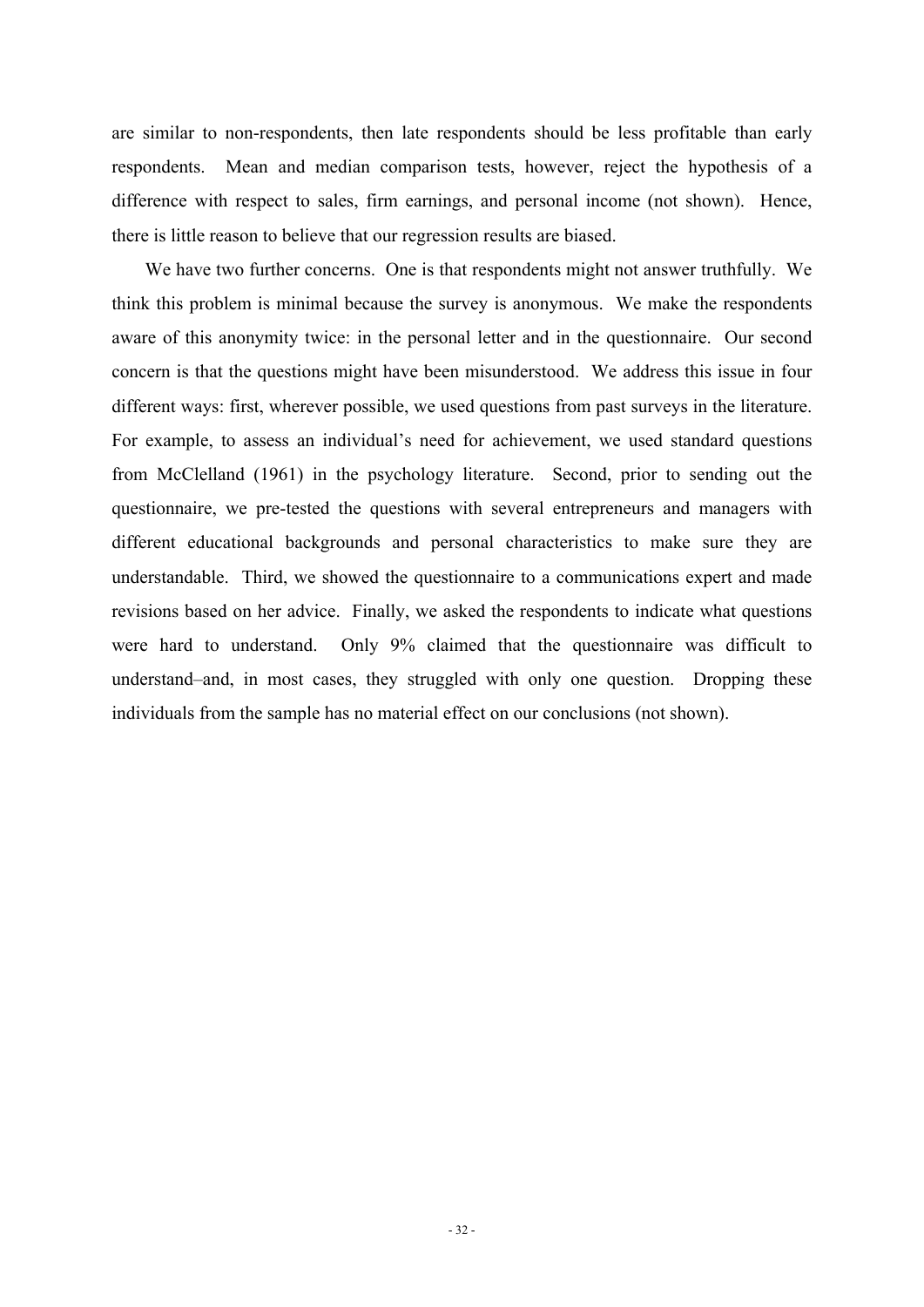| Variable                                      | Description                                                                                                                                                                                                                                                                                                                                                                                |
|-----------------------------------------------|--------------------------------------------------------------------------------------------------------------------------------------------------------------------------------------------------------------------------------------------------------------------------------------------------------------------------------------------------------------------------------------------|
| Panel A: Measures of luck                     |                                                                                                                                                                                                                                                                                                                                                                                            |
| Career by chance                              | Binary variable equal to 1 if the individual claims that he made a<br>career by chance, and equal to 0 otherwise;                                                                                                                                                                                                                                                                          |
| Good luck                                     | Binary variable equal to 1 if the entrepreneur claims his business<br>performed better than expected, and equal to 0 otherwise;                                                                                                                                                                                                                                                            |
| <b>Bad</b> luck                               | Binary variable equal to 1 if the entrepreneur claims his business<br>performed worse than expected, and equal to 0 otherwise. There are<br>entrepreneurs claiming that business turned out as expected;                                                                                                                                                                                   |
| Panel B: Measures of skills                   |                                                                                                                                                                                                                                                                                                                                                                                            |
| Education                                     | Years of education, as in Parker (2004);                                                                                                                                                                                                                                                                                                                                                   |
| Balanced management education                 | Number of different functional areas in management the entrepreneur<br>is educated in, as in Lazear (2004). In particular, this variable ranges<br>between 0 and 5, with 5 meaning that the individual is educated in<br>marketing, finance and accounting, strategy, human resource<br>management, and organization;                                                                      |
| Age                                           | Number of years since birth;                                                                                                                                                                                                                                                                                                                                                               |
| Working experience                            | Years of working experience, as in Parker (2004);                                                                                                                                                                                                                                                                                                                                          |
| Industry experience                           | Years of working experience in the firm's industry, as in Evans and<br>Leighton (1989);                                                                                                                                                                                                                                                                                                    |
| Managerial experience                         | Years of managerial experience, as in Kim, Aldrich, and Keister<br>(2006);                                                                                                                                                                                                                                                                                                                 |
| Previously successful<br>entrepreneur         | Binary variable equal to 1 if the prior venture of the serial<br>entrepreneur was financially successful, and equal to 0 otherwise,<br>consistent with Kim, Aldrich, and Keister (2006). A serial<br>entrepreneur is an entrepreneur who started a business before the<br>existing one;                                                                                                    |
| Previously unsuccessful<br>entrepreneur       | Binary variable equal to 1 if the prior venture of the serial<br>entrepreneur was not financially successful, and equal to 0 otherwise;                                                                                                                                                                                                                                                    |
| Panel C: Measures of personal characteristics |                                                                                                                                                                                                                                                                                                                                                                                            |
| Risk aversion                                 | One minus the percentage of additional hypothetical wealth the<br>respondent would invest in risky assets. Risky assets are stocks,<br>mutual fund shares, warrants, puts, calls, structured products, hedge or<br>private equity fund shares, real estate, commodity futures, commodity<br>funds, and equity invested in own firm, as in Cohn, Lewellen, Lease,<br>and Schlarbaum (1975); |
| Overconfidence                                | Percentage of additional hypothetical wealth the respondent would<br>invest in his/her own company, respectively in the company the<br>respondent works for, as in Malmendier and Tate (2005);                                                                                                                                                                                             |
| Need for achievement                          | Binary variable equal to 1 if individual has a high level of motivation<br>achievement. Persons with a strong need for achievement set<br>challenging goals and work hard to achieve them (see McClelland<br>(1961)). Binary variable created on the basis of statements taken from<br>Lynn (1969) and Tucker (1988);                                                                      |
| Locus of control                              | Binary variable equal to 1 if individual has an internal locus of<br>control. Individuals with an internal locus of control believe that their<br>life mainly depends on their personal decisions and effort (Rotter<br>(1966)). Variable created on the basis of statements taken from Koh<br>(1996) and Entrialgo, Fernandez, and Vázquez (2000);                                        |
| Part-time entrepreneur                        | Binary variable equal to 1 if entrepreneur has another job, and equal to<br>0 otherwise, similar to Giannetti and Simonov (2008);                                                                                                                                                                                                                                                          |

# **Appendix B: Definitions of all the variables used in the analyses**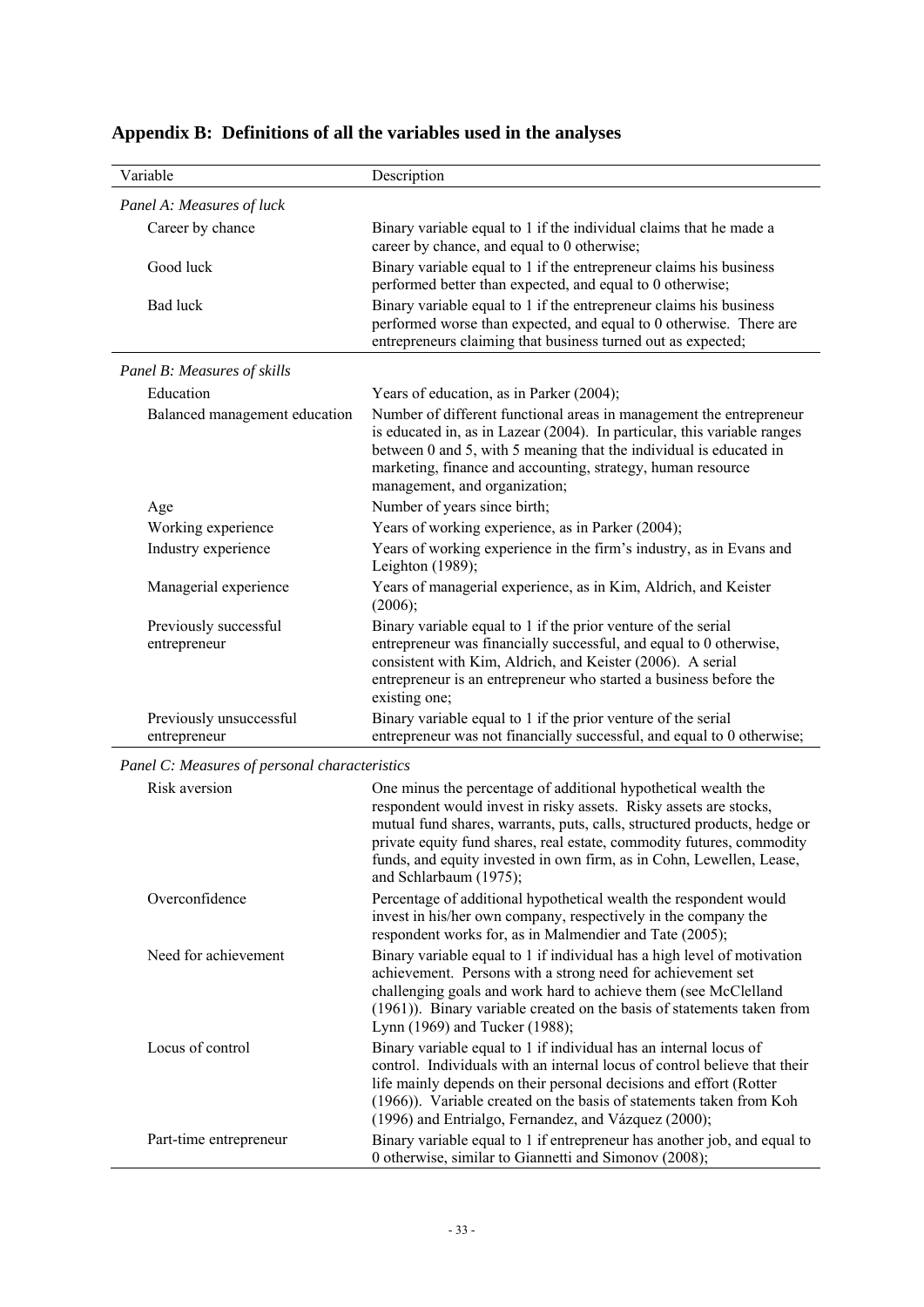| Ownership              | Entrepreneurial ownership in precent, as in Bitler, Moskowitz, and<br>Vissing-Jørgensen $(2005)$ ;                                                                                  |
|------------------------|-------------------------------------------------------------------------------------------------------------------------------------------------------------------------------------|
| Sole proprietorship    | Binary variable equal to 1 if firm is a sole proprietorship, and equal to<br>0 otherwise;                                                                                           |
| Initial capital        | Capital raised at the start of the company, as in Gimeno, Folta,<br>Cooper, and Woo (1997), adjusted for the formation year of the<br>company by compounding at the risk free rate; |
| Current equity         | Firm equity;                                                                                                                                                                        |
| Sales                  | Firm sales;                                                                                                                                                                         |
| Employment             | Current number of employees, as in as in Bitler, Moskowitz, and<br>Vissing-Jørgensen $(2005)$ ;                                                                                     |
| Leverage               | Current debt/equity ratio;                                                                                                                                                          |
| Venture capital backed | Binary variable equal to 1 if firm is venture capital or business angel<br>backed, as in Brav and Gompers (1997);                                                                   |
| Protestant region      | Binary variable equal to 1 if entrepreneur lives in a region with mainly<br>protestant population;                                                                                  |

*Panel D: Firm-specific control variables and other variables* 

*Panel E: Measures of firm performance* 

| Industry-adjusted log(sales)                   | Natural logarithm of firm sales minus the sample median in the<br>industry with the same firm formation year;                                                                                    |
|------------------------------------------------|--------------------------------------------------------------------------------------------------------------------------------------------------------------------------------------------------|
| Industry-adjusted log(aggregate<br>income)     | Natural logarithm of firm earnings plus personal income of the<br>entrepreneur minus the sample median in the industry with the same<br>firm formation year;                                     |
| Industry-adjusted return on<br>initial capital | Aggregate income after taxes as a percent of initial capital, winsorized<br>at the 5 percent and 95 percent tails minus the sample median in this<br>industry with the same firm formation year; |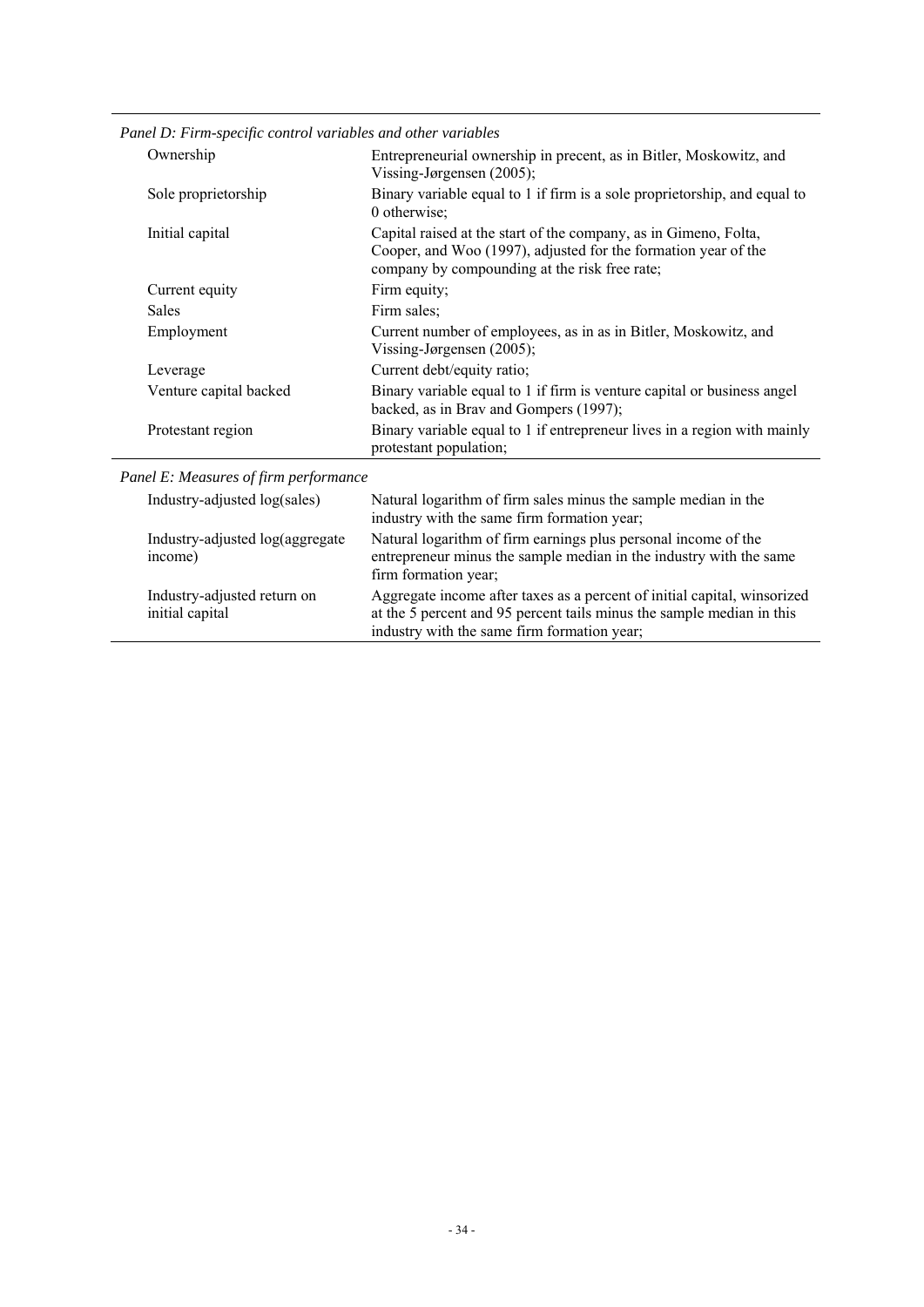# **Appendix C: Correlation Matrix**

Correlation matrix of all variables used in the second stage of the regression analysis. The sample comprises 2,458 entrepreneurs, defined as individuals who work at least part time in a company in which they hold a financ

|                                             | (1)     | (2)     | (3)     | (4)     | (5)      | (6)     | (7)          | (8)     | (9)     | (10)     | (11)    | (12)    | (13)    | (14)    | (15)    | (16)     | (17)    | (18)    | (19)    | (20)    | (21)    | (22) | (23)    | (24) | (25) |
|---------------------------------------------|---------|---------|---------|---------|----------|---------|--------------|---------|---------|----------|---------|---------|---------|---------|---------|----------|---------|---------|---------|---------|---------|------|---------|------|------|
| Education (1)                               | 1.00    |         |         |         |          |         |              |         |         |          |         |         |         |         |         |          |         |         |         |         |         |      |         |      |      |
| Balanced management education<br>(2)        | 0.12    | 1.00    |         |         |          |         |              |         |         |          |         |         |         |         |         |          |         |         |         |         |         |      |         |      |      |
| Working experience (3)                      | $-0.01$ | 0.08    | 1.00    |         |          |         |              |         |         |          |         |         |         |         |         |          |         |         |         |         |         |      |         |      |      |
| Industry experience (4)                     | $-0.03$ | 0.01    | 0.56    | 1.00    |          |         |              |         |         |          |         |         |         |         |         |          |         |         |         |         |         |      |         |      |      |
| Managerial experience (5)                   | 0.09    | 0.16    | 0.66    | 0.42    | 1.00     |         |              |         |         |          |         |         |         |         |         |          |         |         |         |         |         |      |         |      |      |
| Previously successful<br>entrepreneur (6)   | 0.07    | 0.07    | 0.14    | 0.04    | 0.24     | 1.00    |              |         |         |          |         |         |         |         |         |          |         |         |         |         |         |      |         |      |      |
| Previously unsuccessful<br>entrepreneur (7) | $-0.01$ | 0.00    | 0.01    | $-0.05$ | $-0.02$  | $-0.16$ | 1.00         |         |         |          |         |         |         |         |         |          |         |         |         |         |         |      |         |      |      |
| Good luck (8)                               | 0.05    | 0.07    | 0.01    | 0.09    | 0.06     | 0.00    | $-0.03$      | 1.00    |         |          |         |         |         |         |         |          |         |         |         |         |         |      |         |      |      |
| Bad luck (9)                                | $-0.01$ | 0.00    | $-0.01$ | $-0.09$ | $-0.06$  | 0.00    | 0.07         | $-0.30$ | 1.00    |          |         |         |         |         |         |          |         |         |         |         |         |      |         |      |      |
| Risk aversion (10)                          | $-0.14$ | $-0.05$ | 0.01    | 0.05    | $-0.06$  | $-0.08$ | $0.00\,$     | $-0.04$ | 0.02    | 1.00     |         |         |         |         |         |          |         |         |         |         |         |      |         |      |      |
| Overconfidence (11)                         | 0.03    | 0.01    | $-0.06$ | $-0.04$ | $-0.01$  | 0.05    | 0.01         | $-0.05$ | 0.01    | $-0.32$  | 1.00    |         |         |         |         |          |         |         |         |         |         |      |         |      |      |
| Part-time entrepreneur (12)                 | 0.10    | 0.03    | $-0.06$ | $-0.16$ | $0.00\,$ | 0.13    | 0.01         | $-0.11$ | 0.12    | $-0.03$  | 0.01    | 1.00    |         |         |         |          |         |         |         |         |         |      |         |      |      |
| Age $(13)$                                  | 0.11    | 0.05    | 0.86    | 0.47    | 0.65     | 0.18    | 0.03         | $-0.02$ | 0.02    | $-0.02$  | $-0.06$ | $-0.04$ | 1.00    |         |         |          |         |         |         |         |         |      |         |      |      |
| Previously unemployed (14)                  | $-0.04$ | $-0.01$ | 0.03    | $-0.05$ | $-0.04$  | $-0.03$ | 0.06         | $-0.05$ | 0.11    | $0.01\,$ | $-0.01$ | $-0.05$ | 0.04    | 1.00    |         |          |         |         |         |         |         |      |         |      |      |
| Female (15)                                 | $-0.09$ | 0.00    | $-0.11$ | $-0.14$ | $-0.18$  | $-0.09$ | 0.01         | $-0.02$ | 0.01    | 0.04     | $-0.06$ | 0.00    | $-0.08$ | 0.01    | 1.00    |          |         |         |         |         |         |      |         |      |      |
| Married (16)                                | 0.04    | 0.01    | 0.22    | 0.17    | 0.18     | 0.04    | $0.00\,$     | 0.02    | $-0.05$ | 0.00     | $-0.03$ | $-0.02$ | 0.25    | $-0.01$ | $-0.08$ | 1.00     |         |         |         |         |         |      |         |      |      |
| Divorced (17)                               | $-0.03$ | 0.02    | 0.07    | 0.02    | 0.05     | 0.03    | 0.01         | $-0.05$ | 0.05    | $-0.01$  | 0.03    | 0.00    | 0.10    | 0.05    | 0.07    | $-0.42$  | 1.00    |         |         |         |         |      |         |      |      |
| Number of children (18)                     | 0.03    | $-0.01$ | 0.21    | 0.14    | 0.23     | 0.07    | 0.02         | 0.04    | $-0.04$ | $-0.07$  | 0.02    | 0.02    | 0.29    | $-0.01$ | $-0.06$ | 0.38     | 0.04    | 1.00    |         |         |         |      |         |      |      |
| Foreigner (19)                              | 0.03    | $-0.09$ | $-0.13$ | $-0.07$ | $-0.09$  | 0.00    | 0.03         | $-0.04$ | 0.00    | $-0.03$  | 0.04    | $-0.05$ | $-0.09$ | 0.02    | 0.02    | 0.00     | 0.00    | $-0.03$ | 1.00    |         |         |      |         |      |      |
| Ownership (20)                              | $-0.14$ | $-0.10$ | 0.03    | 0.04    | $-0.05$  | $-0.10$ | $-0.03$      | $-0.02$ | $-0.02$ | 0.04     | $-0.02$ | $-0.10$ | 0.02    | 0.05    | 0.06    | $-0.04$  | 0.05    | $-0.01$ | 0.02    | 1.00    |         |      |         |      |      |
| Sole proprietorship (21)                    | $-0.17$ | $-0.14$ | $-0.05$ | $-0.06$ | $-0.16$  | $-0.14$ | $-0.01$      | $-0.05$ | 0.02    | 0.11     | $-0.03$ | $-0.04$ | $-0.06$ | 0.10    | 0.14    | $-0.08$  | 0.05    | $-0.06$ | 0.02    | 0.49    | 1.00    |      |         |      |      |
| Log(initial capital) (22)                   | 0.04    | 0.06    | 0.05    | 0.05    | 0.10     | 0.04    | 0.00         | 0.02    | 0.03    | $-0.11$  | 0.10    | $-0.04$ | 0.06    | $-0.01$ | $-0.09$ | 0.02     | 0.02    | 0.06    | $-0.01$ | $-0.14$ | $-0.19$ | 1.00 |         |      |      |
| Log(employment) (23)                        | 0.04    | 0.09    | 0.03    | 0.11    | 0.14     | $-0.02$ | $-0.01$      | 0.17    | $-0.16$ | $-0.08$  | 0.06    | $-0.24$ | 0.03    | $-0.07$ | $-0.06$ | 0.05     | $-0.03$ | 0.08    | 0.01    | $-0.13$ | $-0.20$ | 0.19 | 1.00    |      |      |
| Leverage (24)                               | $-0.05$ | 0.01    | $-0.03$ | $-0.04$ | $-0.04$  | 0.01    | $\mathbf{0}$ | $-0.04$ | 0.04    | $\bf{0}$ | 0.02    | 0.01    | $-0.04$ | 0.02    | $-0.03$ | $\bf{0}$ | $-0.02$ | $-0.01$ | $-0.05$ | $-0.06$ | $-0.10$ | 0.11 | $-0.01$ |      |      |
| Venture capital backed (25)                 | 0.08    | 0.06    | $-0.02$ | $-0.03$ | 0.01     | 0.03    | 0.03         | $-0.02$ | 0.02    | $-0.03$  | 0.02    | $-0.01$ | 0.00    | $-0.03$ | $-0.01$ | $-0.01$  | 0.01    | $-0.01$ | 0.01    | $-0.24$ | $-0.11$ | 0.09 | 0.11    | 0.11 | 1.00 |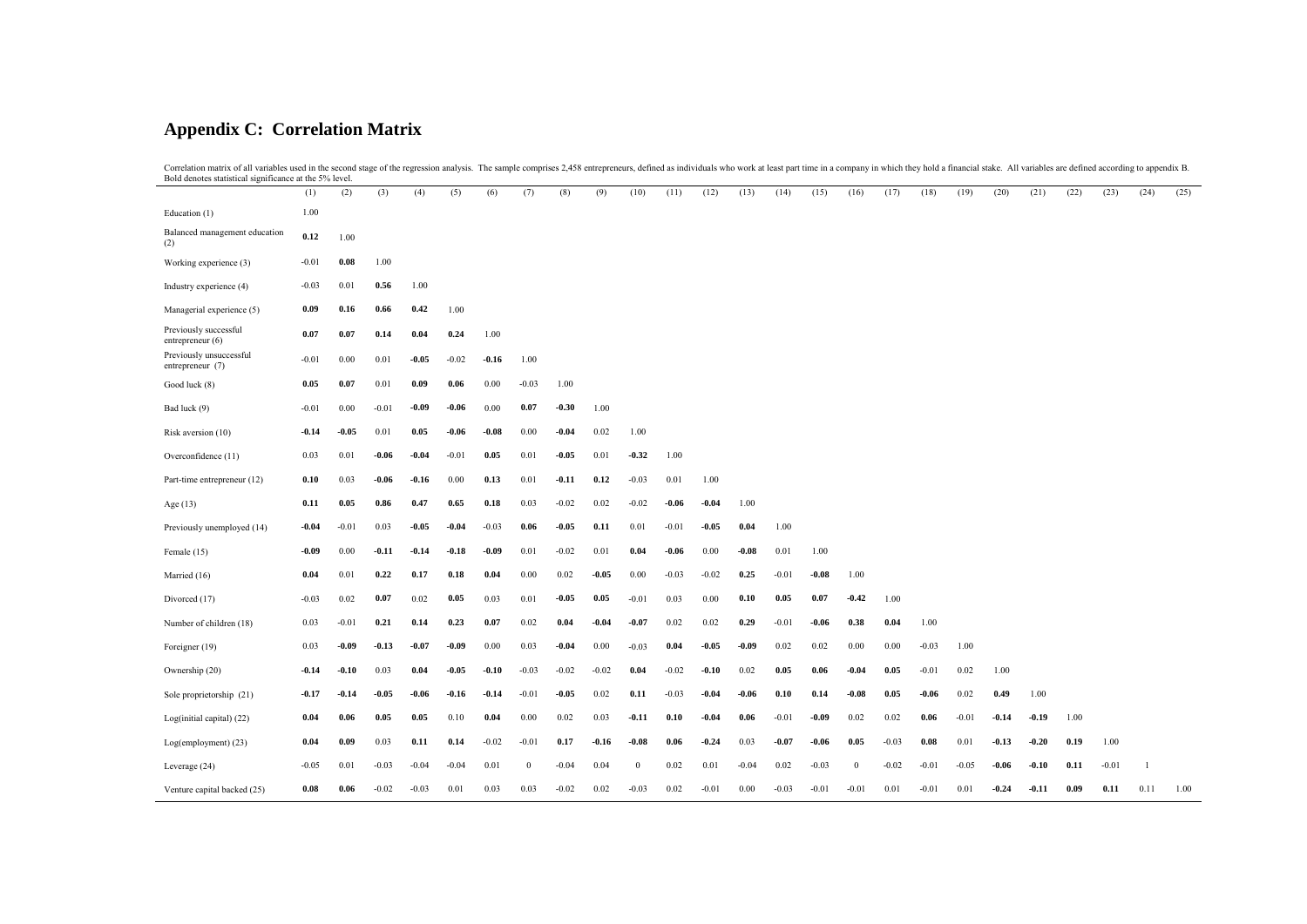# **References**

- Armstrong, J. Scott, and Terry S. Overton, 1977, Estimating Nonresponse Bias in Mail Surveys, *Journal of Marketing Research (JMR)* 14, 396-402.
- Barras, Laurent, Olivier Scaillet, and Russell R. Wermers, 2009, False Discoveries in Mutual Fund Performance: Measuring Luck in Estimated Alphas, *Journal of Finance* forthcoming.
- Bernardo, Antonio E., and Ivo Welch, 2001, On the Evolution of Overconfidence and Entrepreneurs, *Journal of Economics & Management Strategy* 10, 301-330.
- Bernheim, B. Douglas, Andrei Shleifer, and Lawrence H. Summers, 1985, The Strategic Bequest Motive, *Journal of Political Economy* 93, 1045-1076.
- Bertrand, Marianne, and Sendhil Mullainathan, 2001, Are CEOS Rewarded for Luck? The Ones without Principals Are, *Quarterly Journal of Economics* 116, 901-932.
- BFS, 2009, Unternehmensdemografie (UDEMO), in Bundesamt für Statistik, ed.: (Bundesamt für Statistik, Neuchâtel).
- Bitler, Marianne P., Tobias J. Moskowitz, and Annette Vissing-Jørgensen, 2005, Testing Agency Theory with Entrepreneur Effort and Wealth, *The Journal of Finance* 60, 539-576.
- Blanchflower, David G., and Andrew J. Oswald, 1998, What Makes an Entrepreneur?, *Journal of Labor Economics* 16, 26-60.
- Bosma, Niels, Celine Mirijam Van Praag, Roy Thurik, and Gerrit De Wit, 2004, The Value of Human and Social Capital Investments for the Business Performance for Start-ups, *Small Business Economics* 23, 227-236.
- Brav, Alon, and Paul A. Gompers, 1997, Myth or Reality? The Long-Run Underperformance of Initial Public Offerings: Evidence from Venture and Nonventure Capital-Backed Companies, *The Journal of Finance* 52, 1791-1821.
- Brav, Alon, John R. Graham, Campbell R. Harvey, and Roni Michaely, 2005, Payout policy in the 21st century, *Journal of Financial Economics* 77, 483-527.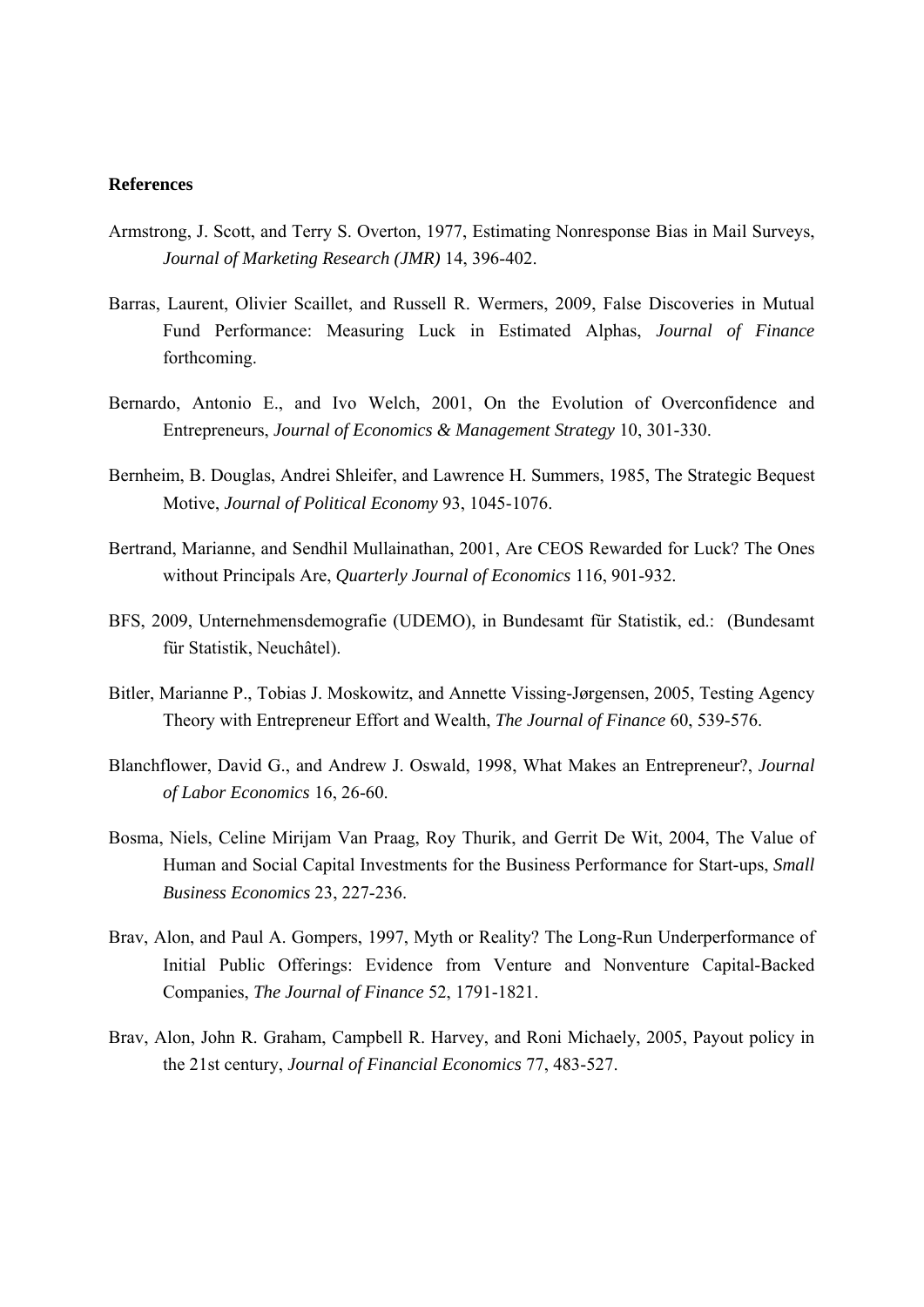- Carland, James W., Frank Hoy, William R. Boulton, and Joann C. Carland, 1984, Differentiating Entrepreneurs form Small Business Owners: A Conceptualization, *Academy of Management Review* 9, 354-359.
- Chevalier, Judith, and Glenn Ellison, 1999, Are Some Mutual Fund Managers Better Than Others? Cross-Sectional Patterns in Behavior and Performance, *The Journal of Finance* 54, 875-899.
- Cohn, Richard A., Wilbur G. Lewellen, Ronald C. Lease, and Gary G. Schlarbaum, 1975, Individual Investor Risk Aversion and Investment Portfolio Composition, *Journal of Finance* 30, 605-620.
- Cooper, Arnold C., William C. Dunkelberg, and Carolyn Y. Woo, 1988, Entrepreneurs' Perceived Chances for Success, *Journal of Business Venturing* 3, 97.
- Da Rin, Marco, and María Fabiana Penas, 2008, Venture Capital and Innovation Strategies, *Working Paper*.
- Entrialgo, Montserrat, Esteban Fernandez, and Camilo J. Vázquez, 2000, Characteristics of Managers as Determinants of Entrepreneurial Orientation: Some Spanish Evidence, *Enterprise & Innovations Management Studies* 1, 187-205.
- Evans, David S., and Linda S. Leighton, 1989, Some Empirical Aspects of Entrepreneurship, *American Economic Review* 79, 519-535.
- Fama, Eugene F., Lawrence Fisher, Michael C. Jensen, and Richard Roll, 1969, The Adjustment of Stock Prices to New Information, *International Economic Review* 10, 1-21.
- Filion, F. L., 1975, Estimating bias to nonresponse in mail surveys, *Public Opinion Quarterly* 39, 482-492.
- Forbes, Daniel P., 2005, Are some Entrepreneurs more Overconfident than others?, *Journal of Business Venturing* 20, 623-640.
- Giannetti, Mariassunta, and Andrei Simonov, 2008, Social Interactions and Entrepreneurial Activity, *Journal of Economics and Management Strategy* forthcoming.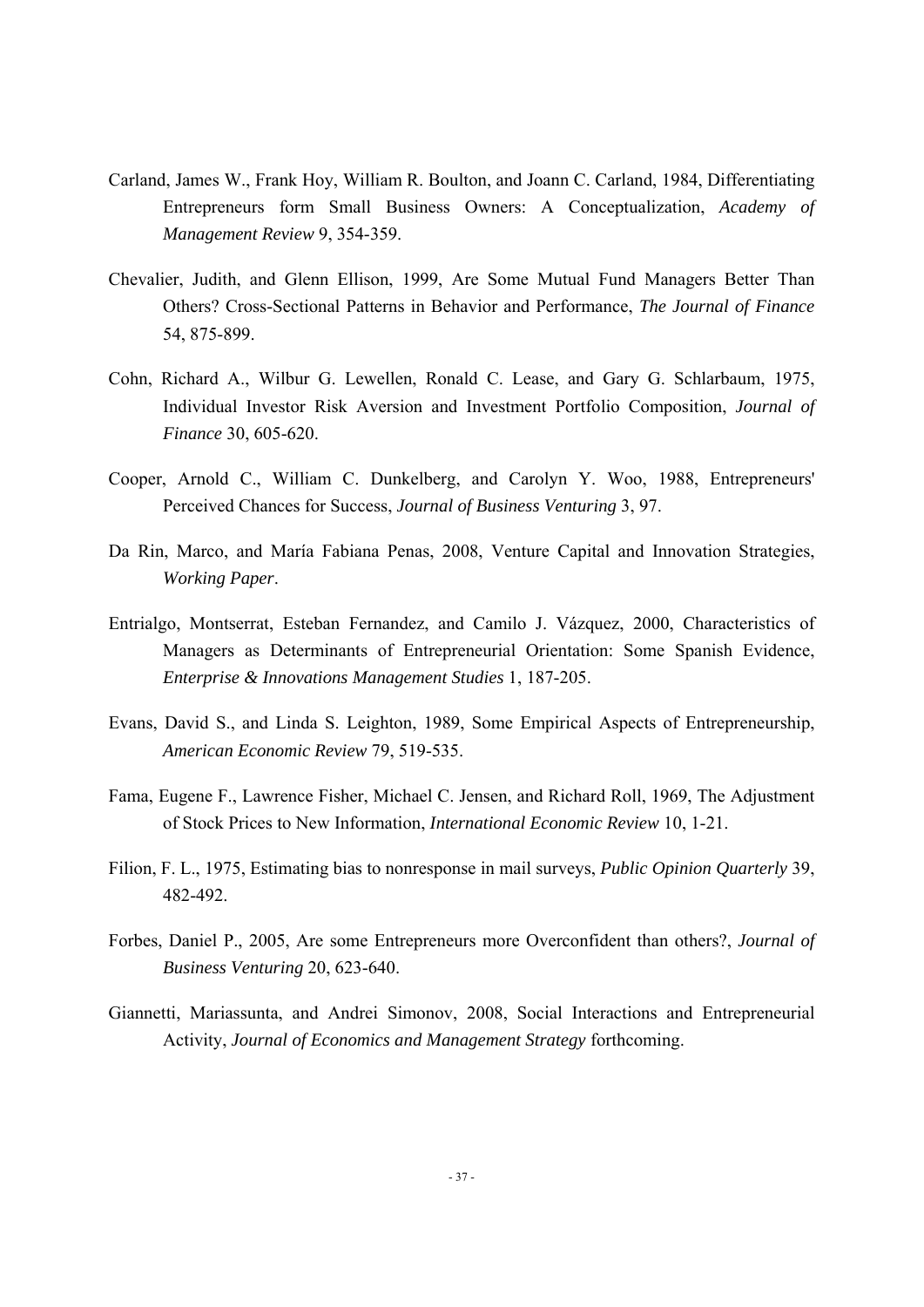- Gimeno, Javier, Tothy B. Folta, Arnold C. Cooper, and Carolyn Y. Woo, 1997, Survival of the Fittest? Entrepreneurial Human Capital and the Persistence of Underperforming Firms, *Administrative Science Quarterly* 42, 750-783.
- Gompers, Paul A., Joshua Lerner, and David Scharfstein, 2005, Entrepreneurial Spawning Public Corporations and the Genesis of New Ventures, 1986 to 1999, *Journal of Finance* 60, 577-614.
- Gompers, Paul, Anna Kovner, Josh Lerner, and David Scharfstein, 2009, Performance Persistence in Entrepreneurship, *Journal of Financial Economics* forthcoming.
- Graham, John R., and Campbell R. Harvey, 2001, The theory and practice of corporate finance: evidence from the field, *Journal of Financial Economics* 60, 187-243.
- Grömping, Ulrike, 2007, Estimators of Relative Importance in Linear Regression Based on Variance Decomposition, *The American Statistician* 61, 1-9.
- Hamilton, Barton H., 2000, Does Entrepreneurship Pay? An Empirical Analysis of the Returns to Self-Employment, *Journal of Political Economy* 108, 604-631.
- Hartzmark, Michael L., 1991, Luck Versus Forecast Ability: Determinants of Trader Performance in Futures Markets, *The Journal of Business* 64, 49-74.
- Heckman, James J., 1979, Sample Selection Bias as a Specification Error, *Econometrica* 47, 153-161.
- Hellmann, Thomas, and Manju Puri, 2002, Venture Capital and the Professionalization of Startup Firms: Empirical Evidence, *Journal of Finance* 57, 169-197.
- Hochberg, Yael V., Alexander Ljungqvist, and Yang Lu, 2007, Whom You Know Matters: Venture Capital Networks and Investment Performance, *The Journal of Finance* 62, 251- 301.
- Holtz-Eakin, Douglas, David Joulfaian, and Harvey S. Rosen, 1994, Entrepreneurial Decisions and Liquidity Constraints, *RAND Journal of Economics* 25, 334-347.
- Honig, Benson, and Per Davidsson, 2000, The Role of Social and Human Capital among Nascent Entrepreneurs, *Academy of Management Proceedings*.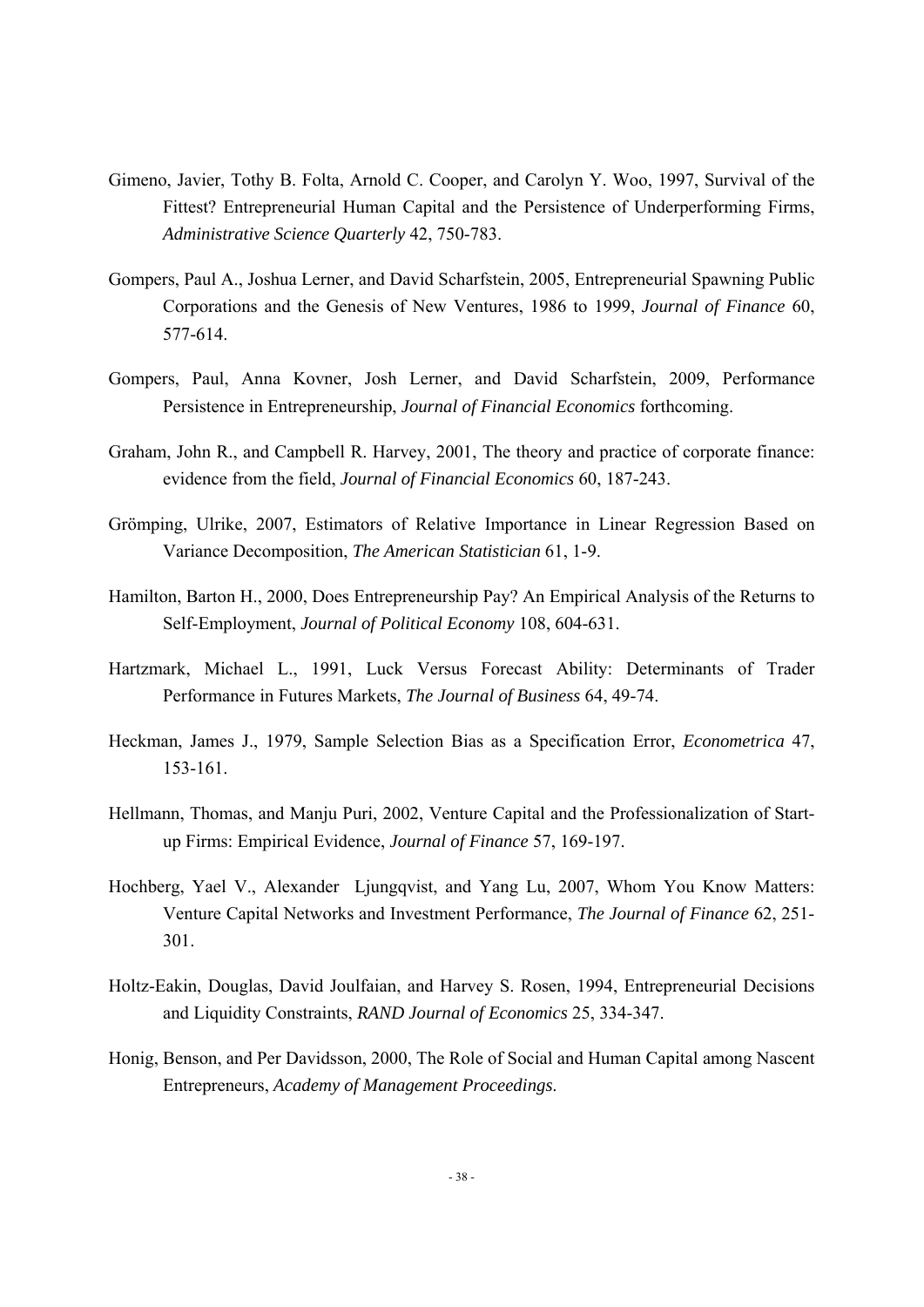- Kim, Phillip H., Howard E. Aldrich, and Lisa A. Keister, 2006, Access (Not) Denied: The Impact of Financial, Human, and Cultural Capital on Entrepreneurial Entry in the United States, *Small Business Economics* 27, 5-22.
- Koh, Hian Chye, 1996, Testing Hypotheses of Entrepreneurial Characteristics. A Study of Hong Kong MBA Students, *Journal of Managerial Psychology* 11, 12-25.
- Kosowski, Robert, Allan Timmermann, Russ Wermers, and Hal White, 2006, Can Mutual Fund "Stars" Really Pick Stocks? New Evidence from a Bootstrap Analysis, *Journal of Finance* 61, 2551-2595.
- Kruskal, William, 1987, Relative Importance by Averaging Over Orderings, *The American Statistician* 41, 6-10.
- Landier, Augustin, 2006, Entrepreneurship and the Stigma of Failure, *Working Paper*.
- Landier, Augustin, and David Thesmar, 2009, Financial Contracting with Optimistic Entrepreneurs, *Review of Financial Studies* 22, 117-150.
- Langer, Ellen J., 1975, The Illusion of Control, *Journal of Personality and Social Psychology* 32, 311-328.
- Lazear, Edward P., 2004, Balanced Skills and Entrepreneurship, *American Economic Review, Papers & Proceedings* 208-11.
- Lee, Choonwoo, Kyungmook Lee, and Johannes M. Pennings, 2001, Internal Capabilities, External Networks, and Performance: a Study on Technology-based Ventures, *Strategic Management Journal* 22, 615-640.
- Li, Kai, and Nagpurnanand Prabhala, R., 2007, Self-Selection Models in Corporate Finance, in B. Espen Eckbo, ed.: *Handbook of Corporate Finance, Volume 1: Empirical Corporate Finance* (Elsevier-North-Holland, Amsterdam).
- Lindeman, Richard H., Peter F. Merenda, and Ruth Z. Gold, 1980. *Introduction to Bivariate and Multivariate Analysis* (Glenview, IL).
- Little, Roderick J. A., and Donald B. Rubin, 2002. *Statistical Analysis with Missing Data* (John Wily & Sons, New York).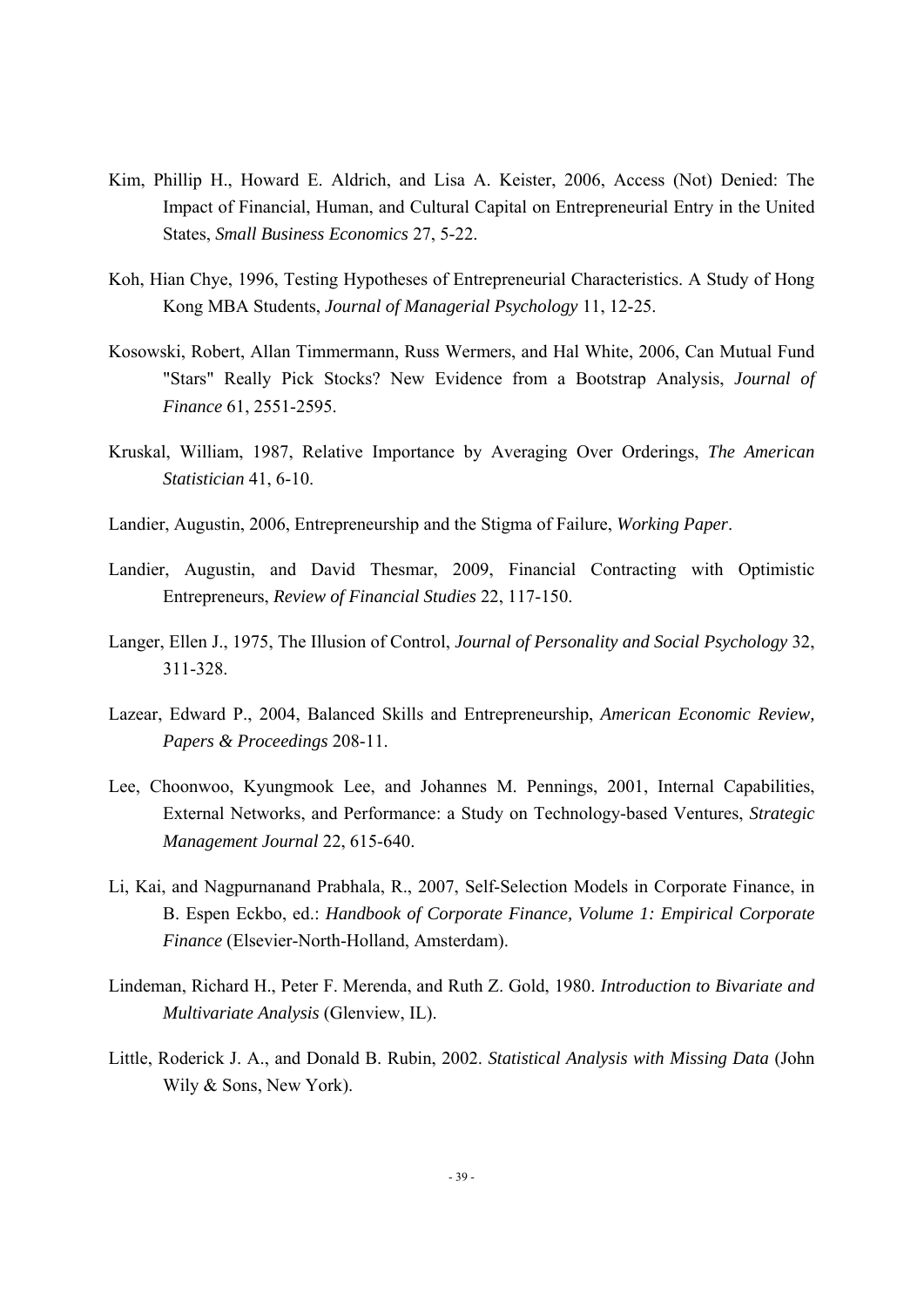- Lynn, Richard, 1969, An Achievement Motivation Questionnaire, *British Journal of Psychology*  60, 529-534.
- Malmendier, Ulrike, and Geoffrey Tate, 2005, CEO Overconfidence and Corporate Investment, *Journal of Finance* 60, 2661-2700.
- Mayer, Charles S., and Robert W. Pratt Jr., 1966, A note of nonresponse in a mail survey, *Public Opinion Quarterly* 30, 637-646.
- McClelland, David C., 1961. *The Achieving Society* (Princeton University Press, New Jersey).
- Miller, Dale T., and Michael Ross, 1975, Self-serving biases in the attribution of causality: Fact or fiction?, *Psychological Bulletin* 82, 213-225.
- Parker, Simon C., 2004. *The Economics of Self-Employment and Entrepreneurship* (Cambridge University Press, Cambridge).
- Puri, Manju, and David T. Robinson, 2007, Optimism and economic choice, *Journal of Financial Economics* 86, 71-99.
- Rotter, Julian B., 1966, Generalized Expectancies for Internal Versus External Control of Reinforcement, *Psychological Monographs* 80, 1-28.
- Sørensen, Jesper B., 2007, Bureaucracy and Entrepreneurship: Workplace Effects on Entrepreneurial Entry., *Administrative Science Quarterly* 52, 387-412.
- Staiger, Douglas, and James H. Stock, 1997, Instrumental Variables Regression with Weak Instruments, *Econometrica* 65, 557-586.
- Stewart Jr., Wayne H., and Philip L. Roth, 2001, Risk Propensity Differences Between Entrepreneurs and Managers: A Meta-Analytic Review, *Journal of Applied Psychology* 86, 145-153.
- Stuart, Toby E., Hoang Ha, and Ralph C. Hybels, 1999, Interorganizational Endorsements and the Performance of Entrepreneurial Ventures, *Administrative Science Quarterly* 44, 315- 349.
- Trahan, Emery A., and Lawrence J. Gitman, 1995, Bridging the theory-practice gap in corporate finance: A survey of chief financial officers, *The Quarterly Review of Economics and Finance* 35, 73-87.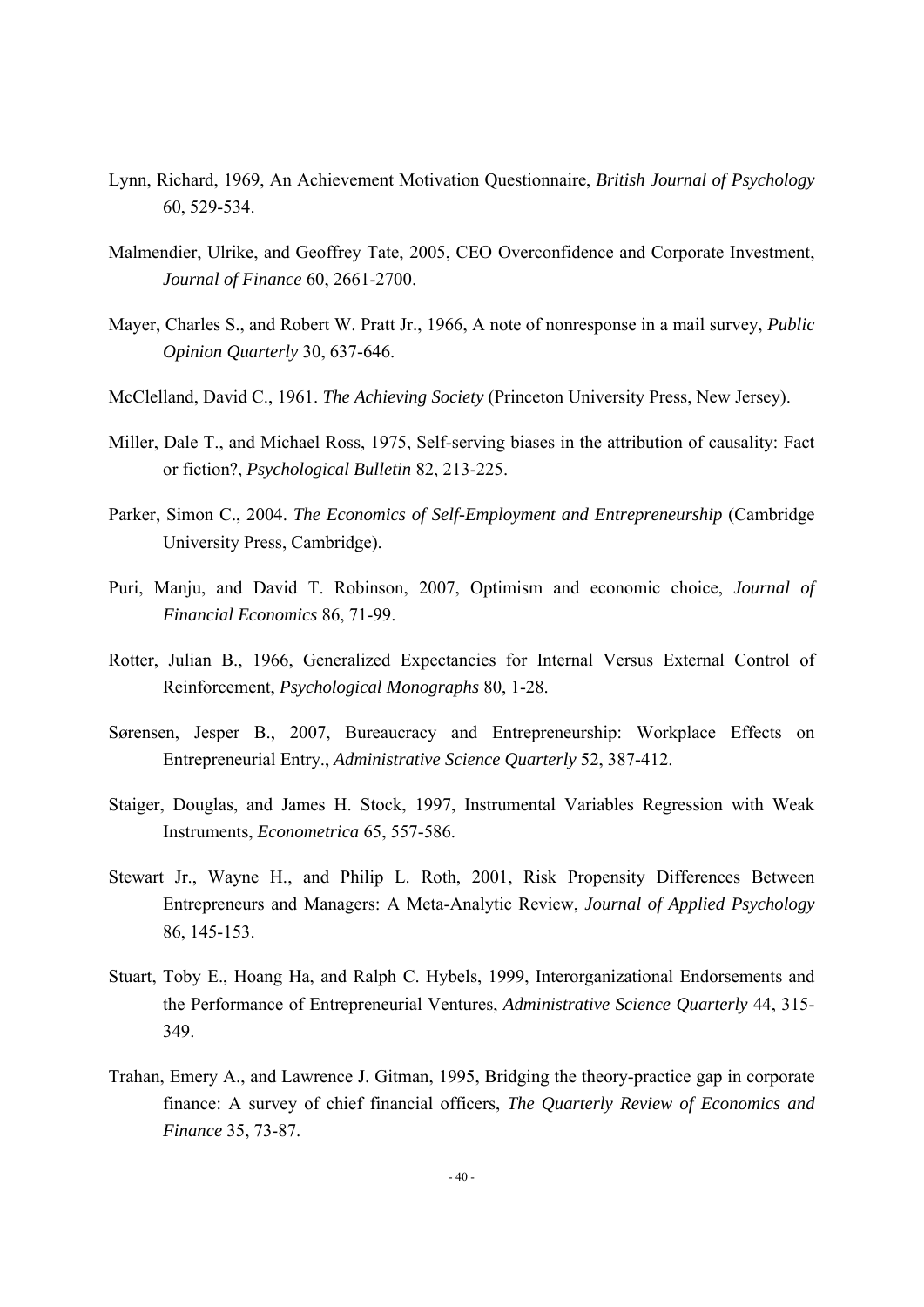- Tucker, Irvin B., 1988, Entrepreneurs and Public-Sector Employees: The Role of Achievement Motivation and Risk in Occupational Choice, *Journal of Economic Education* 19, 259- 268.
- Van Gelderen, Marco, Roy Thurik, and Niels Bosma, 2006, Success and Risk Factors in the Pre-Startup Phase, *Small Business Economics* 26, 319-335.
- Wooldridge, Jeffery M., 2002. *Economic Analysis of Cross Section and Panel Data* (The MIT Press, Cambridge, Massachusetts, London, England).
- Zhao, Hao, and Scott E. Seibert, 2006, The Big Five Personality Dimensions and Entrepreneurial Status: A Meta Analytical Review, *Journal of Applied Psychology* 91, 259-271.
- Zuckerman, Miron, 1979, Attribution of success and failure revisited, or: The motivational bias is alive and well in attribution theory, *Journal of Personality* 47, 245-287.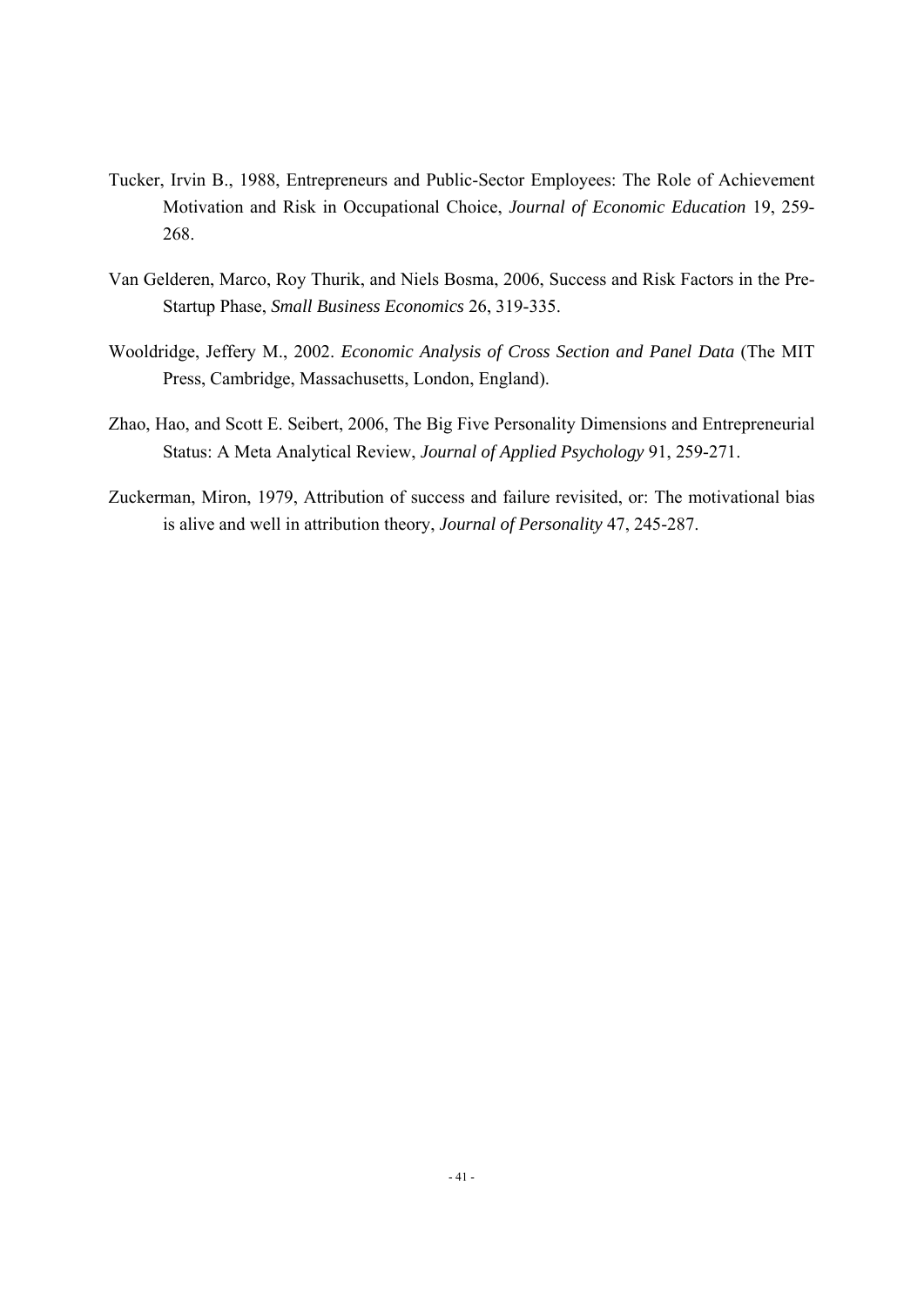#### **Summary Statistics of Entrepreneurs**

Descriptive statistics for the various variables. The sample comprises 3,057 entrepreneurs, defined as individuals who work at least part time in a company in which they hold a financial stake. Only entrepreneurs that disclosed all information is included in these statistics. Variable definitions are provided in the Appendix.

| Variable                                                     | Mean  | Min              | Lower<br>quartile | Median           | Upper<br>quartile | Max       | S.D.   | N     |
|--------------------------------------------------------------|-------|------------------|-------------------|------------------|-------------------|-----------|--------|-------|
| Panel A: Entrepreneurial luck                                |       |                  |                   |                  |                   |           |        |       |
| Good luck                                                    | 0.37  | 0.00             | 0.00              | 0.00             | 1.00              | 1.00      | 0.48   | 3,048 |
| <b>Bad luck</b>                                              | 0.13  | 0.00             | 0.00              | $0.00\,$         | 0.00              | 1.00      | 0.34   | 3,048 |
| Panel B: Entrepreneurial skills                              |       |                  |                   |                  |                   |           |        |       |
| Education                                                    | 14.47 | 9.00             | 12.50             | 14.00            | 15.50             | 23.50     | 2.47   | 3,034 |
| Balanced management education                                | 1.09  | 0.00             | 0.00              | 1.00             | 2.00              | 5.00      | 1.39   | 3,034 |
| Working experience                                           | 24.42 | 0.00             | 17.00             | 24.00            | 30.00             | 63.00     | 10.56  | 3,026 |
| Industry experience                                          | 14.99 | 0.00             | 6.00              | 13.00            | 20.00             | 61.00     | 10.42  | 3,037 |
| Managerial experience                                        | 11.93 | 0.00             | 4.00              | 10.00            | 18.00             | 50.00     | 9.89   | 3,008 |
| Previously successful                                        |       |                  |                   |                  |                   |           |        |       |
| entrepreneur                                                 | 0.23  | 0.00             | 0.00              | 0.00             | 0.00              | 1.00      | 0.42   | 3,051 |
| Previously unsuccessful                                      |       |                  |                   |                  |                   |           |        |       |
| entrepreneur                                                 | 0.08  | 0.00             | 0.00              | 0.00             | 0.00              | 1.00      | 0.27   | 3,051 |
| Panel C: Personal characteristics                            |       |                  |                   |                  |                   |           |        |       |
| Risk aversion                                                | 0.30  | 0.00             | 0.10              | 0.25             | 0.50              | 1.00      | 0.25   | 2,983 |
| Overconfidence                                               | 0.21  | 0.00             | 0.00              | 0.11             | 0.28              | 1.00      | 0.23   | 2,983 |
| Part-time entrepreneur                                       | 0.29  | 0.00             | 0.00              | 0.00             | 1.00              | 1.00      | 0.46   | 3,051 |
| Age                                                          | 45.10 | 20.00            | 38.00             | 44.00            | 52.00             | 86.00     | 10.20  | 3,035 |
| Previously unemployed                                        | 0.04  | 0.00             | 0.00              | 0.00             | 0.00              | 1.00      | 0.20   | 3,103 |
| Female                                                       | 0.18  | 0.00             | 0.00              | 0.00             | 0.00              | 1.00      | 0.39   | 3,038 |
| Married                                                      | 0.64  | 0.00             | 0.00              | 1.00             | 1.00              | 1.00      | 0.48   | 3,057 |
| Divorced                                                     | 0.09  | 0.00             | 0.00              | 0.00             | 0.00              | 1.00      | 0.29   | 3,057 |
| Number of children                                           | 1.36  | 0.00             | 0.00              | 1.00             | 2.00              | 9.00      | 1.29   | 3,068 |
| Foreigner                                                    | 0.16  | 0.00             | 0.00              | 0.00             | 0.00              | 1.00      | 0.37   | 2,958 |
| Panel D: Firm-specific control variables and other variables |       |                  |                   |                  |                   |           |        |       |
| Ownership (percentage)                                       | 85.31 | 1.00             | 80.00             | 100.00           | 100.00            | 100.00    | 25.91  | 3,104 |
| Sole proprietorship (proportion)                             | 0.44  | $\boldsymbol{0}$ | $\boldsymbol{0}$  | $\boldsymbol{0}$ | 100               | 100       | 50     | 3,087 |
| Initial capital in thousand                                  | 193   | $\boldsymbol{0}$ | 22                | 53               | 116               | 16'500    | 831    | 193   |
| Current equity in thousand                                   | 856   | $\boldsymbol{0}$ | 41                | 118              | 312               | 200,000   | 7,970  | 1,332 |
| Initial employment                                           | 3     | $\boldsymbol{0}$ | $\mathbf{1}$      | $\mathbf{1}$     | $\overline{c}$    | 330       | 8.66   | 2,956 |
| Current employment                                           | 5.62  | $\theta$         | $\mathbf{1}$      | 1.75             | $\overline{4}$    | 1,190     | 36.76  | 2,979 |
| Leverage (proportion)                                        | 0.72  | 0.00             | 0.00              | 0.00             | 0.25              | 47.08     | 2.94   | 1,301 |
| Venture capital backed                                       |       |                  |                   |                  |                   |           |        |       |
| (proportion)                                                 | 0.02  | 0.00             | 0.00              | 0.00             | 0.00              | 1.00      | 0.14   | 3,000 |
| Protestant region                                            | 0.53  | 0.00             | 0.00              | 1.00             | 1.00              | 1.00      | 0.50   | 2,956 |
| Panel E: Firm performance                                    |       |                  |                   |                  |                   |           |        |       |
| Firm sales in thousand                                       | 2,010 | $\overline{0}$   | 70                | 200              | 600               | 2,500,000 | 48,800 | 2,697 |
| Aggregate income in thousand                                 | 169   | $-3,330$         | 60                | 119              | 190               | 5,370     | 308    | 1,586 |
| Return on initial capital                                    | 4.21  | 0.06             | 0.81              | 2.20             | 5.63              | 19.75     | 5.10   | 1,457 |
| Personal income in thousand                                  | 110   | $\overline{0}$   | 50                | 62               | 125               | 1,000     | 123    | 2,960 |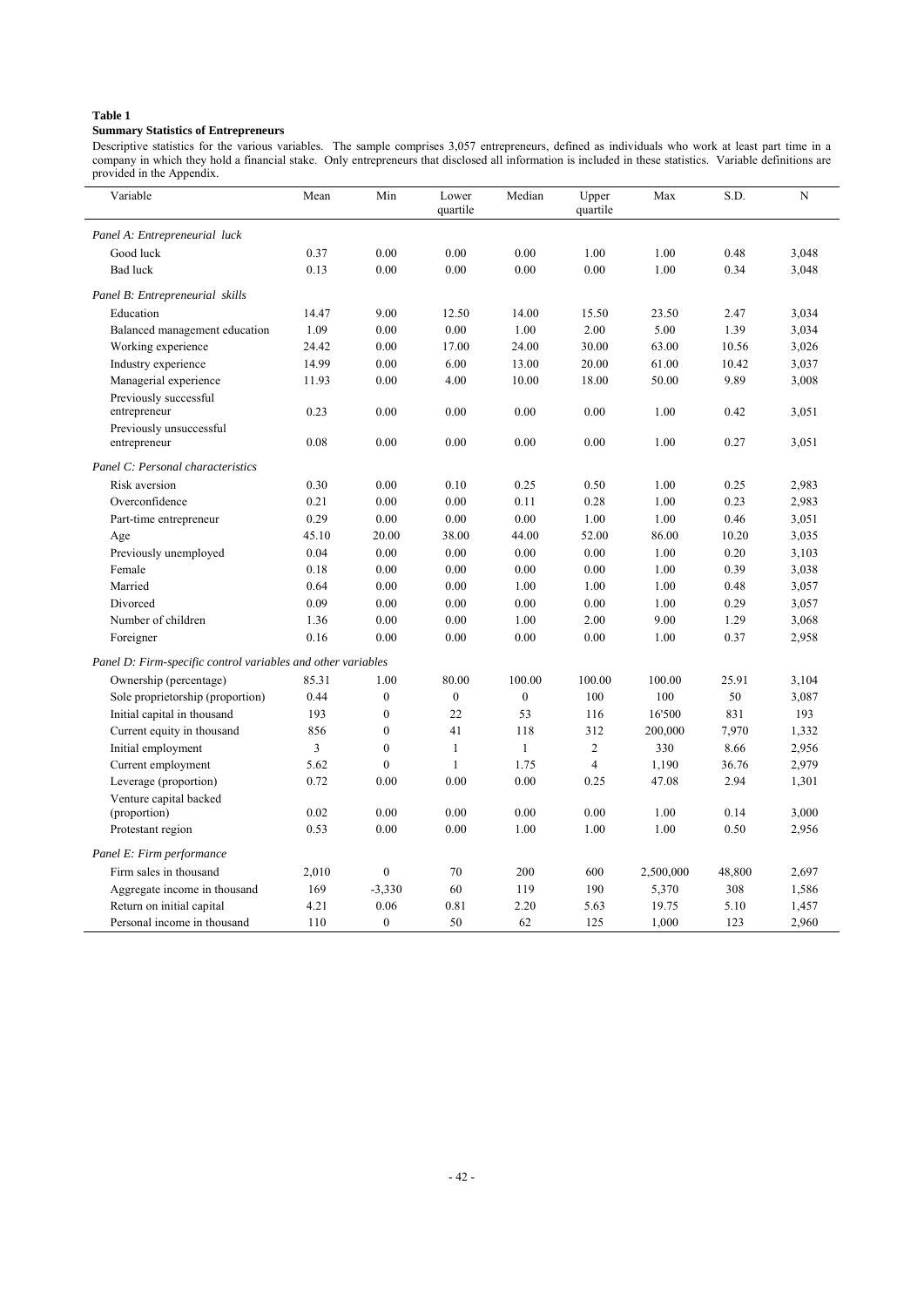#### **Summary Statistics of Entrepreneurs and Employees**

Means (frequencies for binary variables), standard deviations, and differences in means between entrepreneurs and employees, z-values are based on a Mann-Whitney test. Entrepreneurs are defined as individuals who work at least part time in a company in which they hold a financial stake. The sample consists of 2,485 entrepreneurs and 3,467 employees. Variable definitions are provided in the Appendix. Asterisks denote statistical significance at the  $1\%$  (\*\*\*),  $5\%$  (\*\*), or  $10\%$  (\*) level.

|                                                              |       | All individuals |       | Entrepreneurs |       | Employees | Difference in |          |
|--------------------------------------------------------------|-------|-----------------|-------|---------------|-------|-----------|---------------|----------|
|                                                              | Mean  | Std Dev         | Mean  | Std Dev       | Mean  | Std Dev   | Means         | z-value  |
| Panel B: Entrepreneurial skills                              |       |                 |       |               |       |           |               |          |
| Education                                                    | 14.12 | 2.34            | 14.47 | 2.47          | 13.92 | 2.24      | $0.55***$     | $-11.89$ |
| Balanced management education                                | 0.82  | 1.23            | 1.09  | 1.39          | 0.65  | 1.09      | $0.44***$     | $-15.76$ |
| Working experience                                           | 28.27 | 11.81           | 24.42 | 10.56         | 30.59 | 11.92     | $-6.17***$    | 23.37    |
| Industry experience                                          | 19.49 | 12.63           | 14.99 | 10.42         | 22.30 | 13.07     | $-7.30$       | 24.22    |
| Managerial experience                                        | 12.35 | 11.60           | 11.93 | 9.89          | 12.62 | 12.56     | $-0.70***$    | $-2.61$  |
| Previously successful entrepreneur                           | 0.18  | 0.38            | 0.23  | 0.42          | 0.14  | 0.35      | $0.09***$     | $-9.79$  |
| Previously unsuccessful entrepreneur                         | 0.06  | 0.24            | 0.08  | 0.27          | 0.05  | 0.21      | $0.03***$     | $-5.60$  |
| Panel C: Personal characteristics                            |       |                 |       |               |       |           |               |          |
| Risk aversion                                                | 0.38  | 0.28            | 0.30  | 0.25          | 0.43  | 0.29      | $-0.13***$    | 19.74    |
| Overconfidence                                               | 0.13  | 0.21            | 0.21  | 0.23          | 0.08  | 0.17      | $0.14***$     | $-37.30$ |
| Age                                                          | 50.50 | 13.00           | 45.10 | 10.20         | 53.74 | 13.42     | $-8.64***$    | 28.56    |
| Previously unemployed                                        | 0.03  | 0.16            | 0.04  | 0.20          | 0.02  | 0.13      | $0.02***$     | $-6.00$  |
| Female                                                       | 0.23  | 0.42            | 0.18  | 0.39          | 0.26  | 0.44      | $-0.08***$    | 8.40     |
| Married                                                      | 0.68  | 0.47            | 0.64  | 0.48          | 0.70  | 0.46      | $-0.06***$    | 5.70     |
| Divorced                                                     | 0.09  | 0.28            | 0.09  | 0.29          | 0.08  | 0.27      | 0.01          | $-1.11$  |
| Number of children                                           | 1.56  | 1.33            | 1.36  | 1.29          | 1.68  | 1.34      | $-0.32***$    | 11.22    |
| Foreigner                                                    | 0.12  | 0.32            | 0.16  | 0.37          | 0.09  | 0.28      | $0.08***$     | $-10.27$ |
| Panel D: Firm-specific control variables and other variables |       |                 |       |               |       |           |               |          |
| Protestant region                                            | 0.50  | 0.50            | 0.53  | 0.50          | 0.48  | 0.50      | $0.05***$     | $-4.28$  |
| <b>Identification</b> variables                              |       |                 |       |               |       |           |               |          |
| Career by chance                                             | 0.67  | 0.47            | 0.73  | 0.44          | 0.63  | 0.48      | $0.10***$     | $-8.94$  |
| Motivation achievement                                       | 0.37  | 0.48            | 0.43  | 0.50          | 0.33  | 0.47      | $0.10***$     | $-8.34$  |
| Net wealth                                                   | 12.56 | 1.81            | 12.63 | 1.85          | 12.52 | 1.79      | $0.11**$      | $-1.84$  |
| Former employer: small firm                                  | 0.37  | 0.48            | 0.53  | 0.50          | 0.28  | 0.45      | $0.25***$     | $-23.16$ |
| Entrepreneurial parents                                      | 0.27  | 0.44            | 0.32  | 0.47          | 0.23  | 0.42      | $0.09***$     | $-8.44$  |
| Member of business network                                   | 0.10  | 0.31            | 0.16  | 0.37          | 0.07  | 0.25      | $0.09***$     | $-13.03$ |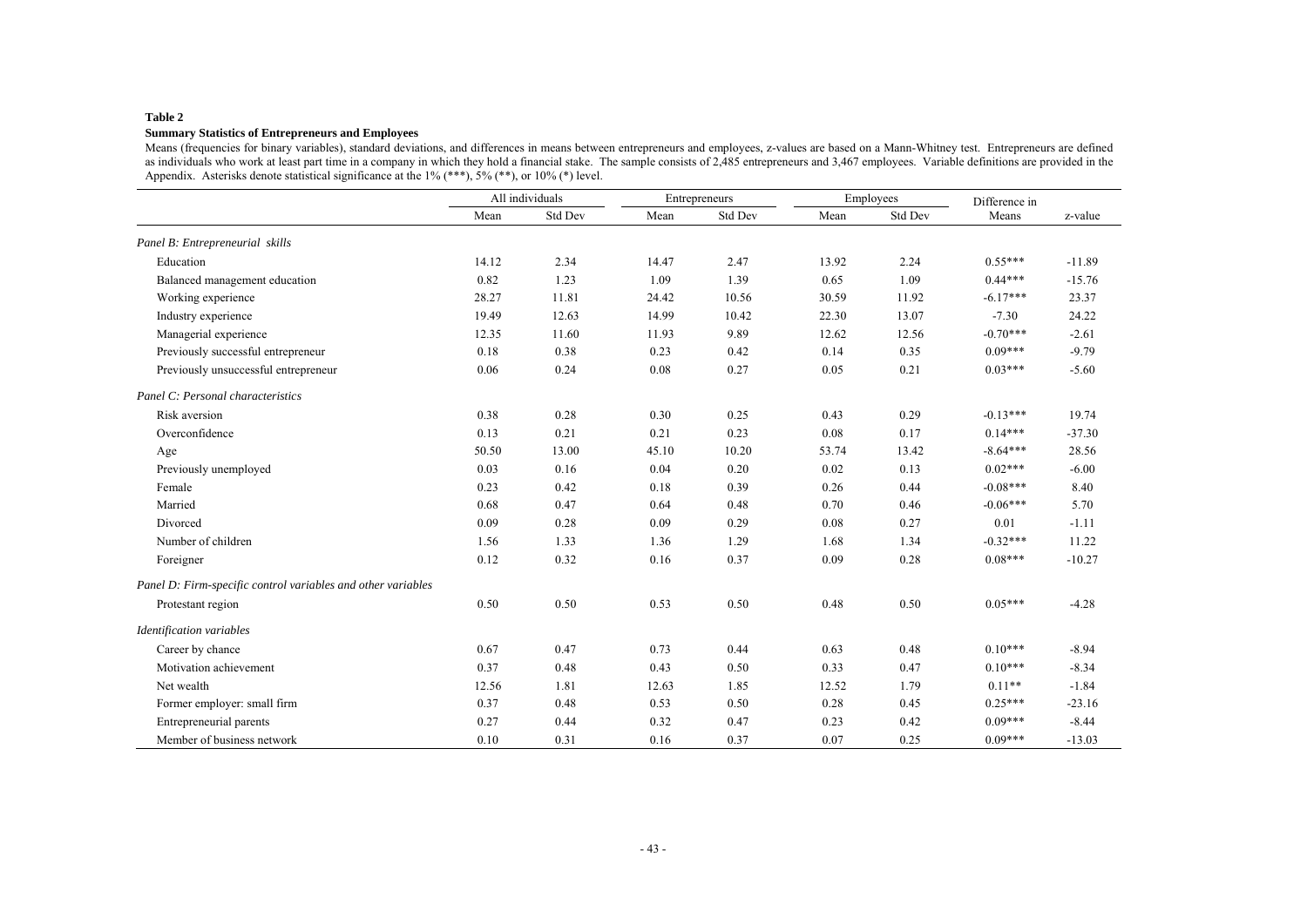### **Performance of Entrepreneurial Firms**

Heckman's two-step procedure with nondisclosure dummies (not reported). In the selection equation, the dependent variable takes value 1 if an individual is an entrepreneur and zero otherwise. Entrepreneurs are defined as individuals who work at least part time in a company in which they hold a financial stake. In the second stage, the dependent variables are the industry-adjusted logarithm of firm sales, the industry-adjusted logarithm of aggregate income, and the industry-adjusted return on equity, respectively. Variable definitions are provided in the Appendix. The sample compromises 7,495 individuals in the selection equation and 1,433 (return on initial capital) to 2,348 entrepreneurs (firm sales) in the performance regressions. Asterisks denote statistical significance at the 1% (\*\*\*), 5% (\*\*), or 10% (\*) level.

|                                                              | Selection equation<br>(probit) |             | Industry-adjusted<br>log(firm sales) |             | Industry-adjusted<br>log(aggregate income) |             | Industry-adjusted return<br>on initial capital |             |
|--------------------------------------------------------------|--------------------------------|-------------|--------------------------------------|-------------|--------------------------------------------|-------------|------------------------------------------------|-------------|
|                                                              | Coefficient                    | t-Statistic | Coefficient                          | t-Statistic | Coefficient                                | t-Statistic | Coefficient                                    | t-Statistic |
| Panel B: Entrepreneurial skills                              |                                |             |                                      |             |                                            |             |                                                |             |
| Education                                                    | $0.024***$                     | 2.916       | 0.002                                | 0.148       | $0.031**$                                  | 2.200       | $0.143***$                                     | 2.841       |
| Balanced management<br>education                             | $0.089***$                     | 6.038       | $0.043**$                            | 1.976       | 0.030                                      | 1.234       | $-0.094$                                       | $-1.090$    |
| Working experience                                           | 0.005                          | 1.599       | 0.001                                | 0.254       | 0.002                                      | 0.241       | $-0.022$                                       | $-0.931$    |
| Industry experience                                          | $-0.007***$                    | $-3.536$    | $0.010***$                           | 3.046       | 0.002                                      | 0.495       | $0.028**$                                      | 2.033       |
| Managerial experience                                        | $0.015***$                     | 6.765       | $0.011**$                            | 2.464       | $0.013***$                                 | 2.652       | 0.012                                          | 0.662       |
| Previously successful<br>entrepreneur                        | 0.023                          | 0.475       | 0.087                                | 1.205       | 0.074                                      | 0.907       | $-0.033$                                       | $-0.112$    |
| Previously unsuccessful<br>entrepreneur                      | $0.309***$                     | 4.170       | 0.024                                | 0.223       | 0.042                                      | 0.352       | 0.227                                          | 0.529       |
| Panel C: Personal characteristics                            |                                |             |                                      |             |                                            |             |                                                |             |
| Risk aversion                                                | $-0.428***$                    | $-5.810$    | $-0.082$                             | $-0.658$    | $-0.096$                                   | $-0.714$    | $-0.483$                                       | $-0.985$    |
| Overconfidence                                               | $1.090***$                     | 11.593      | $-0.046$                             | $-0.307$    | $-0.252$                                   | $-1.511$    | $-2.869***$                                    | $-4.696$    |
| Part-time entrepreneur                                       |                                |             | $-0.416***$                          | $-6.294$    |                                            |             |                                                |             |
| Age                                                          | $0.072***$                     | 5.776       | 0.028                                | 1.326       | 0.011                                      | 0.506       | $-0.114$                                       | $-1.383$    |
| Age squared                                                  | $-0.001***$                    | $-8.924$    | $-0.000*$                            | $-1.919$    | $-0.000$                                   | $-0.738$    | 0.001                                          | 1.370       |
| Previously unemployed                                        | $0.484***$                     | 4.359       | $-0.418***$                          | $-2.651$    | $-0.448***$                                | $-2.738$    | $-0.524$                                       | $-0.909$    |
| Female                                                       | $-0.433***$                    | $-9.344$    | $-0.229***$                          | $-2.757$    | $-0.134$                                   | $-1.430$    | 0.097                                          | 0.280       |
| Married                                                      | $-0.083*$                      | $-1.682$    | $0.167**$                            | 2.270       | 0.122                                      | 1.506       | $-0.260$                                       | $-0.894$    |
| Divorced                                                     | $0.136*$                       | 1.814       | 0.091                                | 0.796       | 0.064                                      | 0.511       | $-0.762*$                                      | $-1.659$    |
| Number of children                                           | $-0.070***$                    | $-4.363$    | $0.068***$                           | 2.704       | 0.011                                      | 0.366       | 0.075                                          | 0.716       |
| Foreigner                                                    | $0.227***$                     | 4.050       | $-0.012$                             | $-0.151$    | 0.046                                      | 0.519       | $1.018***$                                     | 3.132       |
| Panel D: Firm-specific control variables and other variables |                                |             |                                      |             |                                            |             |                                                |             |
| Ownership                                                    |                                |             | $-0.004***$                          | $-3.178$    | $-0.001$                                   | $-0.394$    | $0.016***$                                     | 3.150       |
| Sole proprietorship                                          |                                |             | $-0.603***$                          | $-8.993$    | $0.147**$                                  | 2.004       | $1.033***$                                     | 3.826       |
| Log(initial capital)                                         |                                |             | $0.078***$                           | 7.126       | 0.013                                      | 1.012       |                                                |             |
| Log(sales)                                                   |                                |             |                                      |             |                                            |             | $0.169*$                                       | 1.850       |
| Log(employment)                                              |                                |             | $0.310***$                           | 15.535      | $0.154***$                                 | 6.090       | $-0.097$                                       | $-1.001$    |
| Leverage                                                     |                                |             | $0.038***$                           | 2.899       | $-0.018$                                   | $-1.025$    | $-0.117**$                                     | $-2.376$    |
| Venture capital backed                                       |                                |             | 0.329                                | 1.437       | $-0.110$                                   | $-0.453$    | $-0.949$                                       | $-1.162$    |
| Protestant region                                            | $0.123***$                     | 2.735       | $-0.077$                             | $-1.074$    | $-0.095$                                   | $-1.205$    | $-0.377$                                       | $-1.291$    |
| Selection equation (identification variables)                |                                |             |                                      |             |                                            |             |                                                |             |
| Career by chance                                             | $0.123***$                     | 3.136       |                                      |             |                                            |             |                                                |             |
| Need for achievement                                         | 0.057                          | 1.505       |                                      |             |                                            |             |                                                |             |
| Log(net wealth)                                              | $0.073***$                     | 5.222       |                                      |             |                                            |             |                                                |             |
| Former employer: small firm                                  | $0.511***$                     | 13.709      |                                      |             |                                            |             |                                                |             |
| Entrepreneurial parents                                      | 0.044                          | 1.118       |                                      |             |                                            |             |                                                |             |
| Member of business network                                   | $0.388***$                     | 6.763       |                                      |             |                                            |             |                                                |             |
| Inverse Mills ratio $(\lambda)$                              |                                |             | $-0.271**$                           | $-2.179$    | 0.031                                      | 0.234       | 0.096                                          | 0.200       |
| Constant                                                     | $-2.802***$                    | $-8.075$    | $-0.921*$                            | $-1.688$    | $-0.905$                                   | $-1.524$    | $-0.537$                                       | $-0.221$    |
| Region dummies                                               | Yes                            |             | Yes                                  |             | Yes                                        |             | Yes                                            |             |
| Number of observations                                       | 7,495                          |             | 2,349                                |             | 1,499                                      |             | 1,421                                          |             |
| R-squared                                                    | 0.284                          |             | 0.326                                |             | 0.155                                      |             | 0.101                                          |             |
| Adjusted R-squared                                           | 0.274                          |             | 0.311                                |             | 0.127                                      |             | 0.069                                          |             |
| Correctly predicted                                          | 78.00%                         |             |                                      |             |                                            |             |                                                |             |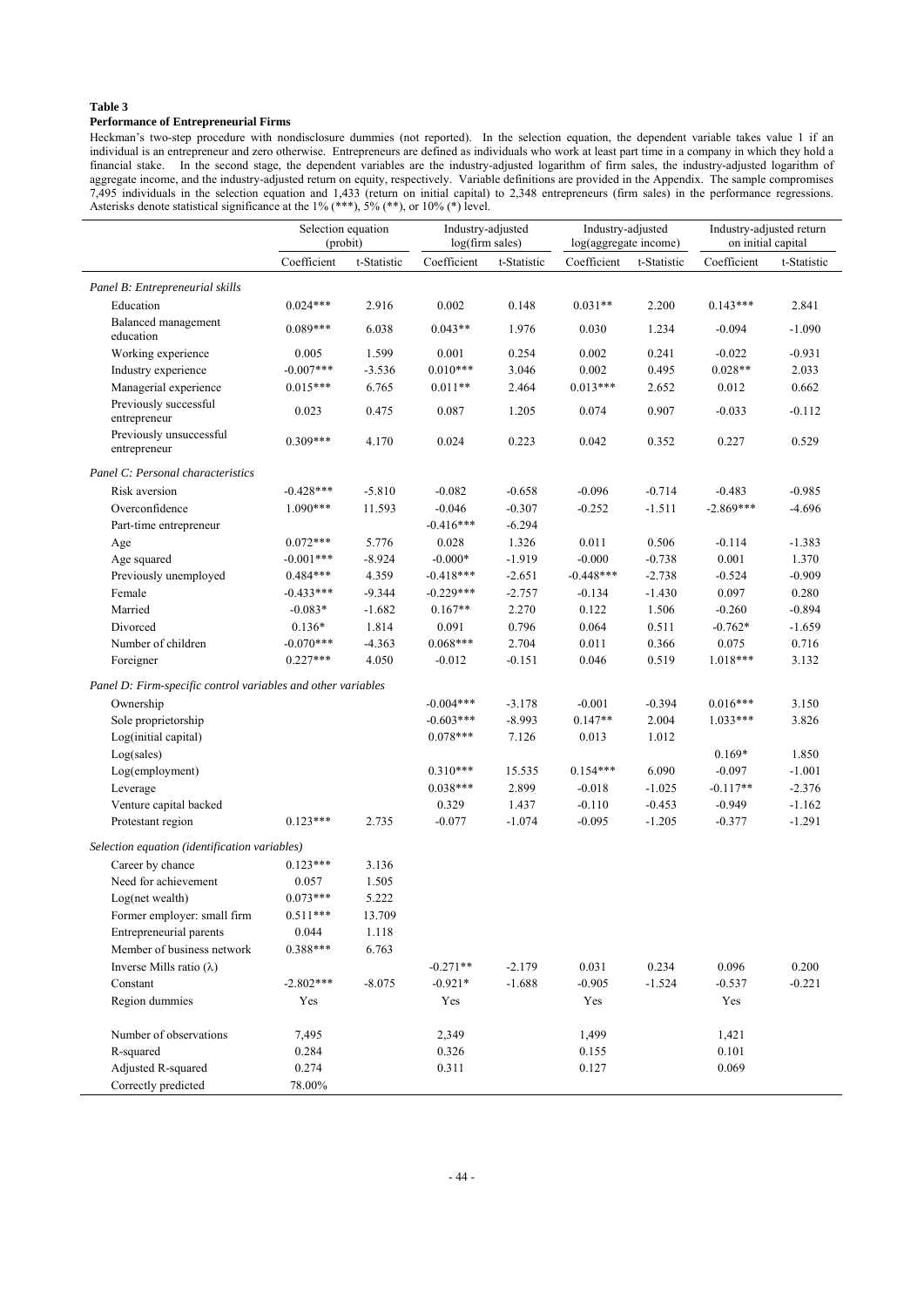### **Performance of Entrepreneurial Firms**

Heckman's two-step procedure with nondisclosure dummies (not reported). In the selection equation, the dependent variable takes value 1 if an individual is an entrepreneur and zero otherwise. Entrepreneurs are defined as individuals who work at least part time in a company in which they hold a financial stake. In the second stage, the dependent variables are the industry-adjusted logarithm of firm sales, the industry-adjusted logarithm of aggregate income, and the industry-adjusted return on equity, respectively. Variable definitions are provided in the Appendix. The sample compromises 7,495 individuals in the selection equation and 1,433 (return on initial capital) to 2,348 entrepreneurs (firm sales) in the performance regressions. Asterisks denote statistical significance at the  $1\%$  (\*\*\*),  $5\%$  (\*\*), or  $10\%$  (\*) level.

|                                                                                              | Selection equation<br>(probit) |             | Industry-adjusted<br>log(firm sales) |             | Industry-adjusted<br>log(aggregate income) |             | Industry-adjusted return<br>on initial capital |             |  |
|----------------------------------------------------------------------------------------------|--------------------------------|-------------|--------------------------------------|-------------|--------------------------------------------|-------------|------------------------------------------------|-------------|--|
|                                                                                              | Coefficient                    | t-Statistic | Coefficient                          | t-Statistic | Coefficient                                | t-Statistic | Coefficient                                    | t-Statistic |  |
| Panel A: Entrepreneurial luck                                                                |                                |             |                                      |             |                                            |             |                                                |             |  |
| Good luck                                                                                    |                                |             | $0.583***$                           | 10.036      | $0.498***$                                 | 7.848       | $1.619***$                                     | 6.755       |  |
| Bad luck                                                                                     |                                |             | $-0.587***$                          | $-6.535$    | $-0.549***$                                | $-5.045$    | $-1.268***$                                    | $-3.273$    |  |
| Number of observations                                                                       | 7,495                          |             | 2,349                                |             | 1,499                                      |             | 1,421                                          |             |  |
| R-squared                                                                                    |                                |             | 0.377                                |             | 0.196                                      |             | 0.143                                          |             |  |
| Adjusted R-squared                                                                           | 0.274                          |             | 0.362                                |             | 0.167                                      |             | 0.111                                          |             |  |
| Marginal contribution of the<br>luck variables to the overall<br>R-squared of the regression |                                |             | 0.051                                |             | 0.041                                      |             | 0.042                                          |             |  |

#### **Table 5**

#### **Relative Importance of Skills, Personal characteristics, and Luck for Success: Decomposition of R-squared**

Decomposition of the R-squared into contributions from different indexed regressors. The used method takes the average of all R-squared from all possible orderings of all regressors (see Lindeman, Merenda, and Gold (1980) and Kruskal (1987) for an introduction of the method. See Grömping (2007) for a discussion). Because of the large number of independent variables and computer memory limitations, we created an index for each set of variables on basis of the regression results of Table 4. Specifically, we first generated new variables by multiplying the regression coefficient in Table 4 with the associated variable. Afterwards, we summarized those generated variables according the panels to indexes. Those indexes are than used to compose the R-squared. The delta R-squared are in percent. The number in the brackets represents the rank of relative importance. The sample compromises 1,421 (return on initial capital) to 2,349 entrepreneurs (firm sales).

|                                       | Industry-adjusted<br>log(firm sales) | Industry-adjusted<br>log(aggregate income) | Industry-adjusted return<br>on initial capital |
|---------------------------------------|--------------------------------------|--------------------------------------------|------------------------------------------------|
| Entrepreneurial skills index          | 2.65                                 | 1.97                                       | 1.18                                           |
| Entrepreneurial luck index            | 7.51                                 | 8.26                                       | 5.06                                           |
| Personal characteristics index        | 4.24                                 | 1.49                                       | 2.65                                           |
| Firm-specific control variables index | 22.04                                | 2.77                                       | 3.29                                           |
| Inverse Mills ratio                   | 0.96                                 | 0.02                                       | 0.48                                           |
| Region index                          | 0.26                                 | 0.86                                       | 1.57                                           |
| R-squared of the model                | 37.66                                | 15.38                                      | 14.23                                          |
| Number of observations                | 2,349                                | 1,499                                      | 1,421                                          |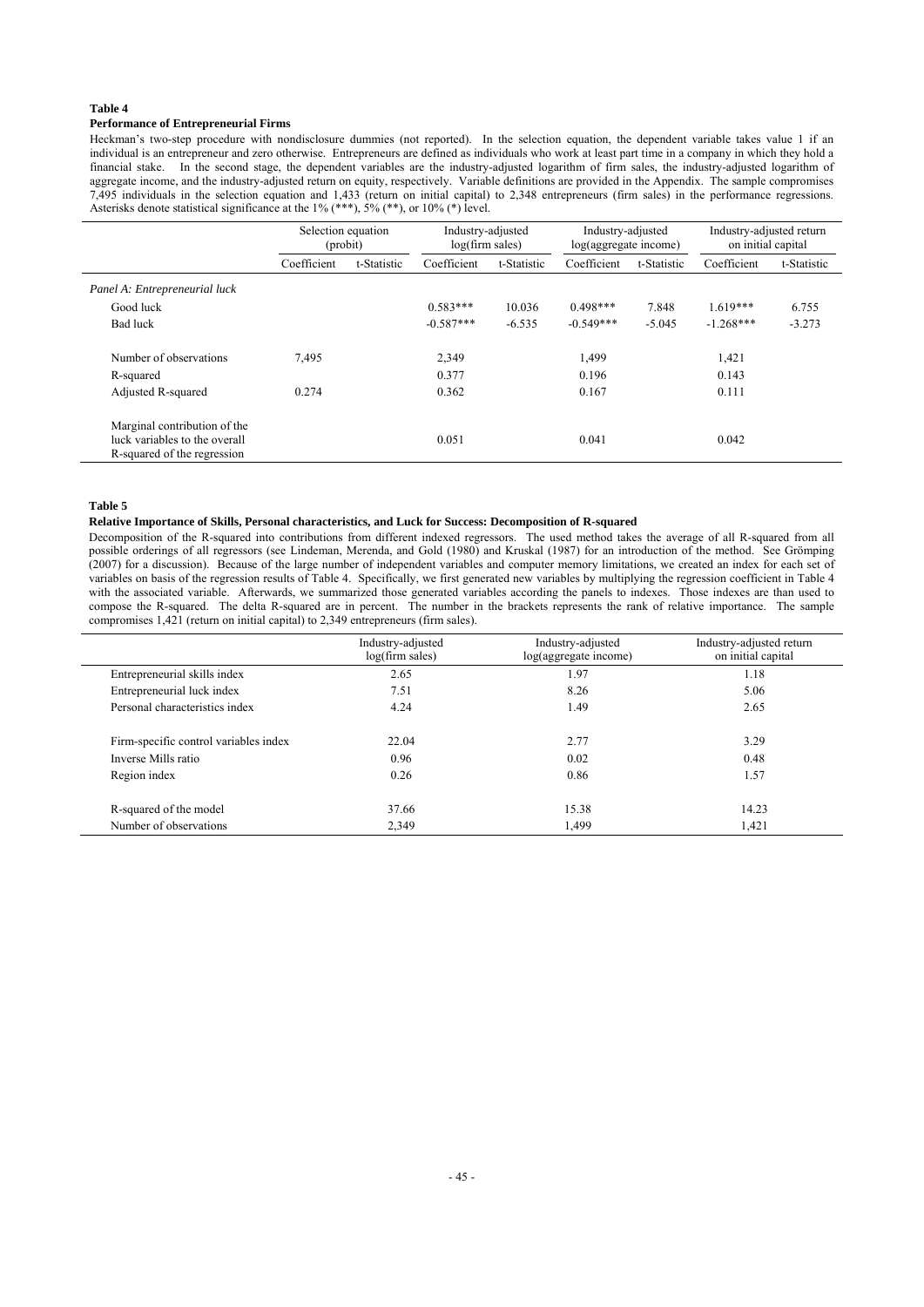#### **Relative Importance of Skills, Personal characteristics, and Luck for Success: The Opinion of Entrepreneurs**

The first column shows the average score of a given success factor; the second column reports its average rank; the third column displays the percentage of entrepreneurs stating that the correspondent success factor is the most important, while the second number in this column is the percentage of entrepreneurs stating that the success factor is the least important. The fourth column shows the percentage of entrepreneurs who claim that the success factor is very important and the percentage who claim that the factor is very unimportant.

|                                           | Average score<br>$^{(1)}$ | Average rank<br>(2) | Most important vs.<br>least important $(3)$ | Very important vs. very<br>unimportant $(4)$ |
|-------------------------------------------|---------------------------|---------------------|---------------------------------------------|----------------------------------------------|
| Luck                                      | 3.19                      | 4.50                | 15.47%; 78.43%                              | 13.88%; 11%                                  |
| Effort                                    | 4.66                      | 1.58                | 74.86%; 14.53%                              | $72.35\% : 0.1\%$                            |
| Experience                                | 4.47                      | 1.94                | $60.43\%$ ; 18.46%                          | 57.71%; 0.23%                                |
| Talent                                    | 4.63                      | 1.61                | 70.99%; 14.34%                              | $67.98\% : 0.2\%$                            |
| Education                                 | 4.25                      | 2.48                | 47.23%; 28.3%                               | 44.41%; 0.49%                                |
| <b>Network</b>                            | 4.19                      | 2.62                | 47.11%; 28.12%                              | 44.09%; 1.08%                                |
| F-Value<br>(ANOVA equality test of means) | $1.325***$                | $1.553***$          |                                             |                                              |
| Start-up need no luck for success         | 57.8%                     |                     |                                             |                                              |
| Minimum number of observations            | 3,018                     |                     |                                             |                                              |

#### **Table 7**

#### **Relative Importance of Skills, Personal characteristics, and Luck for Success: Difference in Average Score**

The table displays the result of a Bonferroni multiple comparison test. Specifically, the first entry represents the difference between the average score of experience and the average score of luck. Asterisks denote statistical Bonferroni-adjusted significance at the 1% (\*\*\*), 5% (\*\*), or 10% (\*) level.

|            | Luck      | Effort     | Experience | Talent     | Education |
|------------|-----------|------------|------------|------------|-----------|
| Effort     | $.47***$  |            |            |            |           |
| Experience | $.27***$  | $0.16***$  |            |            |           |
| Talent     | $.43***$  | 0.03       | $0.16***$  |            |           |
| Education  | $.06***$  | $-0.41***$ | $-0.21***$ | $-0.38***$ |           |
| Network    | $0.99***$ | $-0.47***$ | $-0.28***$ | $-0.44***$ | $-0.07**$ |

#### **Table 8**

#### **Relative Importance of Skills, Personal characteristics, and Luck for Success: Difference in Ranking**

The table displays the result of a Bonferroni multiple comparison test. Specifically, the first entry represents the difference in mean between the ranking of experience and the ranking of luck. Asterisks denote statistical Bonferroni-adjusted significance at the 1% (\*\*\*), 5% (\*\*), or 10% (\*) level.

|            | Luck       | Effort     | Experience | Talent    | Education |
|------------|------------|------------|------------|-----------|-----------|
| Effort     | $-2.92***$ |            |            |           |           |
| Experience | $-2.56***$ | $-0.36***$ |            |           |           |
| Talent     | $-2.90***$ | $-0.03$    | $-0.33***$ |           |           |
| Education  | $-2.03***$ | $0.87***$  | $0.54***$  | $0.87***$ |           |
| Network    | $-1.88***$ | $1.05***$  | $0.68***$  | $1.02***$ | $0.15**$  |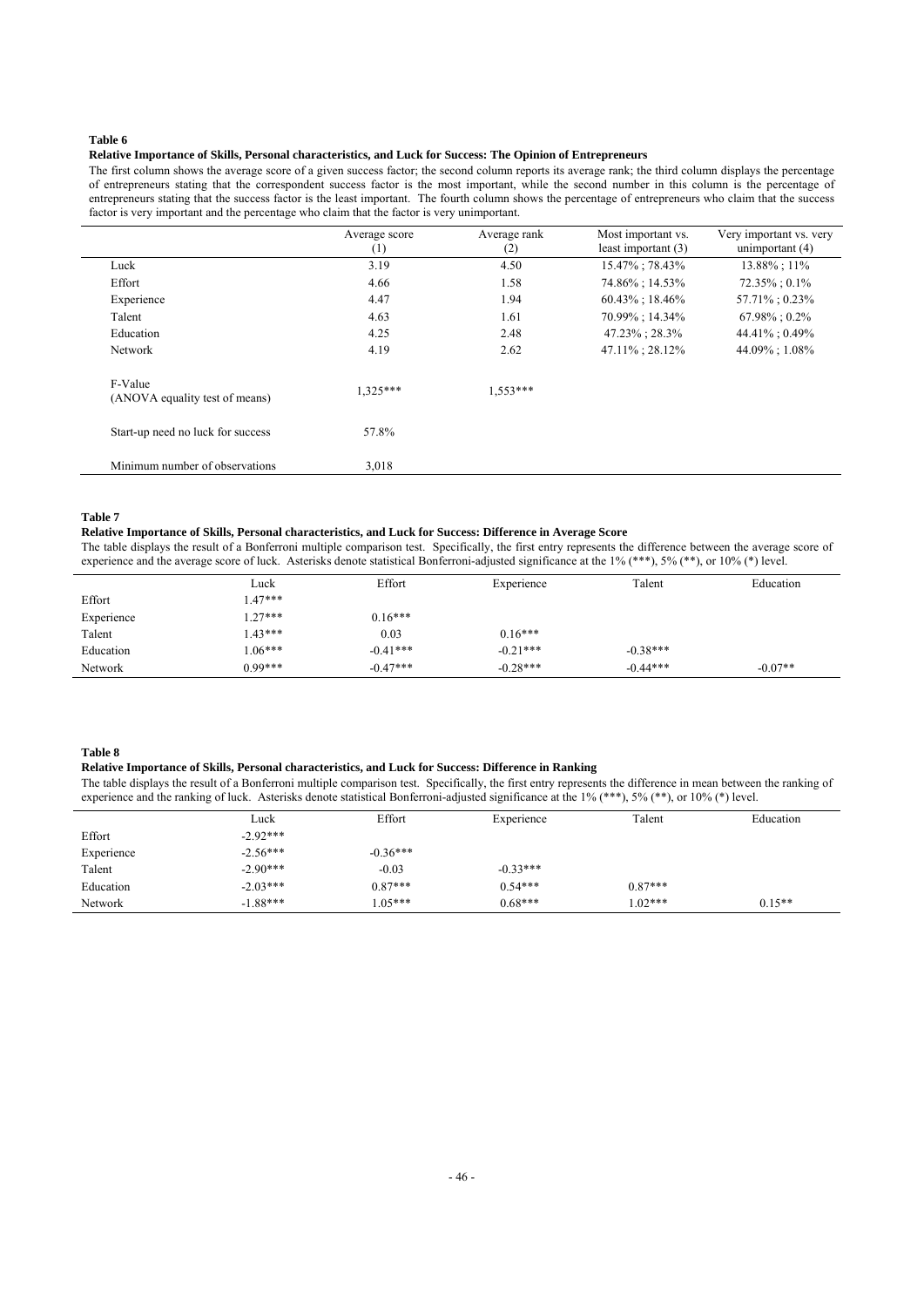### **Relative Importance of Skills, Personal characteristics, and Luck for Success: The Opinion of Entrepreneurs**

The first column shows the average score of a given success factor, whereas the second column reports its average rank. Panel A splits the sample between good and poor performing firms, based on whether their sales are below or above the industry median of firms of the same age. Panel B splits the sample between entrepreneurs with unexpected poor performance, entrepreneurs with performance that corresponds to expectations, and entrepreneurs with unexpected good performance.

|                                   |               | Bad performance | Good performance |              |
|-----------------------------------|---------------|-----------------|------------------|--------------|
|                                   | Average score | Average rank    | Average score    | Average rank |
| Luck                              | 3.20          | 4.50            | 3.18             | 4.50         |
| Effort                            | 4.65          | 1.62            | 4.68             | 1.56         |
| Experience                        | 4.47          | 1.97            | 4.45             | 1.95         |
| Talent                            | 4.64          | 1.60            | 4.62             | 1.60         |
| Education                         | 4.28          | 2.44            | 4.21             | 2.55         |
| Network                           | 3.20          | 2.56            | 4.15             | 2.67         |
| Start-up need no luck for success | 55.3%         |                 | 62.4%            |              |
| Minimum number of observations    | 1,145         |                 | 1,097            |              |

### *Panel B: Firm performance compared to expectations*

|                                   |               | Poor performance | Performance that meets<br>expectations |              |               | Good performance |
|-----------------------------------|---------------|------------------|----------------------------------------|--------------|---------------|------------------|
|                                   | Average score | Average rank     | Average score                          | Average rank | Average score | Average rank     |
| Luck                              | 3.29          | 4.26             | 3.18                                   | 4.52         | 3.17          | 4.55             |
| Effort                            | 4.57          | 1.74             | 4.64                                   | 1.60         | 4.72          | 1.50             |
| Experience                        | 4.46          | 1.94             | 4.47                                   | 1.90         | 4.46          | 1.97             |
| Talent                            | 4.58          | 1.73             | 4.60                                   | 1.63         | 4.68          | 1.54             |
| Education                         | 4.18          | 2.63             | 4.26                                   | 2.42         | 4.26          | 2.52             |
| Network                           | 4.31          | 2.45             | 4.16                                   | 2.62         | 4.17          | 2.70             |
| Start-up need no luck for success | 51.8%         |                  | 56.3%                                  |              | 62.4%         |                  |
| Minimum number of observations    | 384           |                  | 1,476                                  |              | 1,103         |                  |

#### *Panel C: Previous success*

|                                   | Previously successful<br>entrepreneur |              | Previously unsuccessful | entrepreneur |               | Never started a business before |
|-----------------------------------|---------------------------------------|--------------|-------------------------|--------------|---------------|---------------------------------|
|                                   | Average score                         | Average rank | Average score           | Average rank | Average score | Average rank                    |
| Luck                              | 3.17                                  | 4.45         | 3.40                    | 4.15         | 3.18          | 4.55                            |
| Effort                            | 4.66                                  | 1.57         | 4.59                    | 1.71         | 4.67          | 1.57                            |
| Experience                        | 4.46                                  | 1.94         | 4.53                    | 1.79         | 4.46          | 1.96                            |
| Talent                            | 4.62                                  | 1.59         | 4.55                    | 1.76         | 4.64          | 1.59                            |
| Education                         | 4.22                                  | 2.53         | 4.15                    | 2.72         | 4.27          | 2.43                            |
| Network                           | 4.14                                  | 2.70         | 4.17                    | 2.60         | 4.20          | 2.61                            |
| Start-up need no luck for success | 61.9%                                 |              | 49.8%                   |              | 57.2%         |                                 |
| Minimum number of observations    | 687                                   |              | 231                     |              | 2,054         |                                 |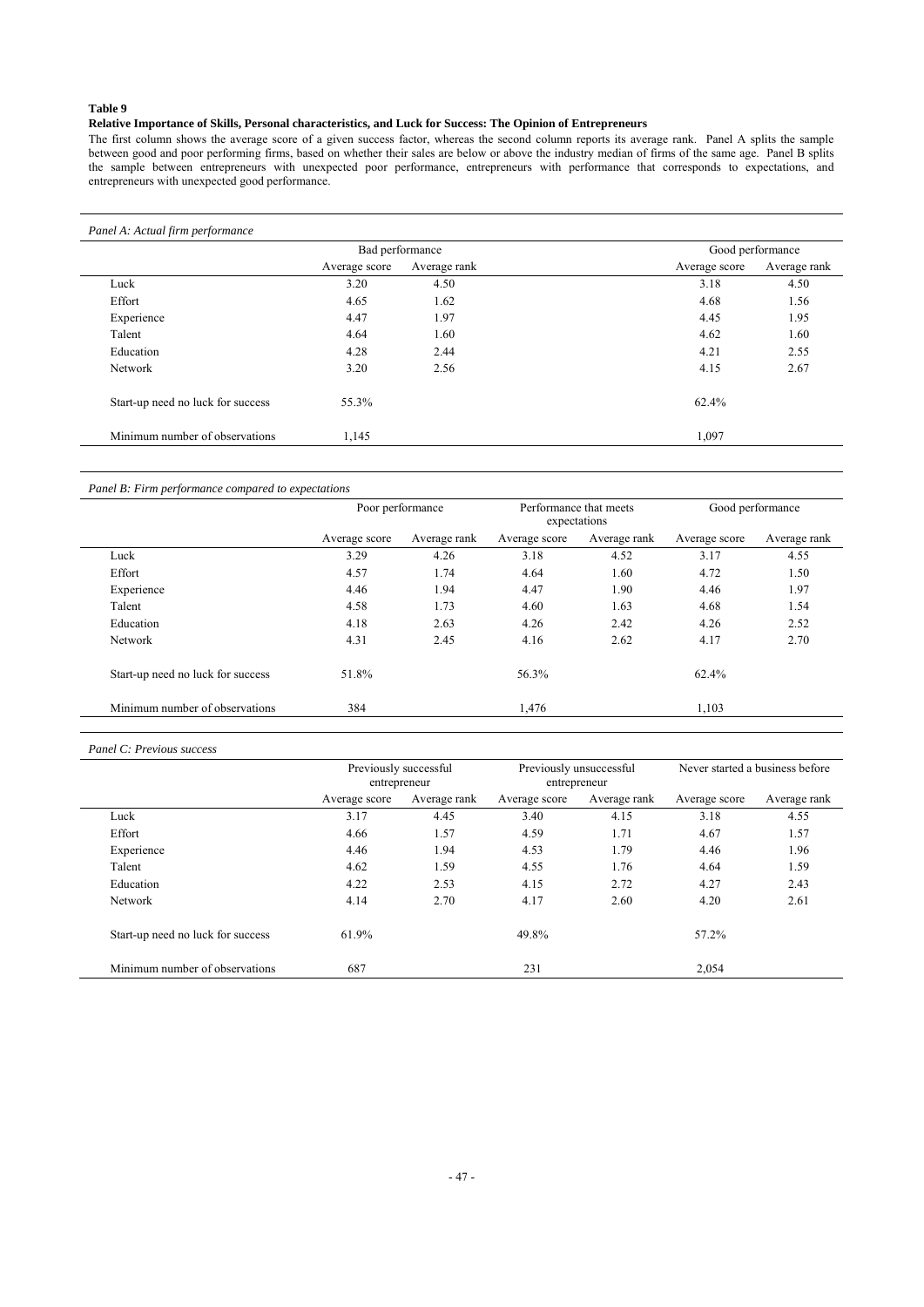*Panel D: Overconfidence* 

|                                   | High overconfidence |              | Low overconfidence |              |
|-----------------------------------|---------------------|--------------|--------------------|--------------|
|                                   | Average score       | Average rank | Average score      | Average rank |
| Luck                              | 3.16                | 4.56         | 3.23               | 4.45         |
| Effort                            | 4.71                | 1.52         | 4.61               | 1.64         |
| Experience                        | 4.48                | 1.94         | 4.45               | 1.94         |
| Talent                            | 4.66                | 1.56         | 4.59               | 1.65         |
| Education                         | 4.29                | 2.43         | 4.22               | 2.52         |
| Network                           | 4.21                | 2.58         | 4.16               | 2.67         |
| Start-up need no luck for success | 58.4%               |              | 57.2%              |              |
| Average overconfidence            | 0.39                |              | 0.04               |              |
| Minimum number of observations    | 1,534               |              | 1,484              |              |

### *Panel E: Risk aversion*

|                                   |               | High risk aversion |               | Low risk aversion |
|-----------------------------------|---------------|--------------------|---------------|-------------------|
|                                   | Average score | Average rank       | Average score | Average rank      |
| Luck                              | 3.20          | 4.53               | 3.18          | 4.47              |
| Effort                            | 4.68          | 1.57               | 4.64          | 1.59              |
| Experience                        | 4.52          | 1.85               | 4.41          | 2.03              |
| Talent                            | 4.63          | 1.63               | 4.62          | 1.59              |
| Education                         | 4.31          | 2.40               | 4.20          | 2.55              |
| Network                           | 4.21          | 4.53               | 4.16          | 2.64              |
| Start-up need no luck for success | 54.7%         |                    | 60.8%         |                   |
| Average risk aversion             | 0.52          |                    | 0.11          |                   |
| Minimum number of observations    | 1,486         |                    | 1,532         |                   |

### *Panel F: Locus of control*

|                                   | Internal locus of control |              | External locus of control |              |
|-----------------------------------|---------------------------|--------------|---------------------------|--------------|
|                                   | Average score             | Average rank | Average score             | Average rank |
| Luck                              | 2.75                      | 4.49         | 3.36                      | 4.32         |
| Effort                            | 4.76                      | 1.58         | 4.63                      | 1.63         |
| Experience                        | 4.51                      | 1.95         | 4.45                      | 1.95         |
| Talent                            | 4.68                      | 1.60         | 4.61                      | 1.61         |
| Education                         | 4.32                      | 2.48         | 4.23                      | 2.52         |
| <b>Network</b>                    | 4.00                      | 2.60         | 4.25                      | 2.49         |
| Start-up need no luck for success | 65.5%                     |              | 55.0%                     |              |
| Average locus of control (dummy)  |                           |              | $\mathbf{0}$              |              |
| Minimum number of observations    | 802                       |              | 2,216                     |              |

### *Panel G: Education*

|                                   | Higher education |              | Basic education |              |
|-----------------------------------|------------------|--------------|-----------------|--------------|
|                                   | Average score    | Average rank | Average score   | Average rank |
| Luck                              | 3.27             | 4.40         | 3.12            | 4.61         |
| Effort                            | 4.57             | 1.73         | 4.75            | 1.44         |
| Experience                        | 4.39             | 2.06         | 4.54            | 1.82         |
| Talent                            | 4.60             | 1.63         | 4.66            | 1.58         |
| Education                         | 4.23             | 2.48         | 4.28            | 2.47         |
| Network                           | 4.22             | 2.52         | 4.16            | 2.73         |
| Start-up need no luck for success | 61.3%            |              | 53.7%           |              |
| Average education                 | 16.52            |              | 12.52           |              |
| Minimum number of observations    | 1,630            |              | 1,388           |              |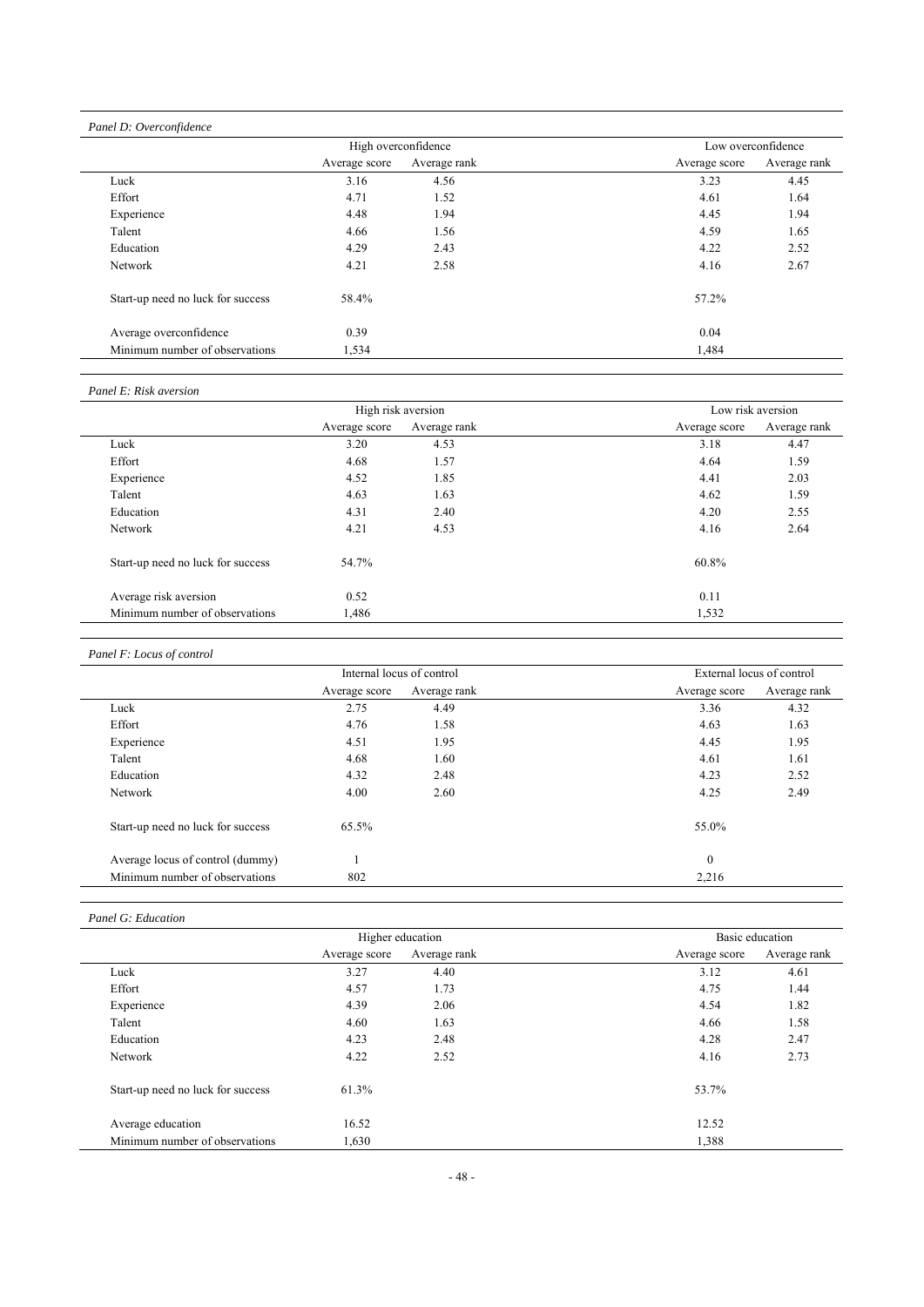### *Panel H: Management education*

|                                   | Management education |              | No management education |              |
|-----------------------------------|----------------------|--------------|-------------------------|--------------|
|                                   | Average score        | Average rank | Average score           | Average rank |
| Luck                              | 3.21                 | 4.49         | 3.17                    | 4.52         |
| Effort                            | 4.64                 | 1.61         | 4.68                    | 1.55         |
| Experience                        | 4.45                 | 1.96         | 4.48                    | 1.92         |
| Talent                            | 4.63                 | 1.59         | 4.62                    | 1.62         |
| Education                         | 4.25                 | 2.48         | 4.25                    | 2.47         |
| Network                           | 4.19                 | 2.62         | 4.18                    | 2.63         |
| Start-up need no luck for success | 61.3%                |              | 53.7%                   |              |
| Average management education      | 2.07                 |              | $\mathbf{0}$            |              |
| Minimum number of observations    | 1,630                |              | 1,388                   |              |

### *Panel I: Experience*

|                                   | Highly experienced |              | inexperienced |              |
|-----------------------------------|--------------------|--------------|---------------|--------------|
|                                   | Average score      | Overall rank | Average score | Overall rank |
| Luck                              | 3.11               | 4.62         | 3.28          | 1.56         |
| Effort                            | 4.66               | 1.60         | 4.66          | 2.11         |
| Experience                        | 4.54               | 1.78         | 4.39          | 1.63         |
| Talent                            | 4.65               | 1.58         | 4.61          | 2.62         |
| Education                         | 4.31               | 2.34         | 4.19          | 2.48         |
| Network                           | 4.14               | 2.75         | 4.24          | 1.56         |
| Start-up need no luck for success | 62.0%              |              | 53.5%         |              |
| Average experience                | 16.53              |              | 12.52         |              |
| Minimum number of observations    | 1,515              |              | 1,502         |              |

### *Panel J: Other definitions of entrepreneurs*

|                                |               | Founders     | Starting entrepreneurs |              |
|--------------------------------|---------------|--------------|------------------------|--------------|
|                                | Average score | Average rank | Average score          | Average rank |
| Luck                           | 3.20          | 4.49         | 3.24                   | 4.48         |
| Effort                         | 4.66          | 1.58         | 4.65                   | 1.59         |
| Experience                     | 4.45          | 1.95         | 4.45                   | 1.96         |
| Talent                         | 4.63          | 1.60         | 4.58                   | 1.68         |
| Education                      | 4.24          | 2.48         | 4.25                   | 2.47         |
| Network                        | 4.19          | 2.60         | 3.24                   | 2.51         |
| Minimum number of observations | 2,724         |              | 898                    |              |

### *Panel K: Employees*

|                                | All employees |              |               | Managers     |
|--------------------------------|---------------|--------------|---------------|--------------|
|                                | Average score | Average rank | Average score | Average rank |
| Luck                           | 3.13          | 4.54         | 3.25          | 4.39         |
| Effort                         | 4.59          | 1.71         | 4.58          | 1.69         |
| Experience                     | 4.44          | 1.98         | 4.42          | 1.94         |
| Talent                         | 4.63          | 1.59         | 4.59          | 1.60         |
| Education                      | 4.43          | 2.05         | 4.30          | 2.33         |
| Network                        | 3.91          | 3.17         | 4.17          | 2.64         |
| Minimum number of observations | 4,745         |              | 1,126         |              |